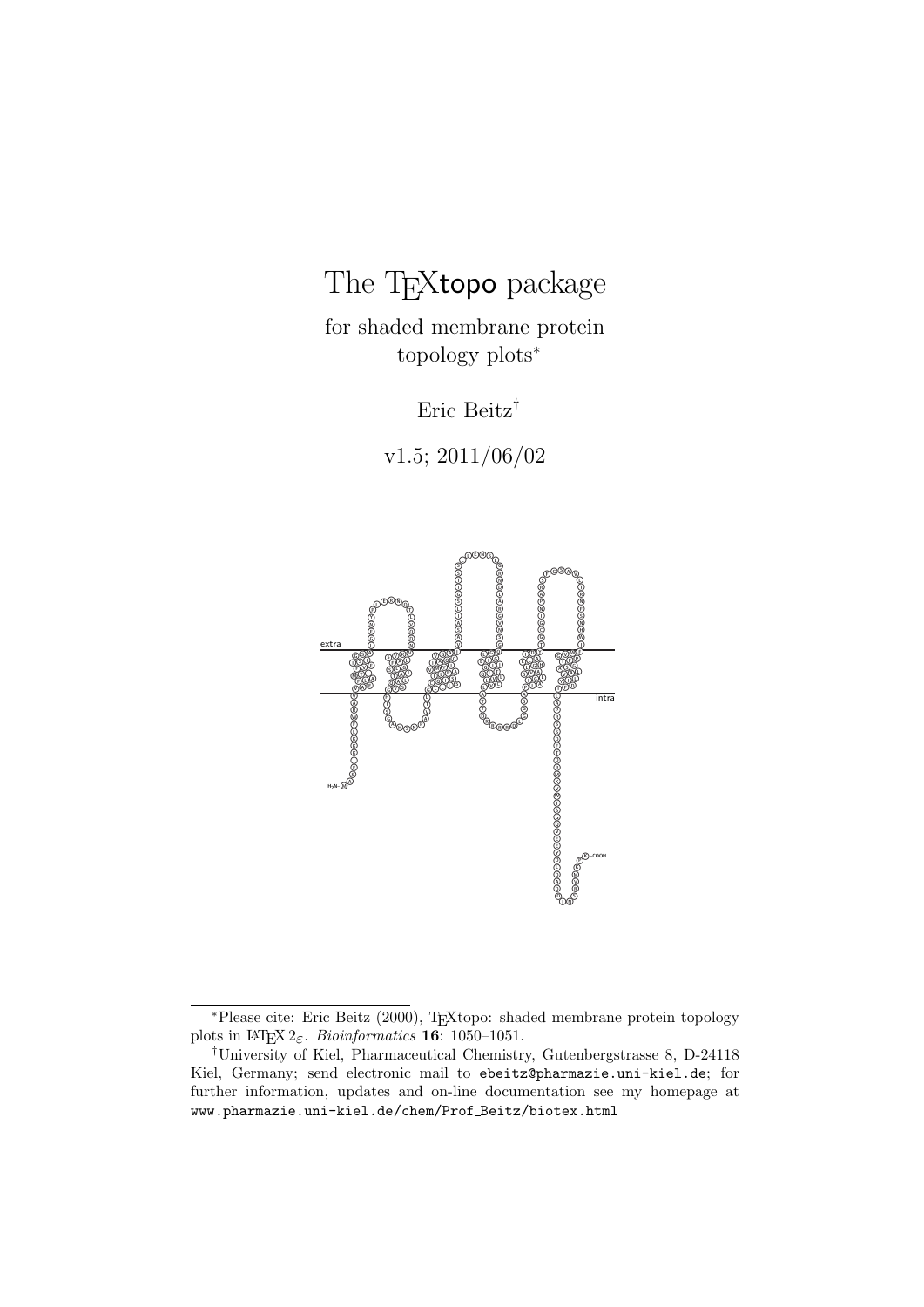# Contents

| 1        |     | <b>Package Overview</b>                                                  | 3              |
|----------|-----|--------------------------------------------------------------------------|----------------|
|          | 1.1 |                                                                          | 3              |
|          | 1.2 |                                                                          | $\overline{5}$ |
|          |     | Typesetting documents with $\text{BTr}X \dots \dots$<br>1.2.1            | $\overline{5}$ |
|          |     | Memory shortness when using T <sub>F</sub> Xtopo<br>1.2.2                | $\overline{5}$ |
|          | 1.3 |                                                                          | $\,6$          |
|          | 1.4 | T <sub>F</sub> Xtopo's environments                                      | $\overline{7}$ |
|          |     | The textopo environment<br>1.4.1                                         | $8\,$          |
|          |     | The helicalwheel environment<br>1.4.2                                    | 8              |
|          | 1.5 | T <sub>E</sub> Xshade (v1.3 and up) compatibility $\ldots \ldots \ldots$ | 10             |
|          | 1.6 | Customization of the output $\dots \dots \dots \dots \dots$              | 10             |
| $\bf{2}$ |     | Use of a T <sub>F</sub> Xtopo parameter file                             | 13             |
| 3        |     | <b>T<sub>F</sub>X</b> topo user commands                                 | 13             |
|          | 3.1 |                                                                          | 14             |
|          |     | 3.1.1                                                                    | 14             |
|          |     | 3.1.2                                                                    | 15             |
|          |     | 3.1.3                                                                    | 15             |
|          |     | 3.1.4                                                                    | 15             |
|          |     | 3.1.5                                                                    | 16             |
|          | 3.2 |                                                                          | 17             |
|          |     | 3.2.1<br>Output size $\ldots \ldots \ldots \ldots \ldots \ldots$         | 17             |
|          |     | Loop modifications $\ldots \ldots \ldots \ldots \ldots$<br>3.2.2         | 18             |
|          |     | 3.2.3<br>Membrane domains $\ldots \ldots \ldots \ldots \ldots$           | 20             |
|          |     | Cosmetics on the membrane $\ldots \ldots \ldots$<br>3.2.4                | 21             |
|          | 3.3 | Putting labels on the plot $\dots \dots \dots \dots \dots$               | 23             |
|          |     | Labeling loops and membrane domains $\ldots$ .<br>3.3.1                  | 23             |
|          |     | Shading and labeling sequence features<br>3.3.2                          | 24             |
|          |     | Placing additional labels<br>3.3.3                                       | 26             |
|          |     | Adding protein tags and changing the numbering<br>3.3.4                  | 27             |
|          |     | Applying calculated shading $\ldots \ldots \ldots \ldots$<br>3.3.5       | $28\,$         |
|          |     | The figure legend<br>3.3.6                                               | 31             |
|          | 3.4 |                                                                          | 31             |
|          | 3.5 |                                                                          | 35             |
| 4        |     | The DVIPS color selection scheme                                         | 36             |
| 5        |     | Colors used in the different shading modes                               | 38             |
| 6        |     | Quick Reference                                                          | 42             |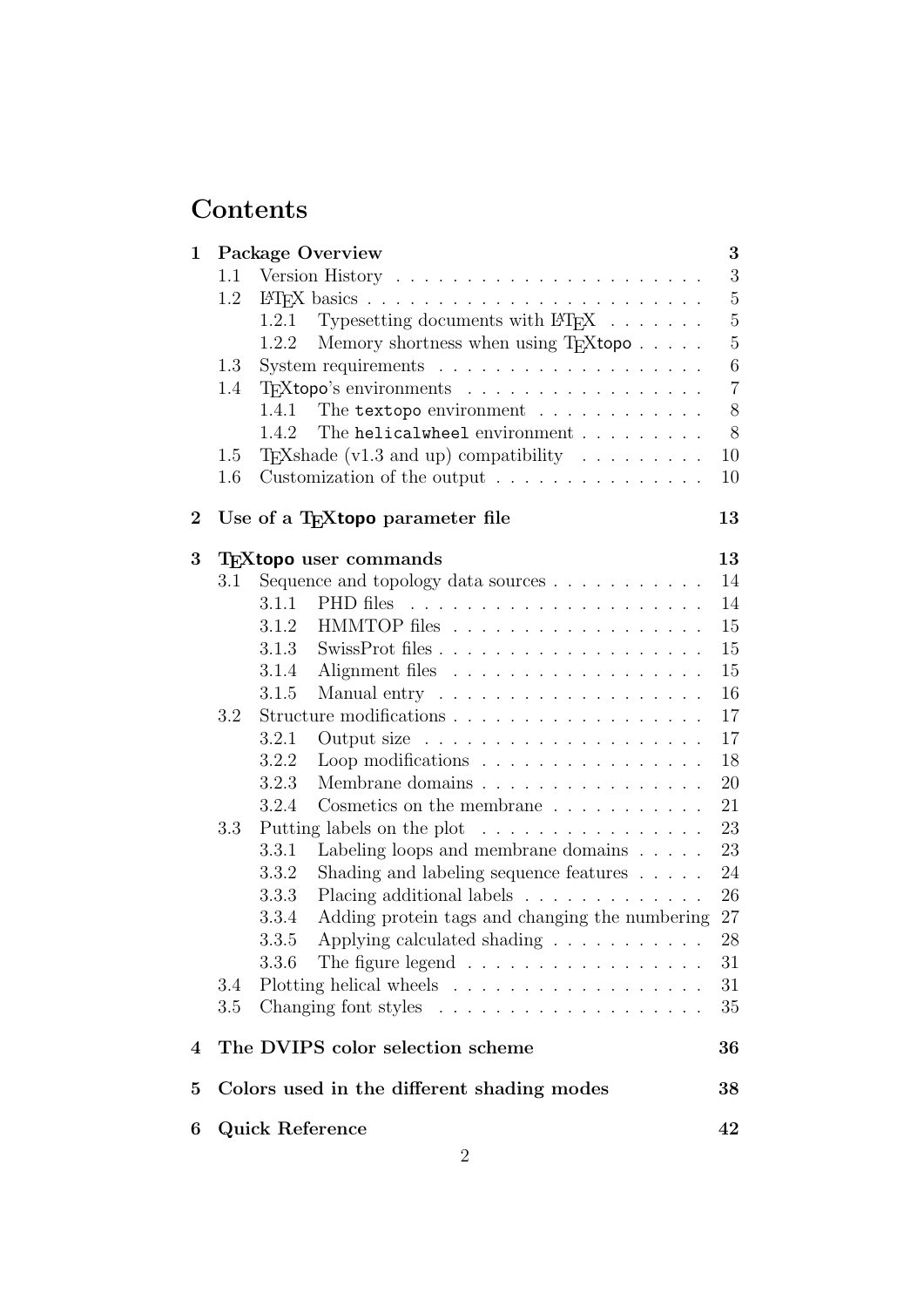## <span id="page-2-0"></span>1 Package Overview

After textopo.ins is run through TFX the following files should appear in the directory:

| textopo.sty  | the style file with all T <sub>F</sub> Xtopo commands |
|--------------|-------------------------------------------------------|
| textopo.def  | an example parameter file with the standard           |
|              | parameter settings                                    |
| AQPpro.MSF   | an example protein alignment (MSF-format)             |
| AQPpro1.shd  | shading information calculated from the file          |
|              | AQPpro.MSF                                            |
| AQP2spec.ALN | a further protein alignment (minimal ALN-file)        |
| AQP1.phd     | secondary structure information (PHD-format)          |
| AQP1.hmm     | secondary structure information (HMMTOP-format)       |
| AQP1.tpo     | secondary structure information extracted             |
|              | from AQP1.phd                                         |
| AQP1.SP      | protein database entry (SwissProt-format)             |
| AQP1.swp     | sequence and feature information extracted            |
|              | from AQP1.SP                                          |
| biotex.sty   | this style file organizes the interaction             |
|              | with $T_F X$ shade, see 3.3.5                         |
|              |                                                       |

The alignment file examples as well as the topology data file are needed for TEXing this documentation and can serve as illustrations for the MSF and ALN file format.

The following subsections give an overview of the capabilities of the TEXtopo package. All commands are described in detail later on.

## <span id="page-2-1"></span>1.1 Version History

## v1.5 2011/06/02

Compatibility with the current T<sub>E</sub>X**shade** version was re-established.

## v1.4 2005/02/14

A new topology input format has been implemented: HMMTOP, see [3.1.2.](#page-14-0) A rotation issue with classical flat helical wheels has been addressed and some minor bugs have been fixed.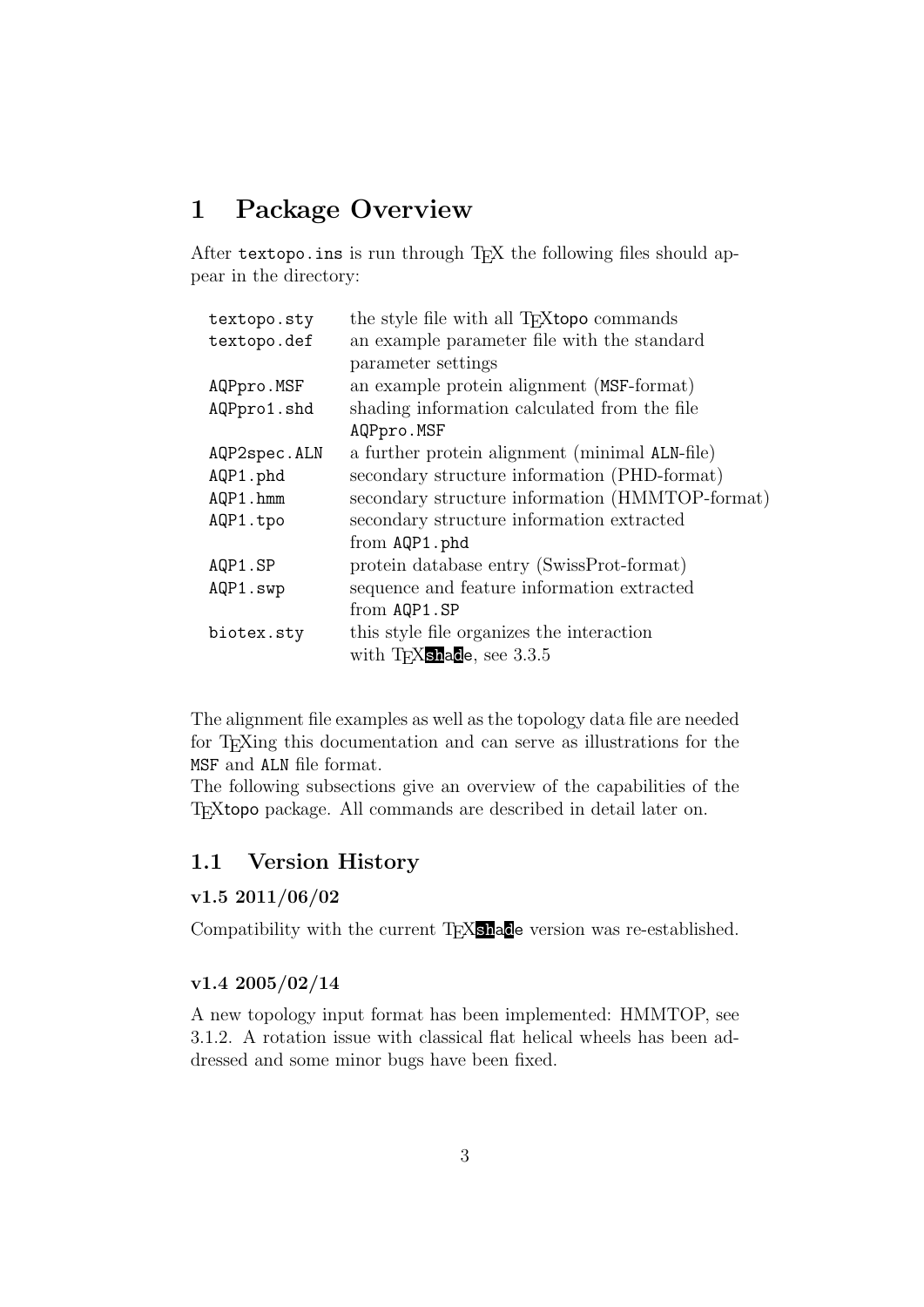## v1.3 2002/04/15

The unnecessary restriction to the DVIPS driver for color.sty has been removed<sup>[1](#page-3-0)</sup>. Any color sty compatible driver option can be given with the \usepackage{textopo} call and is then passed to the color package. Further, rotating.sty is no longer needed. The maximal helix length has been increased to 36 aa. Introduction of two new helical wheel styles (net and wheel) and the display of the hydrophobic moment. Corresponding commands: \helixstyle, \showmoment, \hidemoment, \momentcolor, \scalemoment, \Hmean, \muH, \muHmean, \mudelta).

#### v1.2 2001/03/09

Several new commands were introduced: \movelegend for a free relocation of the figure legend, \footloop adds a foot to a specified loop and thus keeps the distance between the transmembrane domains small, \broadenmembrane and \thickenmembrane allow one to change the dimensions of the membrane. In the helicalwheel environment number series can be written with a dash, e.g.  $\{1-5\}$  instead of {1,2,3,4,5}. In commands that move labels the new position can be given in  $x/y$ -values besides the  $\langle direction \rangle$  and  $\langle distance \rangle$  parameters.

### v1.1 2000/07/12

One major improvement was achieved by changing the handedness of the transmembrane helices to be consistently left-handed. See the cover figure! The documentation now contains instructions where to find basic LAT<sub>EX</sub> documents and how to increase T<sub>EX</sub>'s parameter settings.

#### v1.0a  $2000/05/16 - v1.0c$  2000/06/03

Minor corrections of the documentation and bug fixes in the \place, \addtagtoNterm and \addtagtoCterm commands. Improvement of the T<sub>F</sub>Xshade compatibility.

#### v1.0 2000/03/18

First release.

<span id="page-3-0"></span> $1\text{As suggested by Eckhart Guthöhrlein.}$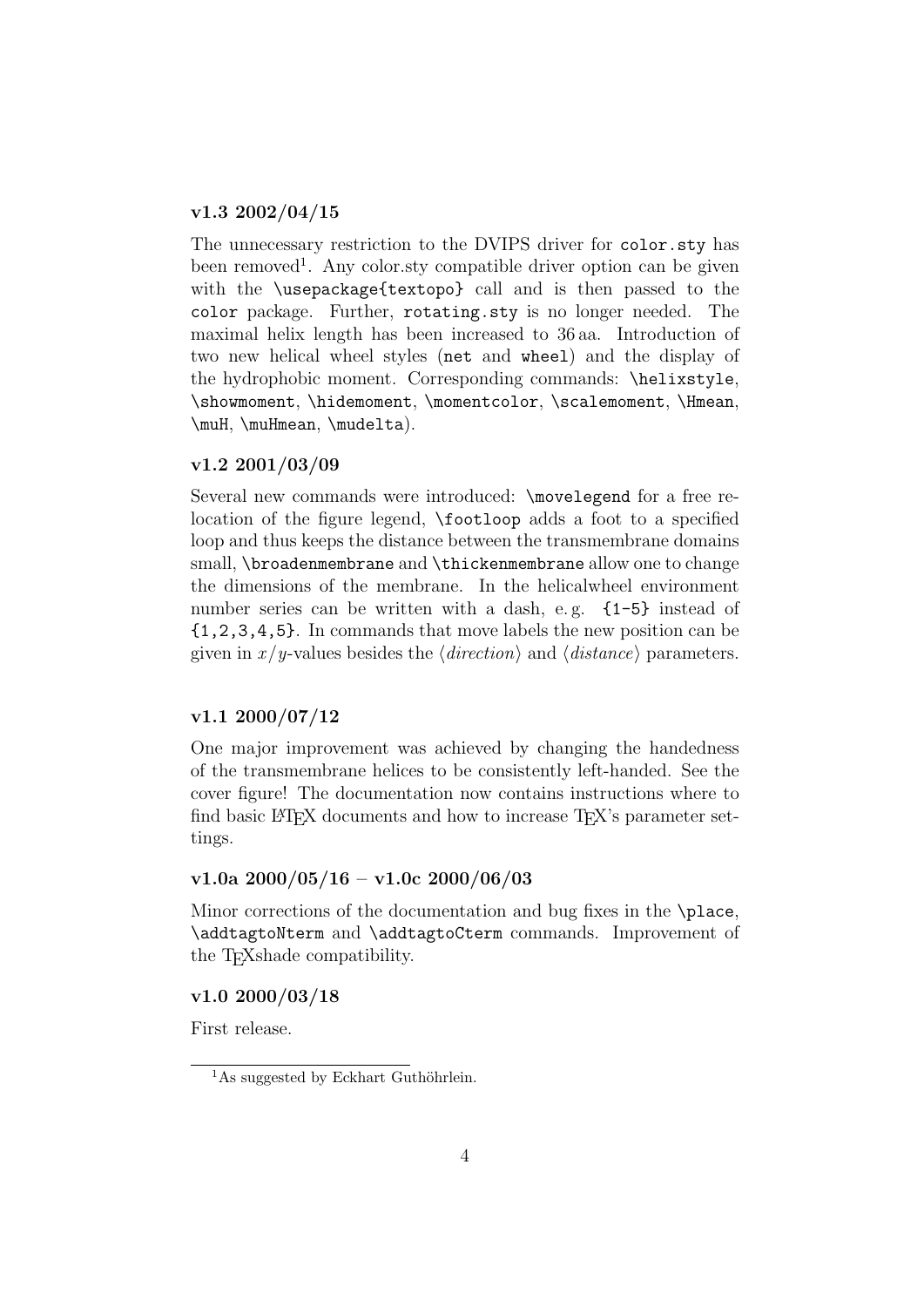## <span id="page-4-0"></span>1.2 LAT<sub>EX</sub> basics

#### <span id="page-4-1"></span>1.2.1 Typesetting documents with  $\text{BTr} X$

In order to use any of the macros provided by the BioTEX-project (see  $3.3.5$ ) efficiently a basic understanding of the T<sub>E</sub>X typesetting system and its usage is required. Several books are available on this topic, but a rather quick and easy introduction is the *Not so short introduction to*  $BT\cancel{F}X$ *.* This document is available from all Comprehensive T<sub>E</sub>X Archive Network (CTAN) servers, e. g. from ftp://ftp.dante.de/pub/tex/documentation/lshort/, in many different languages and formats besides LATEX, such as PostScript and on-line viewable PDF. I also put a link from the BIOTEX (TEX**shade**/TEXtopo) homepage to the document collection (http://homepages.uni-tuebingen.de/beitz/biotex.html).

#### <span id="page-4-2"></span>1.2.2 Memory shortness when using T<sub>E</sub>Xtopo

If you are using T<sub>E</sub>Xtopo to plot topologies of larger pro-<br>teins (> 600 residues), LaTeX will probably stop comteins (> 600 residues), LaTeX will probably stop compiling and quit with one of the following messages: ! TeX capacity exceeded, sorry [main memory size=384000] or ! TeX capacity exceeded, sorry [stack size=300].

TEX allocates space for different kinds of internal variables. Plotting topologies of big membrane proteins needs lots of memory, usually more than for typesetting plain text. Thus, the parameter settings of a standard T<sub>F</sub>X installation might not be sufficient for certain plotting projects. This becomes obvious when T<sub>EX</sub> complains about insufficient memory by displaying error messages and the setting process is interrupted. There is no reason to be concerned. The parameters can be set by hand. Unfortunately, each T<sub>E</sub>X system hides its default parameter file in a different place in the system.

In the following, an excerpt from a FAQ-list to T<sub>E</sub>X<sub>shade</sub>, an alignment setting macro for LAT<sub>EX</sub>, is added. This explains how to increase the settings in OzT<sub>E</sub>X for the Macintosh, MikT<sub>E</sub>X for Windows and teT<sub>EX</sub> for \*NIX T<sub>EX</sub> distributions. Please contribute to this list!

#### 1. OzT<sub>F</sub>X 4.0 for the Macintosh:

Find the file 'OzTeX:TeX:Configs:Default'. This file contains all memory settings. Look for the section '% TeX parameters' and increase the values that T<sub>EX</sub> complains about during the run. You will have to restart OzT<sub>F</sub>X before the changes are active.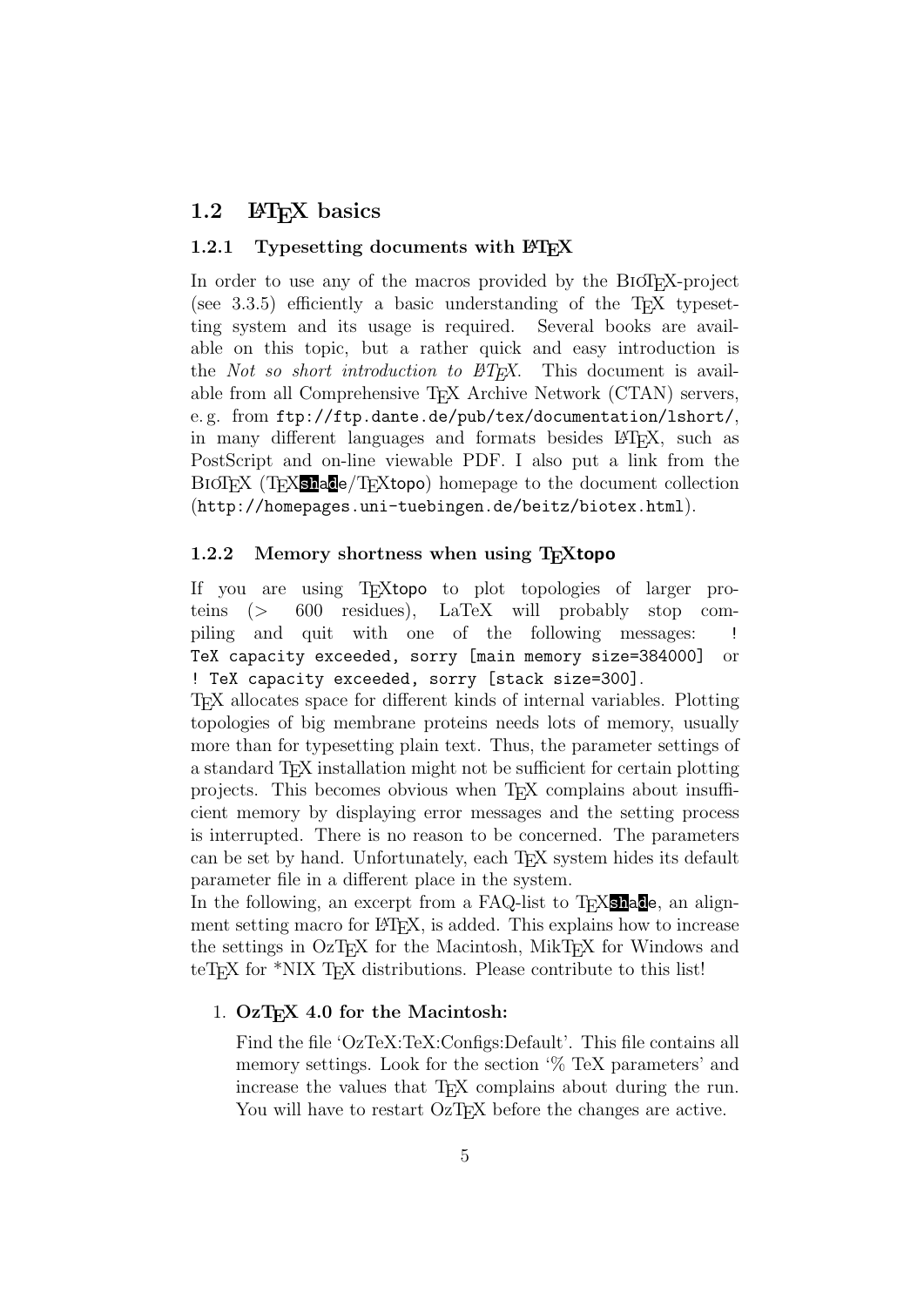For older versions of OzT<sub>EX</sub> the configuration file has the same name but the path is somewhat different.

2. teT<sub>E</sub>X for \*NIX: (contributed by Joerg Daehn)

Find the file: '/usr/share/texmf/web2c/texmf.cnf' or use locate texmf.cnf at the command prompt to find it.

Login as super user. Backup 'texmf.cnf' in case you destroy something and then open the 'texmf.cnf' file in your favorite text editor and use its search function to locate main\_memory. This variable is set to 384000. Change this to some higher value, i.e. 4000000 (works fine for me!). The total amount of memory should not exceed 8000000, so check the other values in that section.

Next, you want to change the stack size. Search for stack\_size. This will be set to 300. I changed it to 4000 and it works fine.

There might be complains by T<sub>E</sub>X about further specific parameters such as stack\_size. You find all those in the same file.

After this you have to run 'texconfig init'.

Logout as root.

After this all should be set for large plots. Happy T<sub>E</sub>Xing!

The information on how to achieve this was derived from a mail in the teT<sub>E</sub>X mail archive. The original question was posted by Pascal Francq and answered by Rolf Nieprasch.

### 3. MiKTFX for Windows:

The MiKT<sub>EX</sub> documentation describes very detailed how the memory settings can be changed. In brief, you must locate the configuration file 'miktex/config/miktex.ini'. In the [MiKTeX] section of this file you find all the parameters you need, e. g. mem\_min, mem\_max, buf\_size, stack\_size etc.

It appears, that the standard settings of MiKT<sub>F</sub>X are bigger than that of other T<sub>E</sub>X installations, so it may not always be necessary to increase the values.

## <span id="page-5-0"></span>1.3 System requirements

T<sub>E</sub>Xtopo requires at least LAT<sub>E</sub>X 2<sub> $\varepsilon$ </sub> and color.sty. David Carlisle's  $color.sty$  is part of the Standard LAT<sub>EX</sub> 'Graphics Bundle' [1]. This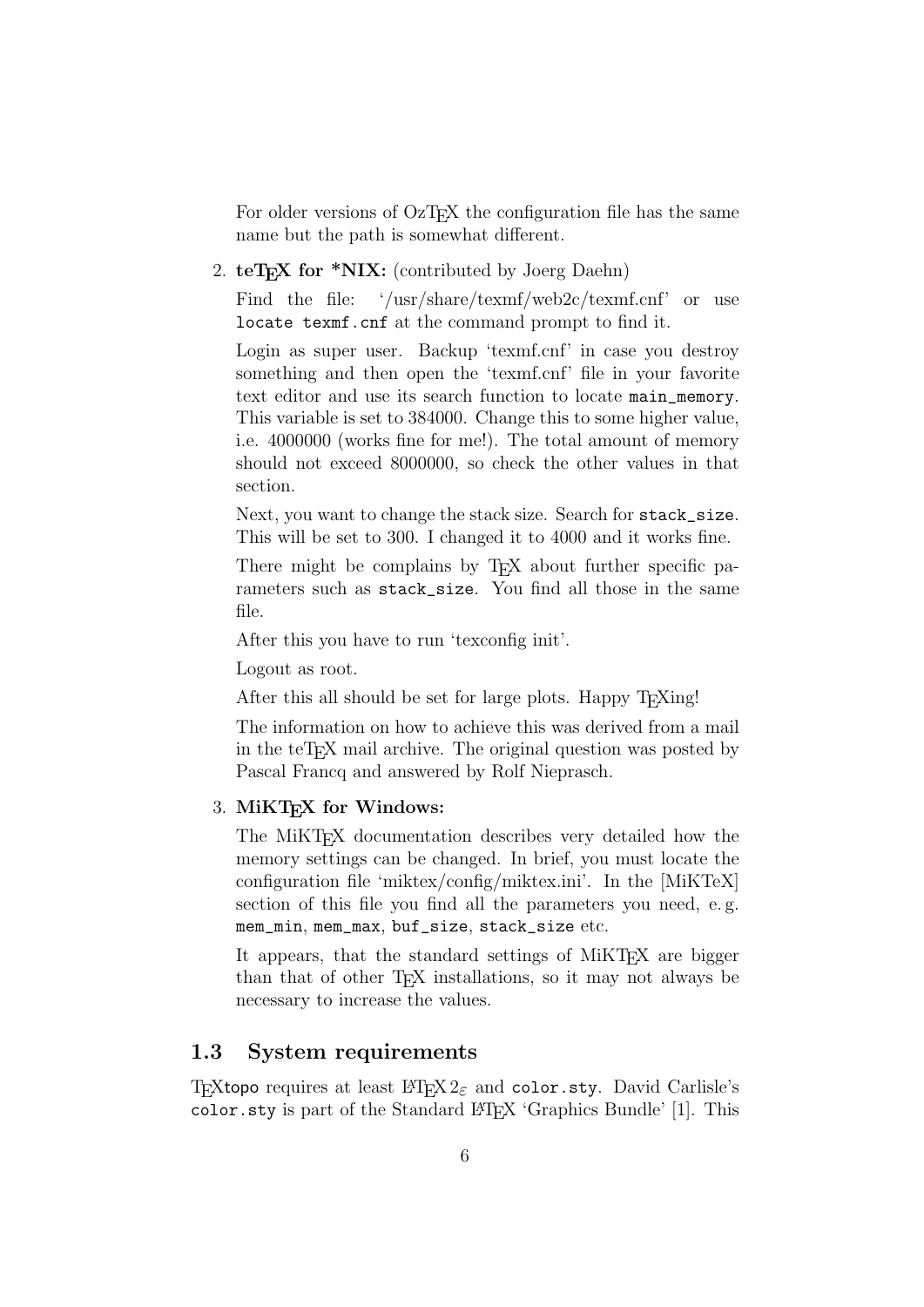package can be downloaded from any T<sub>EX</sub> archive, e.g. ftp.dante.de; usually it is already included in a comprehensive T<sub>E</sub>X installation.

The color style allows one to use several  $[$ *(options*)], e.g. dvips, pdftex or dviwin. These provide the commands which different devices/programs need to display colored output. It is advisable to make yourself familiar with the color.sty manual. You should define a default driver in the file color.cfg. Since there is no direct call of color. sty by the user, the option can be stated when  $T_F X$ topo is loaded, see next subsection. If no option is stated the DVIPS driver will be loaded as was default before.

With the [dvips] option for example the output DVI-file can be converted to POSTSCRIPT using the DVIPS program and can later be viewed or printed with the public domain Ghostview program which is available for almost all computer platforms. Further, more and more standard T<sub>F</sub>X viewers are to a certain extent POSTSCRIPT compatible, e.g. OzT<sub>F</sub>X on the Macintosh. The option pdftex makes the conversion to a PDF file easy etc.

TEXtopo is compatible with TEXshade (version 1.3 or newer) which is a mighty alignment shading package for LATEX  $2_{\epsilon}$ . In combination with T<sub>E</sub>X<sub>Shad</sub>e the capability of T<sub>E</sub>Xtopo is greatly enhanced, e.g. by the automatic application of calculated shading from protein alignments or shading due to functional properties, such as charge or accessible side chain area, see [1.5.](#page-9-0)

## <span id="page-6-0"></span>1.4 T<sub>F</sub>Xtopo's environments

In order to make T<sub>E</sub>Xtopo available for your document declare it in the document header section:

#### $\{\text{user}(option)\}$  {textopo}

Make sure that the file 'textopo.sty' is present in a directory searched by T<sub>F</sub>X (see the installation notes in the file 'textopo.txt').

The  $\langle option \rangle$  given here is passed to color.sty which handles the color commands for a particular output device, see previous subsection and the color.sty manual.

The package provides two new environments, i. e. the textopo and the helicalwheel environment. Both are described in greater detail below.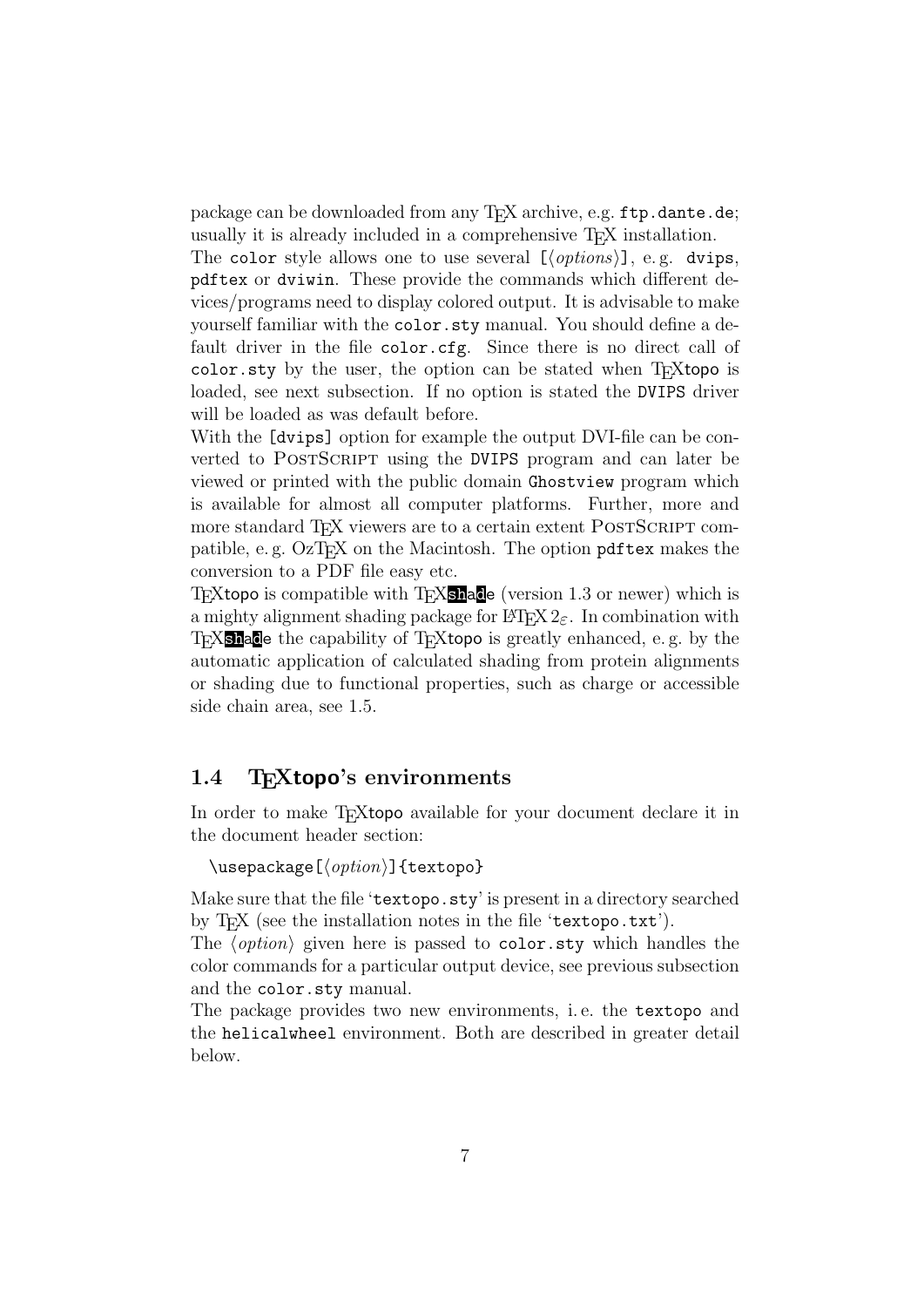#### <span id="page-7-0"></span>1.4.1 The textopo environment

This environment displays schematic topology plots of membrane proteins. TEXtopo can import sequence and topology data directly from PHD or HMMTOP predictions, SwissProt database files (see the example files AQP1.PHD, AQP1.hmm and V2.SP for their structure) or alignment files (MSF and ALN format; example files are also provided). When SwissProt files are used T<sub>E</sub>Xtopo will automatically extract all the information about special domains, variations, mutations etc. from the database file and label the respective positions in the plot. Alternatively, one can manually enter the sequence and the positions of the membrane spanning domains within the environment. Based on this data T<sub>E</sub>Xtopo produces a first plot. Then, the output can be further adjusted to one's needs by adding labels, special styles for the appearance of the residues, shading (automatic [se[e1.5\]](#page-9-0) or manual) and legends.

The usage of the textopo environment is easy:

```
\begin{equation*} \begin{bmatrix} (optional \ parametric \\ \end{bmatrix} \end{equation*}further T<sub>E</sub>Xtopo commands
\end{textopo}
```
In the optional parameter file (section [2\)](#page-12-0) any T<sub>E</sub>Xtopo command can be given in order to fix user specific settings. This option provides fast and consistent outputs. At least one command is necessary whithin the environment which loads the sequence and topology of the pro-tein to be plotted, i.e. \getsequence [\[3.1.1\]](#page-13-1) or \sequence + \MRs [\[3.1.5](#page-15-0)[,3.1.4\]](#page-14-2).

## <span id="page-7-1"></span>1.4.2 The helicalwheel environment

This second environment provides essentially the same functionality as textopo. Here, the output depicts the helical transmembrane spans as helical wheels (perspective or flat) or as helical nets which is basically the same kind of display as in the topology plots. One can choose all or a subset of transmembrane domains and set any desired order. Views from the outside onto the cell membrane or vice versa are possible.

The usage is as easy as this: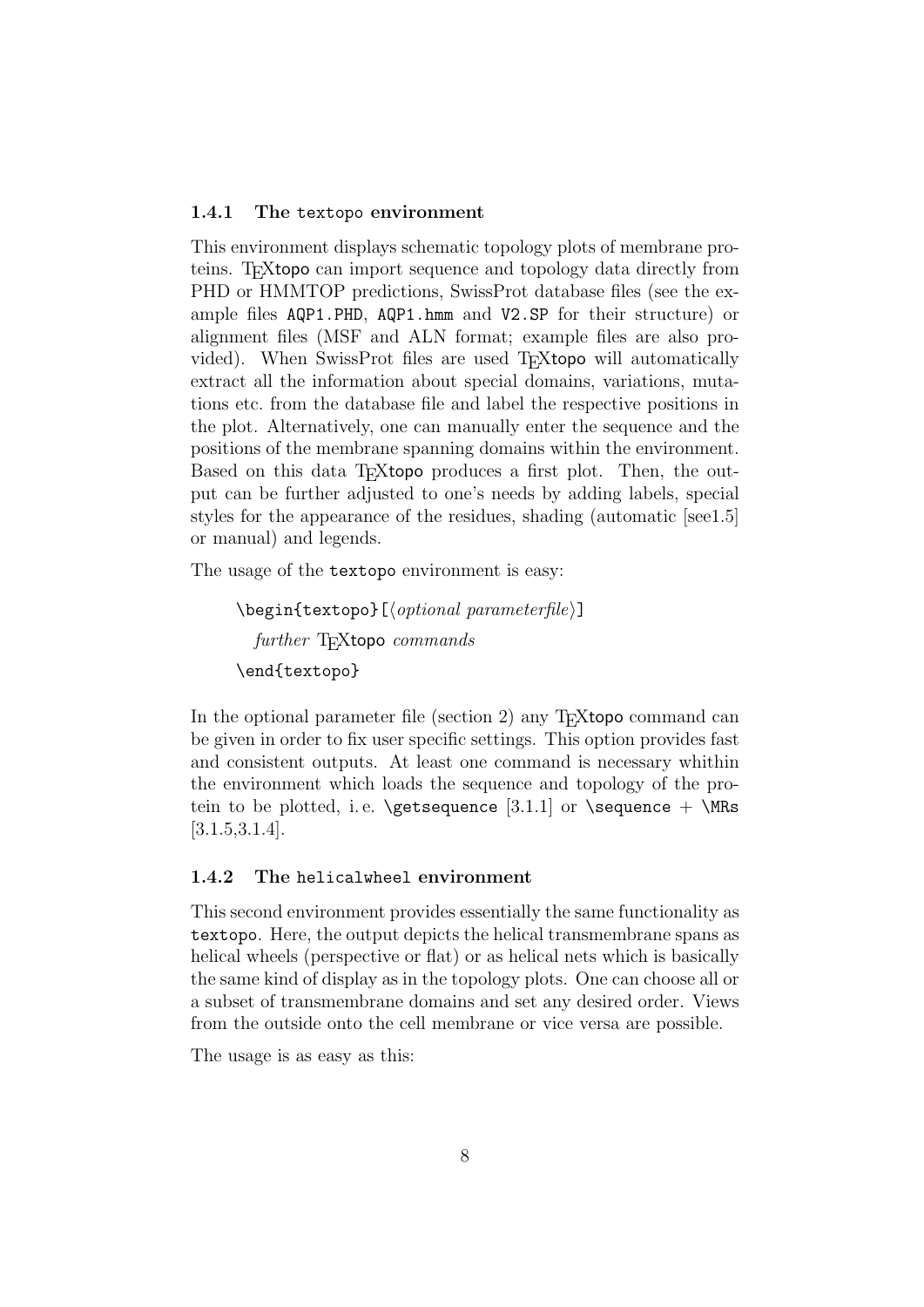

<span id="page-8-0"></span>Figure 1: A basic helical wheel example.

```
\begin{helicalwheel}[#parameterfile$]{#helixlist$}
  further TFXtopo commands
\end{helicalwheel}
```
The optional parameter file can be used as described above. A list of the helices which are to be displayed is mandatory, i. e. {1,2,3,4,5,6}; or for displaying a subset with changed order: {1,3,2,5}. Series of numbers can be typed with a dash, e. g. {1-3,9,5-7}. Further, each helix number can be followed by an optional parameter which indicates an angle by which the transmembrane domain is rotated (only integer values). If a series of helix numbers are to be rotated by the same angle use the following scheme: {1-3[90],4-6,7[135]}.

A basic example shows helices 1 and 4 of an aquaporin and rotates helix no.4 by  $50^{\circ}$  (Fig[.1\)](#page-8-0):

\begin{helicalwheel}{1,4[50]} \getsequence{PHD}{AQP1.PHD} \end{helicalwheel}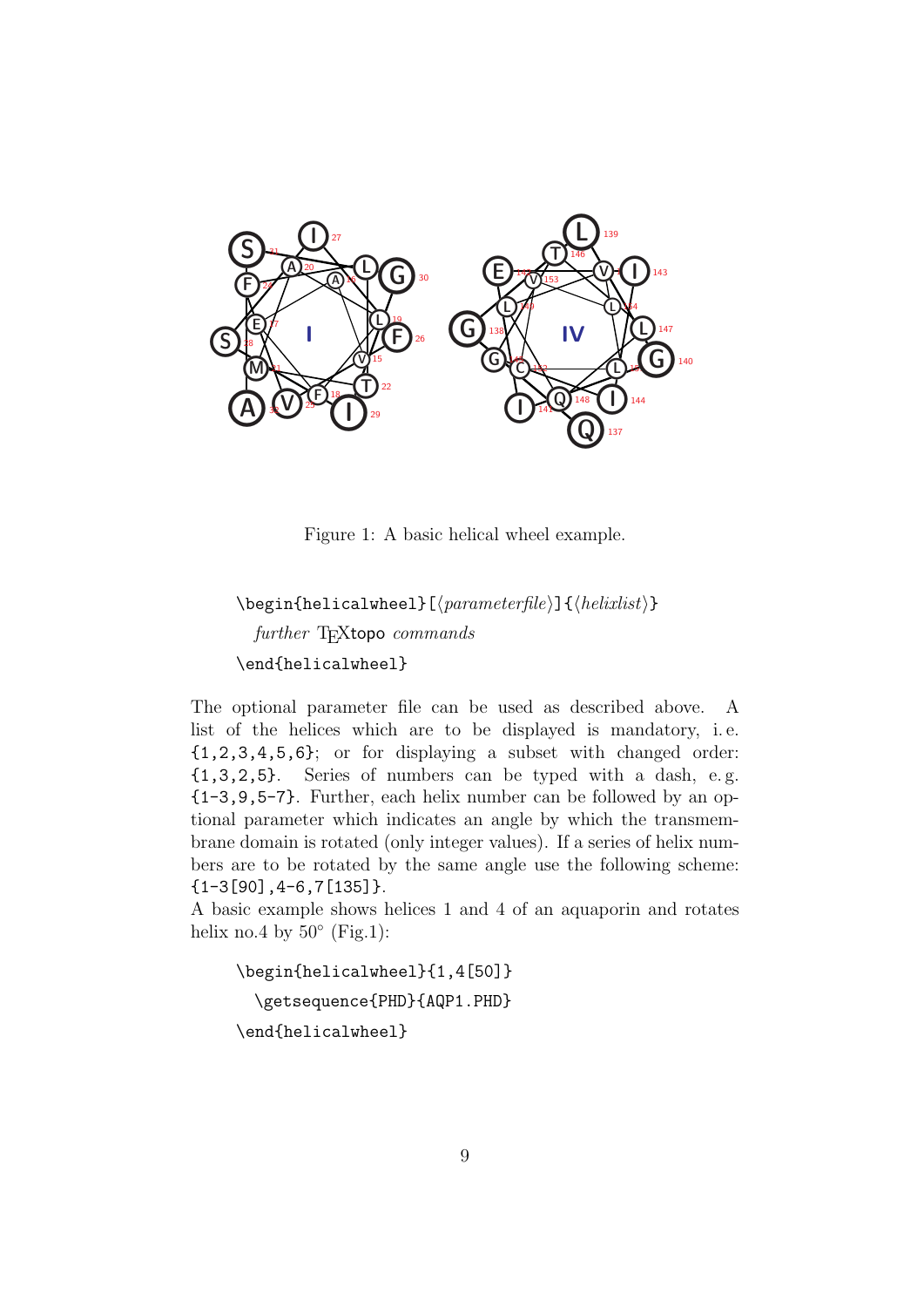## <span id="page-9-0"></span>1.5 T<sub>E</sub>Xshade (v1.3 and up) compatibility

TEX**shade** is a very comprehensive LATEX  $2\varepsilon$  package for displaying and shading protein and nucleotide alignments [2]. Package and documentation are available from the same source as the T<sub>E</sub>Xtopo package, i.e. any CTAN site, e.g.  $ftp.dante.de$ , or from the T<sub>E</sub>X<sub>Shad</sub>e homepage http://homepages.uni-tuebingen.de/beitz/tse.html.

Since version 1.3 TEXshade provides its full functionality for TEXtopo, i. e. protein topology plots can be shaded automatically due to functional properties of the amino acid residues or to sequence conservation based on protein alignments. Most of the more than 100 T<sub>E</sub>X<sub>Shad</sub>e commands are applicable in addition to the commands provided by T<sub>EX</sub>topo to customize the output or to define new shading modes.

A simple example is shown in Fig[.2.](#page-10-0) It loads the sequence and topology data from a PHD file and applies shading calculated from an alignment in the MSF format.

```
\begin{textopo}
  \getsequence{PHD}{AQP1.phd}
  \applyshading{similar}{AQPpro.MSF}
  \allmatchspecial
\end{textopo}
```
Shading can also be applied to helical wheels as shown in Fig[.3:](#page-11-0)

```
\begin{helicalwheel}{1-4}
  \getsequence{PHD}{AQP1.PHD}
 \applyshading{functional}{chemical}
\end{helicalwheel}
```
## <span id="page-9-1"></span>1.6 Customization of the output

The previously shown basic outputs may not be satisfactory enough in terms of flexibility, additional shading, or application of labels. Therefore T<sub>E</sub>Xtopo provides commands which enable the user to modify and refine the plot in many ways.

Special domains in the protein sequence can be highlighted by the use of shading colors or of squares and diamonds representing the residues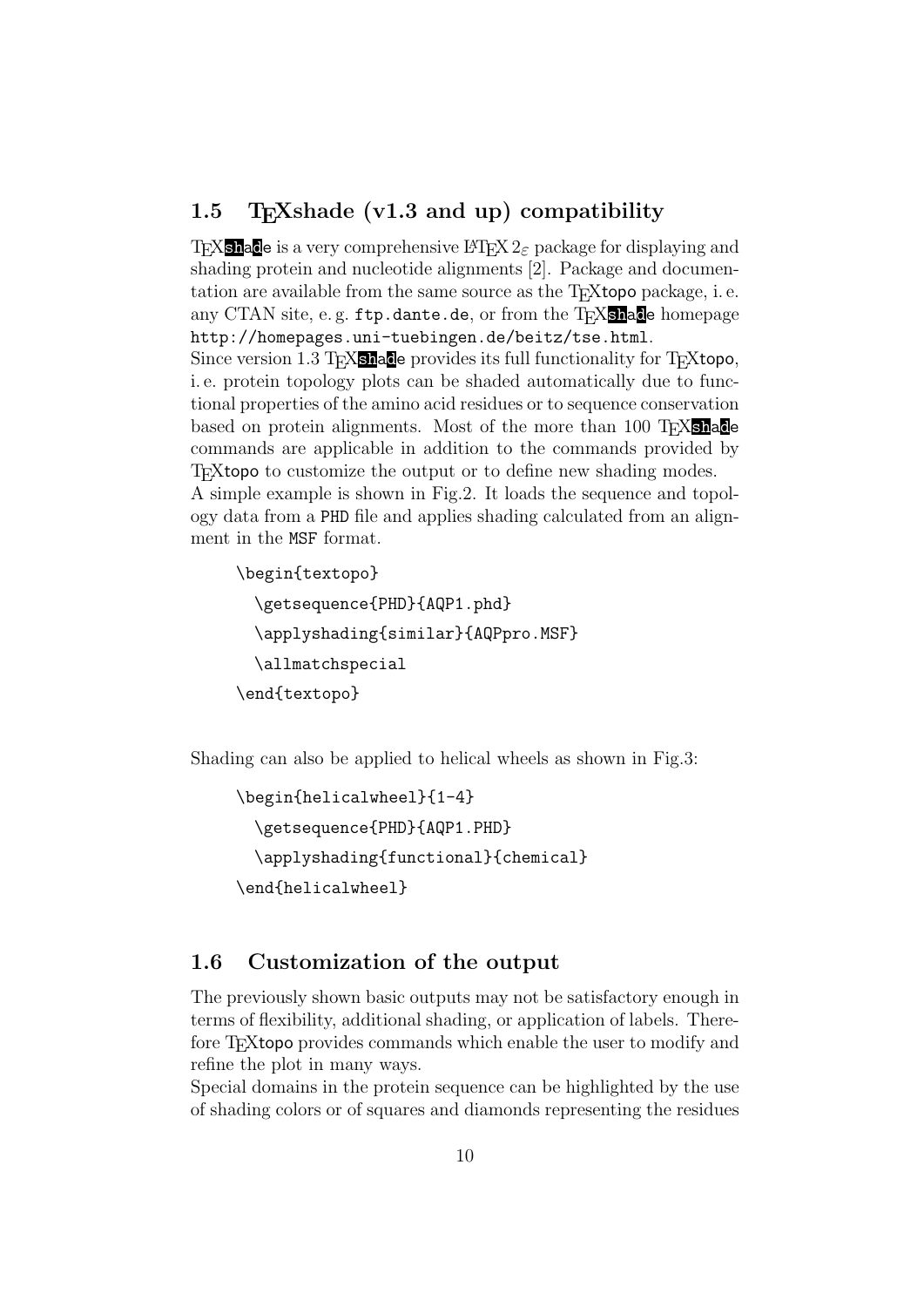

<span id="page-10-0"></span>Figure 2: Topology plot with shading calculated on the basis of a protein alignment.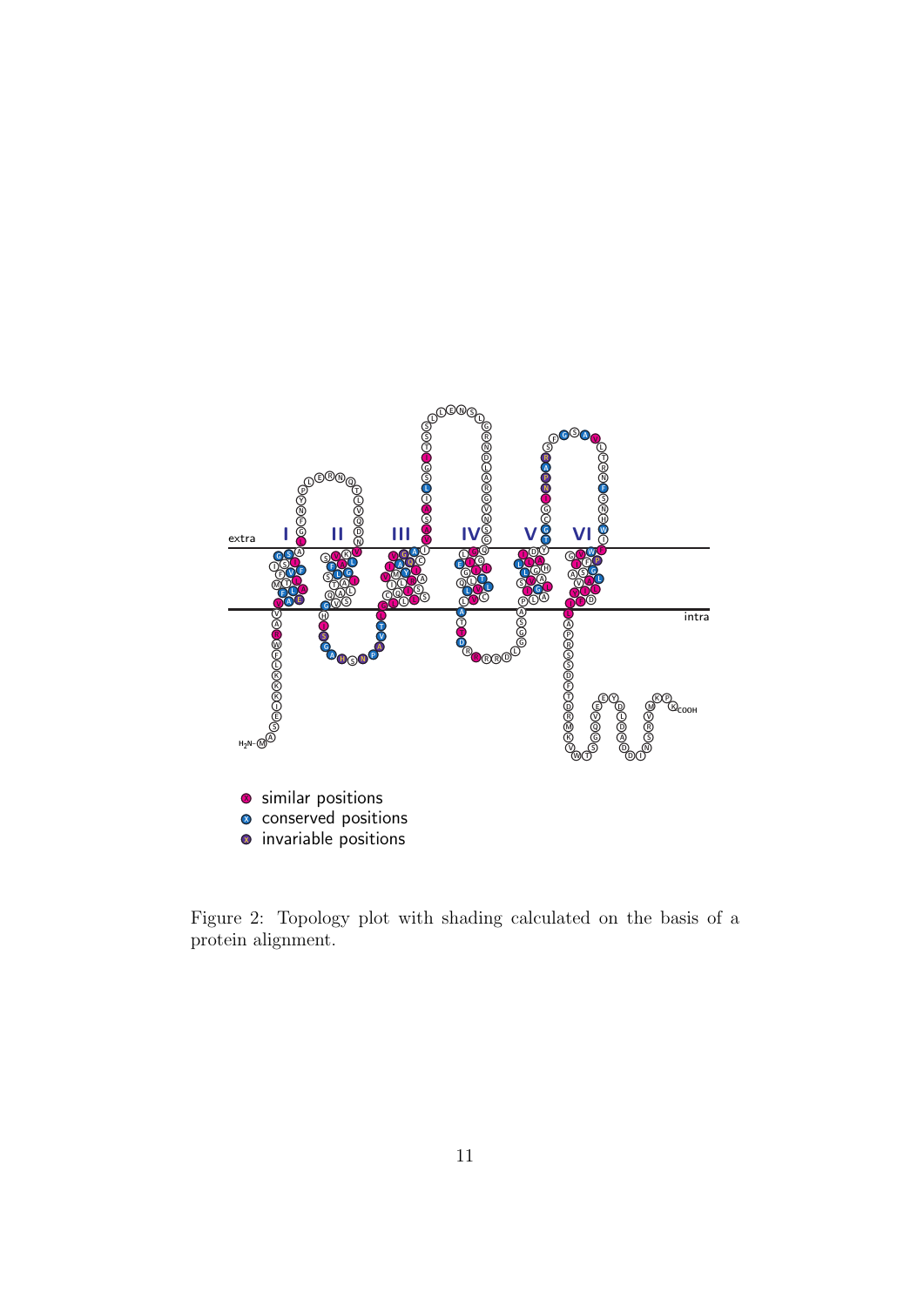

<span id="page-11-0"></span>Figure 3: Some helical wheels with 'chemical' shading.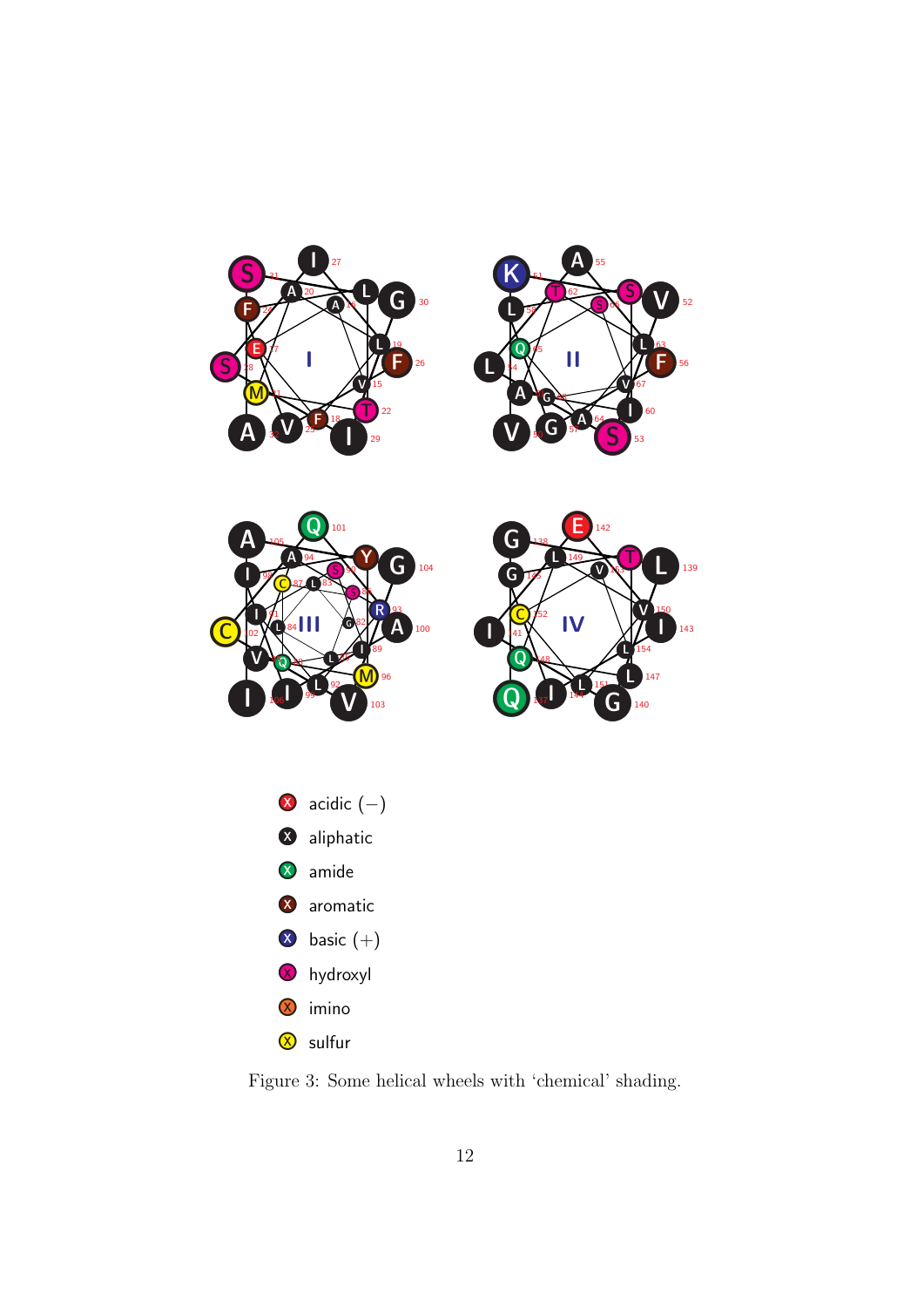instead of circles. These additions will be automatically included in the legend. Labels can be attached to single residues or stretches. Secondary modifications, such as phosphorylation and glycosylation, may be shown as an encircled 'P' and a tree, respectively. The appearance of the membrane is adjustable.

Further, the display of the structure itself can be altered by setting values for the maximal extension of each loop, by defining so-called 'halfloops' which are invaginations of short lipophilic stretches into the membrane or by declaring membrane anchors, such as GPI-anchors or bound lipids. One can change the location of the N-terminus from intra- to extracellular and vice versa.

The description of the usage of all necessary commands is topic of the following sections.

## <span id="page-12-0"></span>2 Use of a T<sub>F</sub>Xtopo parameter file

Using predefined parameter files for repeatedly occuring situations can save a lot of typing and makes the output throughout the publication or presentation more consistent. Further, such files are an easy way to exchange self-defined shading modes or new color schemes (i. e. for a satisfying grayscale output) with other users. If you have created a parameter file, which you think is of interest for others, please submit it to me[2](#page-12-2) as an e-mail attachment together with a short description. I will take care of those files and post them—with a reference to the author—together with the next T<sub>E</sub>Xtopo distribution to make them available for all interested users.

No special file format is required for parameter files. T<sub>E</sub>Xtopo simply calls the file using the \input command right after resetting all parameters to default. An example parameter file is present containing the standard parameters of T<sub>E</sub>Xtopo called textopo.def. This file can be changed freely and can be used as a template for the creation of personal parameter files.

## <span id="page-12-1"></span>3 T<sub>F</sub>Xtopo user commands

The T<sub>E</sub>Xtopo package must be loaded by the **\usepackage** command in the document header section.

\usepackage  $[\langle option \rangle]$  {textopo}

<span id="page-12-2"></span><sup>2</sup>eric.beitz@uni-tuebingen.de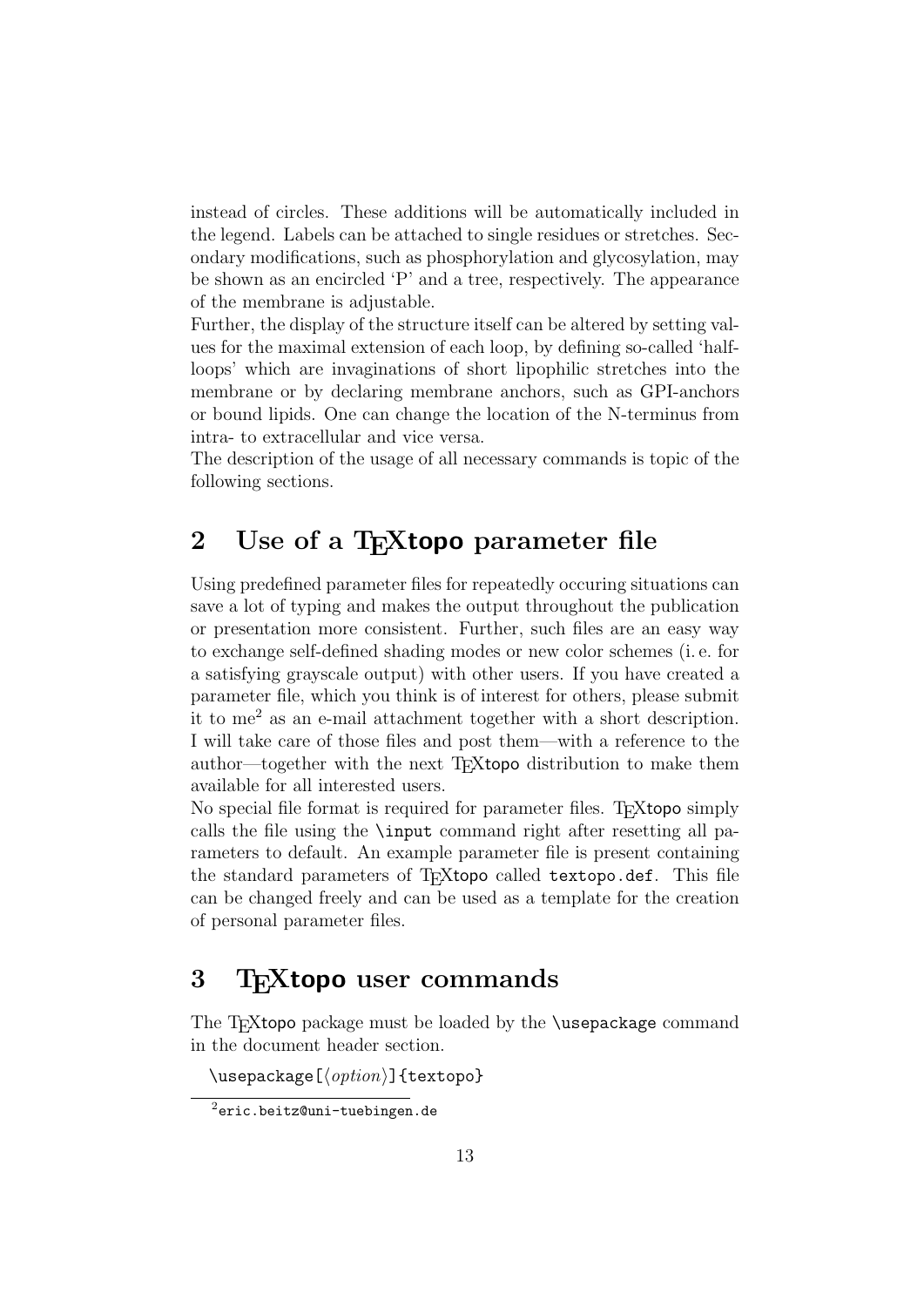Then, the textopo and helicalwheel environments are ready to use as described in [1.4.](#page-6-0) See also section [2](#page-12-0) for a description of the optional parameter file. All other commands provided by T<sub>E</sub>Xtopo must be used within the textopo/helicalwheel environments. The following sections mainly focus on plotting topologies rather than helical wheels. For the latter a special section is reserved [\[3.4\]](#page-30-1). Nevertheless, almost all commands behave the same in both environments.

The T<sub>E</sub>Xtopo command syntax mainly follows the L<sup>AT</sup>EX conventions. Mandatory parameters are indicated by braces ({}), optional parameters are set in brackets ([]). Sometimes, optional parameters can be included in mandatory parameter definitions in order to save a lot of additional commands:

```
\command[\langle general\ option\rangle]\{\langle mandatory\rangle[\langle optional\rangle]}
```
This syntax is not used in standard LAT<sub>EX</sub> commands. The following descriptions explain exactly in which commands this new kind of declaration can be used.

## <span id="page-13-0"></span>3.1 Sequence and topology data sources

As pointed out earlier, there are several sources of data which can be accessed by T<sub>E</sub>Xtopo: (a) PHD topology predictions  $[3]$ , (b) HMM-TOP topology prdictions [8], (c) SwissProt database files, (d) alignment files in the MSF- (GCG PileUp) or ALN- (Clustal) format and (e) manually provided sequences. The latter two sources do not contain topological data, therefore the location of the transmembrane domains must be entered by hand using \MRs [\[3.1.4\]](#page-14-2) and the location of the N-terminus must be set by  $\N$ term [\[3.1.4\]](#page-15-1). Let us go through all options:

## <span id="page-13-1"></span>3.1.1 PHD files

The sequence together with the topology is presented near the bottom of the file (see example AQP1.phd). T<sub>E</sub>Xtopo analyzes the lines starting out with AA which contain the amino acid sequence and those beginning with PHDThtm to obtain the topology prediction. This information is converted into T<sub>E</sub>Xtopo commands which are subsequently stored in a file named *filename*.tpo. This has the advantage that the entries are editable for further T<sub>EX</sub> runs. T<sub>EX</sub> topo will not overwrite existing tpo-files in order to keep user made modifications of these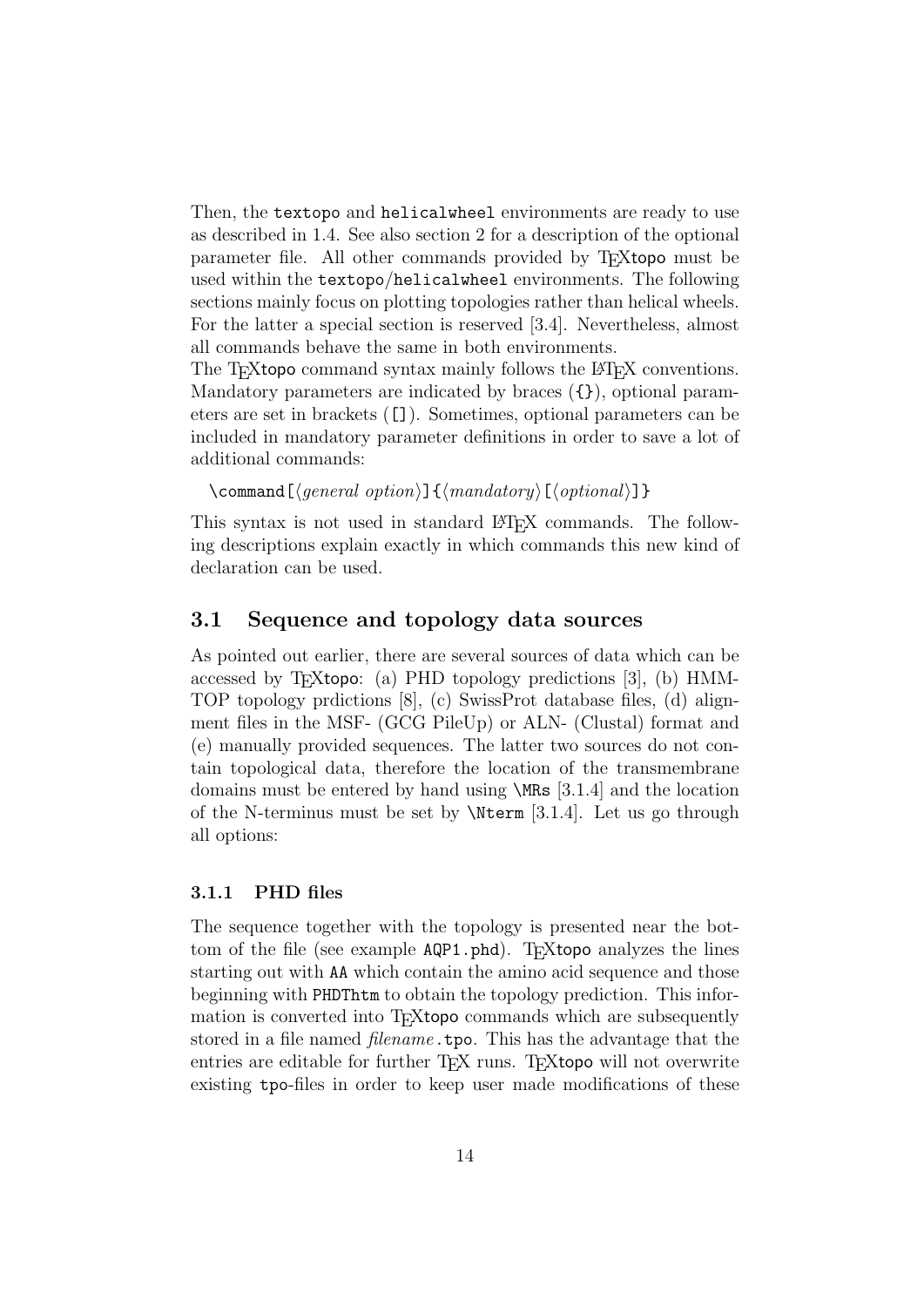files, but it can be forced to overwrite them by using the optional parameter [make new].

Syntax:  $\get sequence[make new]{\Phi}\{PHD-file\}$ 

## <span id="page-14-0"></span>3.1.2 HMMTOP files

HMMTOP predictions have various possibilities for the output format. Choose the extended format in TEXT-mode, because this contains the sequence in addition to the position of the termini and transmembrane domains (see example AQP1.hmm). This information is in analogy to PHD-files, s. a., converted into T<sub>E</sub>Xtopo commands which are subsequently stored in a file named *filename*.htp.

Syntax: \getsequence[make new]{HMMTOP}{ $\{HMMTOP\}-file$ }}

### <span id="page-14-1"></span>3.1.3 SwissProt files

These files provide next to the amino acid sequence (at the very bottom, SQ) much more information. Have a look at the example file AQP1.SP. The lines starting out with FT contain data about sequence features. Here, the positions of the transmembrane domains (TRANSMEM) are listed. All additional features will automatically be displayed in the topology plot as shaded sequence stretches or as labels. Unfortunately, the locations of the transmembrane domains are not always listed. In this case T<sub>E</sub>Xtopo will complain about missing definitions of membrane regions and those have to be entered by hand, see [3.1.4.](#page-14-2) As in [3.1.1](#page-13-1) a new file is written by T<sub>E</sub>Xtopo with a name like this: *filename*.swp to enable easy customization.

Syntax: \getsequence[make new]{SwissProt}{ $\langle SwissProt-File \rangle$ }

### <span id="page-14-2"></span>3.1.4 Alignment files

In order to extract a sequence from an alignment file the respective sequence number has to be stated based on the top sequence which is defined as no.1; if no number is indicated T $FX$ topo loads the first sequence. Two different alignment file formats are readable by T<sub>E</sub>Xtopo, see the examples AQPpro.MSF and AQP2spec.ALN.

Syntax:  $\setminus$ getsequence[ $\setminus$ seqnum $\setminus$ ]{alignment}{ $\setminus$ Alignment-file $\setminus$ }

The positions of the membrane regions are declared by the command  $\MRs\{\sqrt{start1..stop1,start2..stop2, \ldots,start \ n.stop \ n)}\}$ . If the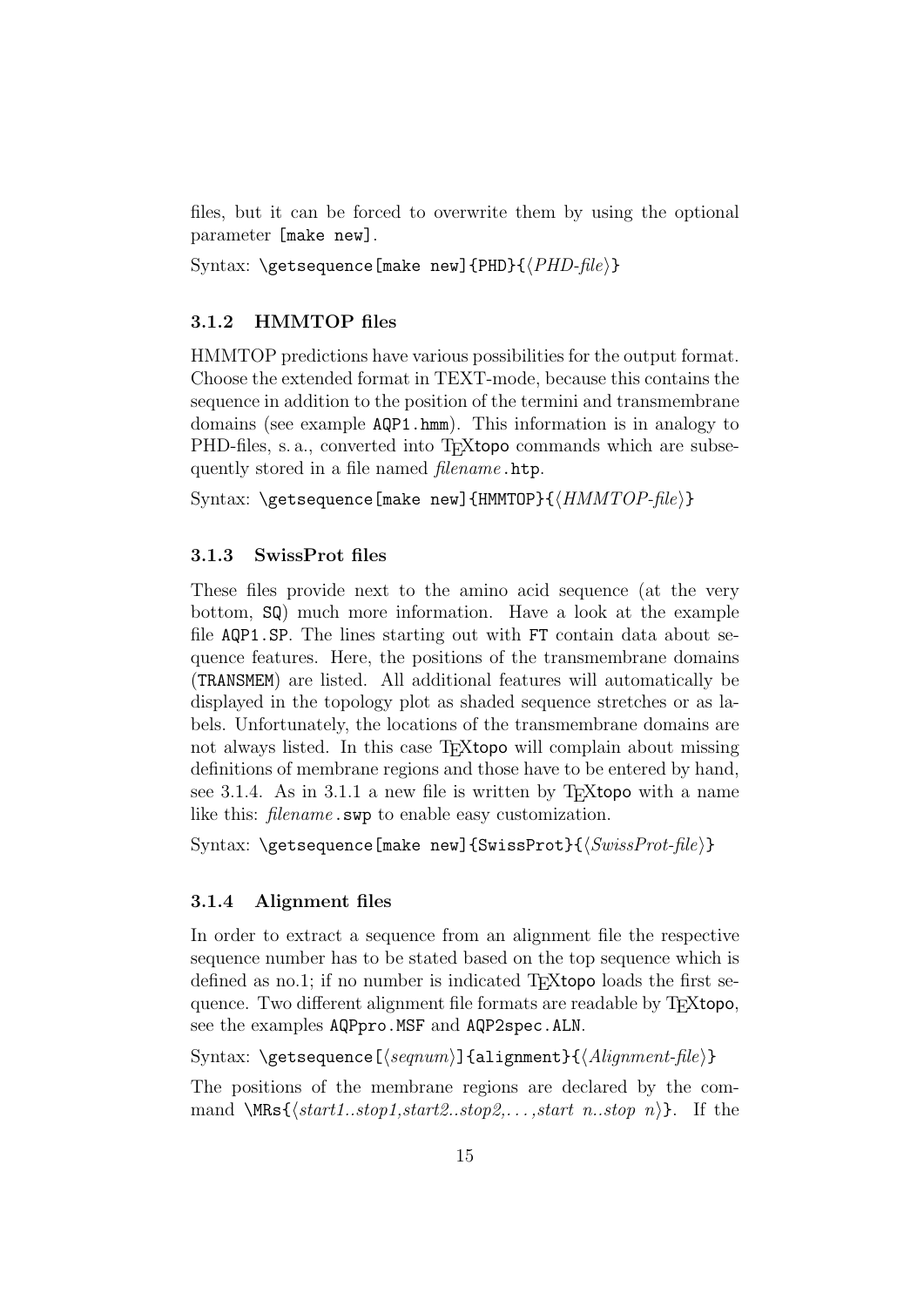

<span id="page-15-1"></span>Figure 4: A 'half loop' example

Membrane Regions are located for example from position 88 to 109 and from 123 to 150 enter \MRs{88..109,123..150}. Due to the thickness of the lipid bilayer an  $\alpha$ -helical transmembrane spanning region is about 21 amino acids long. T<sub>E</sub>Xtopo accepts definitions in the range of 14–36 amino acids. If the number of residues is below 14, which is definitively to short to span the membrane, a so-called 'half-loop' is assumed as shown in the topology clipping in Fig[.4.](#page-15-1)

The orientation of the protein in the membrane is determined by the location of the N-terminus. This information is provided by PHD- , HMMTOP- and SwissProt files, when using alignment files in turn the command \Nterm{ $\{location\}$ } with *location* = intra or extra can help out. If the N-terminus is not set T<sub>E</sub>Xtopo assumes the N-terminus to be intracellular.

#### <span id="page-15-0"></span>3.1.5 Manual entry

Finally, the **\sequence** command allows one to enter the sequence manually directly in the textopo or helicalwheel environment.

Syntax:  $\searrow$  Sequence $\{\langle \text{Amino } acid \text{ sequence} \rangle\}$ 

This command provides a second possibility to define membrane domains in addition to \MRs overcoming the obstacle that one needs to know the position numbers in order to use \MRs, which may result in an annoying counting job. With \sequence the membrane regions can be indicated by brackets directly in the amino acid sequence: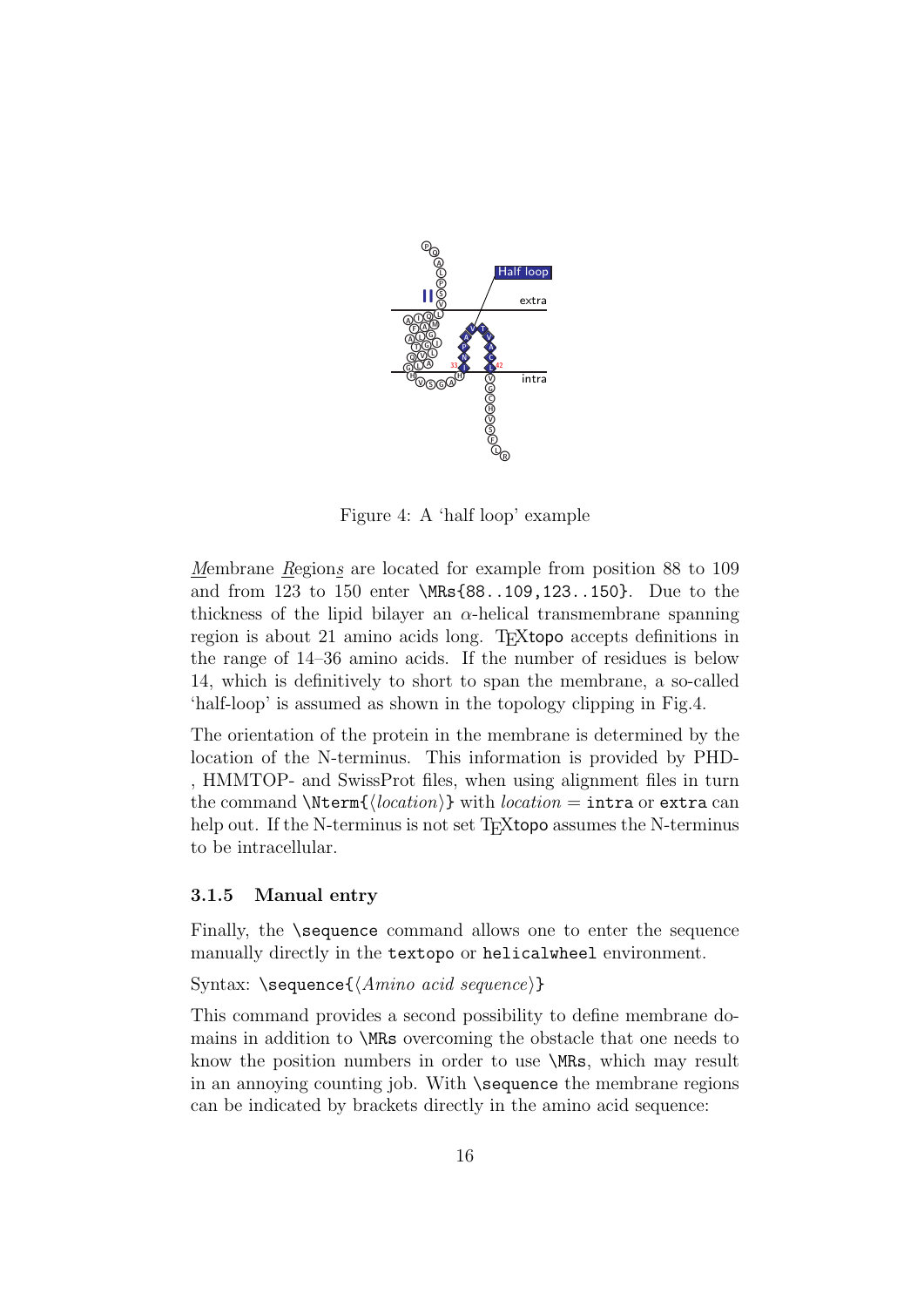\sequence{MASEIKKKLFWRAV[VAEFLAMTLFVFISIGSA]LGFNYPLERN QTLVQDN[VKVSLAFGLSIATLAQSVG]HISGAHSNPAVTL[GLLLSCQISILR AVMYIIAQCVGAI]VASAILSGITSSLLENSLGRNDLARGVNSG[QGLGIEIIG TLQLVLCVL]ATTDRRRRDLGGSA[PLAIGLSVALGHLLAIDY]TGCGINPARS FGSAVLTRNFSNHWI[FWVGPFIGSALAVLIYDFI]LAPRSSDFTDRMKVWTSG QVEEYDLDADDINSRVMKPK}

Another feature of  $\setminus$ sequence is its ability to print messages containing position information during the T<sub>E</sub>X run. Thus, if one needs to know the position number of a special residue, say a secondary modification site, this residue can be labeled with asterisks and the number will be displayed on the screen.

\sequence{MASEIKKKLFWRAV[VAEFLAMTLFVFISIGSA]LGFNYPLER\*N\* QTLVQDN[VKVSLAFGLSIATLAQSVG]HISGAHSNPAVTL[GLLLSCQISILR AVMYIIAQCVGAI]VASAILSGITSSLLENSLGRNDLARGVNSG[QGLGIEIIG TLQLVLCVL]ATTDRRRRDLGGSA[PLAIGLSVALGHLLAIDY]TG\*C\*GINPARS FGSAVLTRNFSNHWI[FWVGPFIGSALAVLIYDFI]LAPRSSDFTDRMKVWTSG QVEEYDLDADDINSRVMKPK}

Screen output:  $(pos 'N': 42)$  (pos 'C': 189)

In addition, shading and labels can be set directly within the \sequence command; this will be described later [\[3.3.2\]](#page-23-0). Do not forget to define the N-terminus location by \Nterm [\[3.1.4\]](#page-15-1) if it is extracellular.

## <span id="page-16-0"></span>3.2 Structure modifications

#### <span id="page-16-1"></span>3.2.1 Output size

TEXtopo tries to select a font size for the residue symbols that makes the plot fit onto the page without receiving T<sub>E</sub>X error messages. Actually, it only checks the width, so the user has to take care of the proper height. If the size is not satisfactory one can change it using  $\simeq$  \scaletopo{ $\langle fixed \space or \space relative \space size \rangle$ }. There are ten different sizes to choose from which are referred to by the numbers 1 (very small) to 10 (huge). Any fixed size can be set by indicating the respective number, e. g. \scaletopo{5}. Another possibility is to increase or decrease the size based on the calculation T<sub>E</sub>Xtopo has made. Those relative settings are done by entering a number with a  $+$  or  $-$ . For exam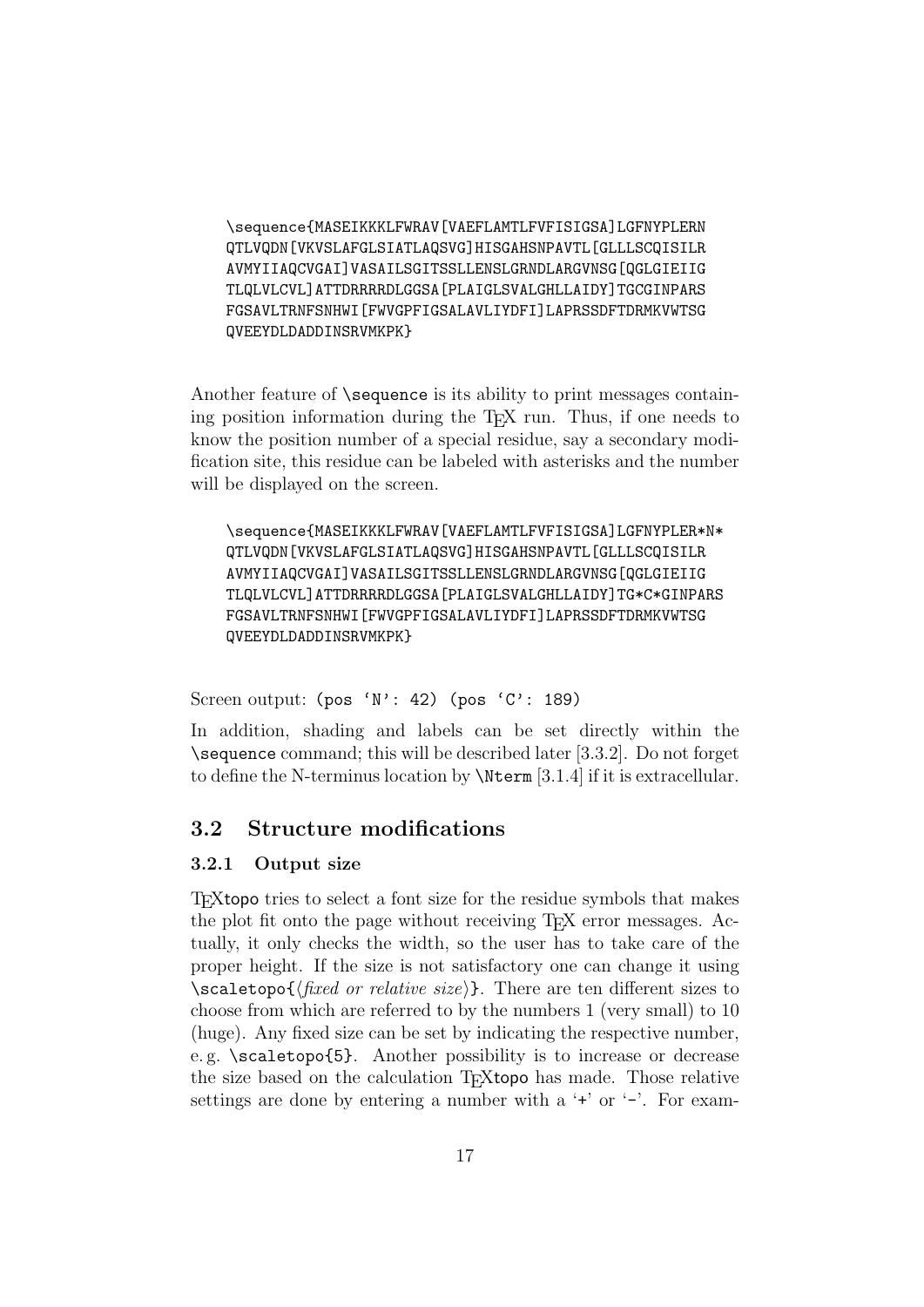ple,  $\succeq$  scaletopo{+2} will increase the font size by two steps relative to the calculation. After increasing the font size overful hbox error messages will most likely appear.

### <span id="page-17-0"></span>3.2.2 Loop modifications

The height of the topology plot can be controlled by values that define the extent of each loop above or beneath the membrane. The command \loopextent  $[\langle loop \rangle] {\langle extent \rangle}[\langle distance \rangle]$ } takes three values which have the following effects:

- $\langle \text{extend} \rangle$  is the only mandatory value needed by **\loopextent**. It sets the maximal number of residues in the straight ascending or decending parts of the loop including the residues in the bend. Default setting is '30'.
- $\langle$ **distance** $\rangle$  (optional) defines the minimum distance of the loops from the membrane if the loop is plotted in a meandrine shape. The default setting is '5'. Altering this setting might be necessary when flipping the termini to the interior of the protein, see below.
- $\langle loop \rangle$  (optional) restricts the settings to a particular loop number incl. N- and C-termini ('N', 'C'). If this value is not set every loop is changed according to the  $\langle extent \rangle$  and  $\langle distance \rangle$  values.

Example A: \loopextent[N]{50[10]} sets the N-terminal loop to a maximal extent of 50 residues with a minimal distance of 10.

Example B: \loopextent [3] {30} sets the third loop to a 30 residue extent keeping the default for  $\langle distance \rangle$ .

Example C: \loopextent{40} sets a general maximum of 40 residues to all loops keeping the default minimal distance.

Setting the maximal and minimal distances from the membrane might not be sufficient for an optimal plot if the respective loop is very long. When it is necessary to switch to the meandrine style the distance between the loop flanking transmembrane domains gets bigger and bigger. This can be avoided if a foot with a fixed width in its 'neck'-part is added to the loop. The command  $\text{loopfoot} {\langle loop\rangle} {\langle direction\rangle} [\langle neck\rangle] {\rangle}$  does exactly that. Note that  $\langle loop\rangle$  is mandatory now with the termini excluded. The that  $\langle loop \rangle$  is mandatory now with the termini excluded.  $\langle direction\rangle$  parameter can be left, right or center. This defines the direction of the foot extension. Finally, the optional  $\langle neck \rangle$  value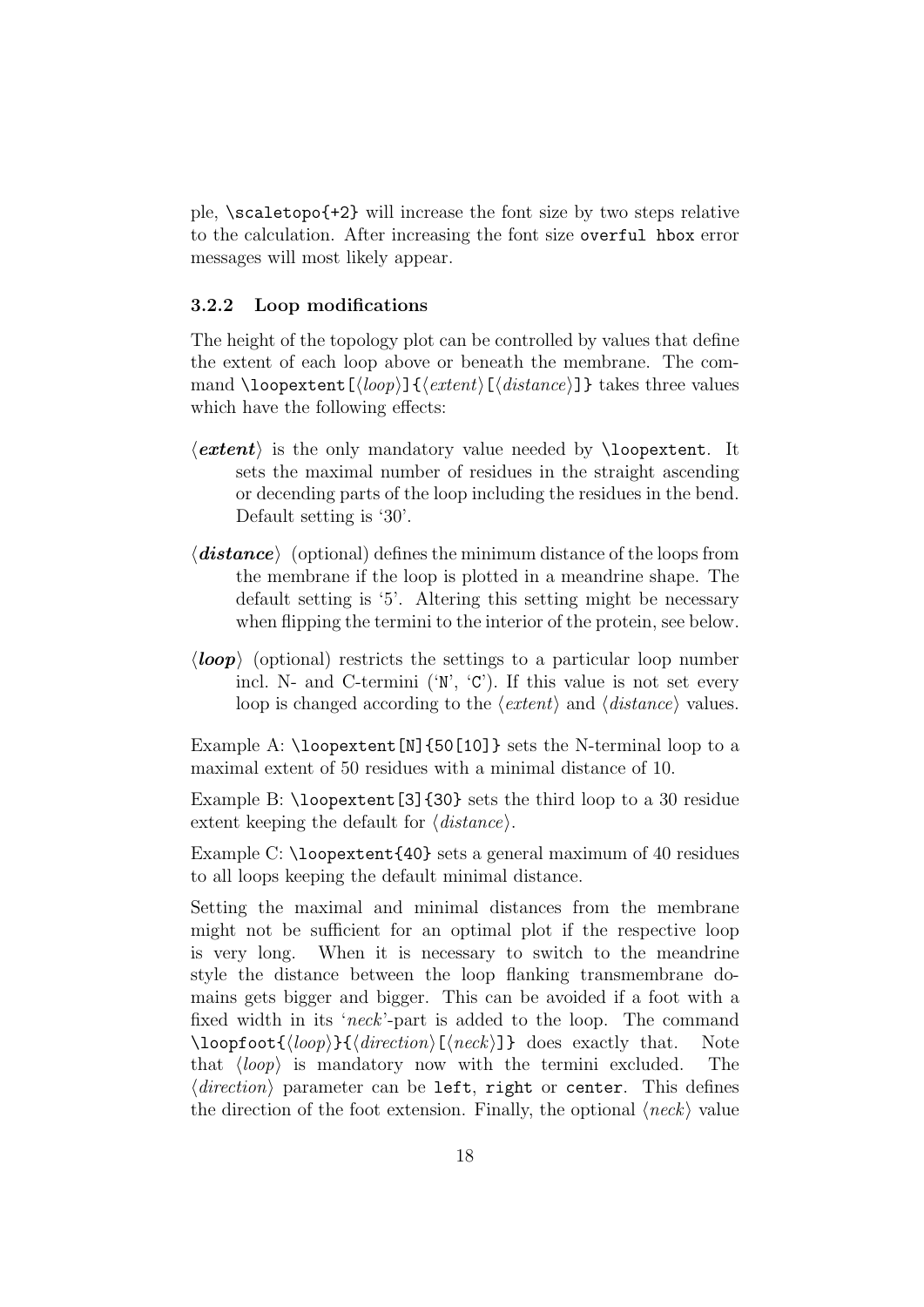

<span id="page-18-0"></span>Figure 5: Example of the loopfoot command. Shown is the muscarinic acetylcholine receptor with its relatively big loop E. Settings are: left for 'direction' and 10 for 'neck' with a loopextent of 12.

sets the number of residues in the short straight part of the foot—I call it the neck—and thus the distance from the membrane to the start of the opening of the foot. Default setting here is '5'. The actual loop is plotted atop of the foot according to the **\loopextent** value. This means, that loops with a foot have a greater extent than loops without a foot. Thus, one might want to adjust the \loopextent setting for those loops. The optional parameter  $[\langle distance \rangle]$  in the \loopextent command is ignored in \loopfoot. Figure [5](#page-18-0) gives an example.

A further change in the output can be achieved by flipping the termini to the interior part of the protein. This leads to a more compact plot on the one hand but makes labeling more difficult due to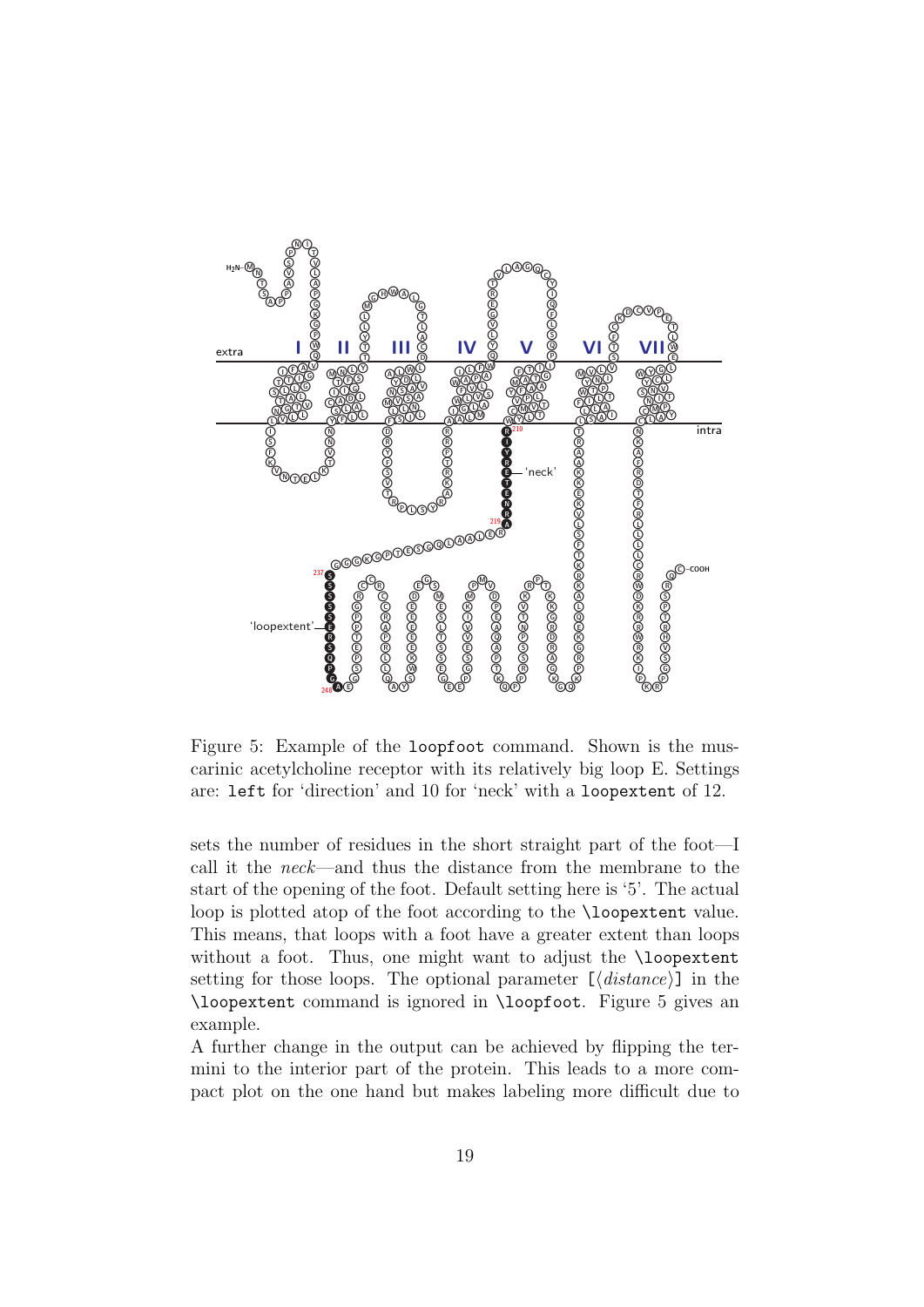

<span id="page-19-1"></span>Figure 6: The human gastric histamine receptor  $(H_2)$ . An example for flipped termini.

less space on the other hand. There are two commands available one for the N-terminus (\flipNterm) and one for the C-terminus (\flipCterm). This kind of structural change might result in collisions with other loops. In such a case one has to adjust the loop settings using \loopextent or \loopfoot, see above. Fig[.6](#page-19-1) shows the flipping effect.

### <span id="page-19-0"></span>3.2.3 Membrane domains

The \MRs command has already been extensively described [\[3.1.4\]](#page-14-2). But in some cases it might be helpful to be able to clear the membrane domain settings, e. g. if the definitions or preditions of a SwissProt- or PHD-file are not acceptable and new settings should be made. There-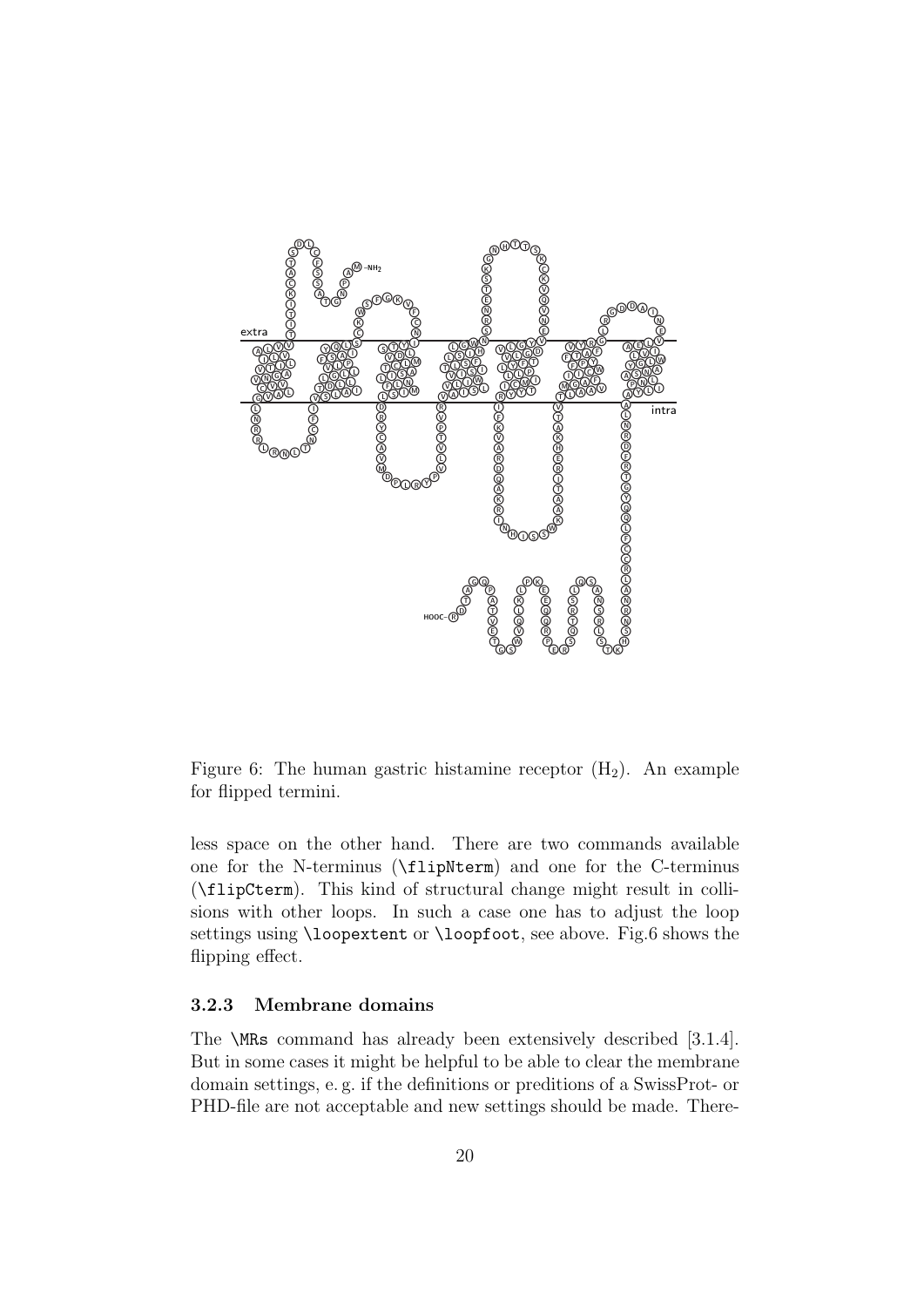

<span id="page-20-1"></span>Figure 7: An example for lipid anchors. The  $V_2$ -receptor (only TM7 and C-terminus shown) contains two anchors which are directly vicinal.

fore, \clearMRs was implemented. This command is self-explanatory. It has an immediate clearing effect on the settings before the command.

Another structural feature should be discussed as a membrane domain topic, i. e. lipid membrane anchors ( $\langle pos \rangle$ ). This very easy to use command draws a symbolic lipid chain to the residue at position  $\langle pos \rangle$  and attaches it to the membrane. See Fig[.7](#page-20-1) for an example.

### <span id="page-20-0"></span>3.2.4 Cosmetics on the membrane

As a default the membrane is shown as two horizontal lines representing the borders. If a more solid appearance is desired the command  $\mathcal{b}$  (*border*)}{*\interior*}} can be employed. It accepts PostScript color names (see sectio[n4\)](#page-35-0) for  $\langle border \rangle$  and  $\langle interior \rangle$ , e.g. \membranecolors{WildStrawberry}{Bittersweet}. The thickness of the border lines can be set by **\borderthickness{** $\{ \mathcal{L} \}$ , e.g. \borderthickness{4mm}.

The short texts that indicate which side of the membrane is oriented to the extracellular and to the intracellular space can be changed by \labeloutside[ $\langle pos \rangle$ ]{ $\langle text \rangle$ } and \labelinside[ $\langle pos \rangle$ ]{ $\langle text \rangle$ }. The optional parameter  $\langle pos \rangle$  tells T<sub>E</sub>Xtopo whether to put the la-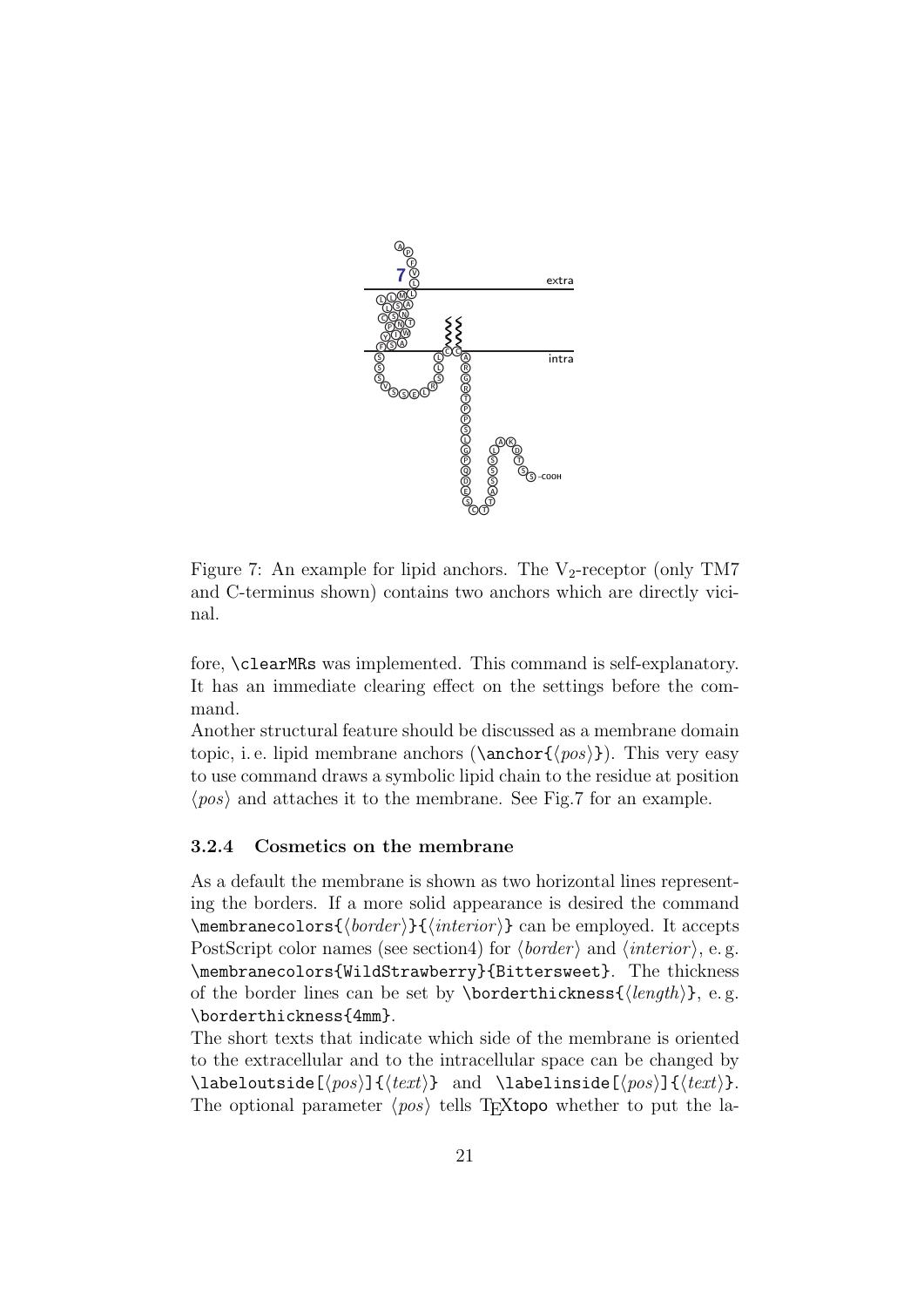| NW  | NNW | N | NNF. | NF.   |
|-----|-----|---|------|-------|
| WNW |     |   |      | F.NF. |
| W   |     | ∞ |      | F.    |
| WSW |     |   |      | ESE   |
| SW  | SSW | S | SSE. | SF.   |

<span id="page-21-0"></span>Figure 8: Directions for label movements from the center position.

bel left or right on the membrane.

Example: \labeloutside[left]{blood} \labelinside{cytosol}.

No indication of a preferential side leads to printing on the left for the outside label and on the right for the inside. For a fine adjustment of the label positions use

 $\mho$ veinsidelabel{ $\langle direction,distance\rangle$  or  $\langle x,y\rangle$ } and  $\text{two}$ veoutsidelabel $\{\text{direction}, \text{distance}\}$  or  $\langle x, y \rangle$ .

The parameter allows one to move the label into  $\langle direction \rangle$  (see Fig[.8\)](#page-21-0) for the amount of  $\langle distance \rangle$  units; only integer values are accepted here. One unit equals to 1/5th of the diameter of the residue symbol. This scheme is also used for most of the other move-commands which are described later. An example would be: \moveinsidelabel{WSW,10}.

Since v1.2 intuitive  $x/y$ -values can be used to define the new position besides the method described above. An example would be: \moveinsidelabel{10,-37} which moves the label 10 units to the right and 37 units down.

The standard width of the membrane is one residue symbol broader than the extension of the N- and C-termini. If the termini are flipped to the inside, the calculation of the width is based on the transmembrane domains. In order the change the width manually use the command \broadenmembrane{ $\langle \left\langle \left\langle \right\rangle \right\rangle$ }. The first parameter selects which end of the membrane is to be changed. The  $\langle length \rangle$  is an integer value which tells T<sub>E</sub>Xtopo by how much the width should be changed. One unit represents again 1/5th of the residue symbol. Negativ values are permitted to shorten the membrane, e. g. \broadenmembrane{left}{-20}. Analogous to broadening the membrane the thickness can be changed by \thickenmembrane{ $\langle top/bottom \rangle$ }{ $\langle length \rangle$ }.

\hidemembrane makes the membrane totally disappear, whereas \showmembrane brings it back again.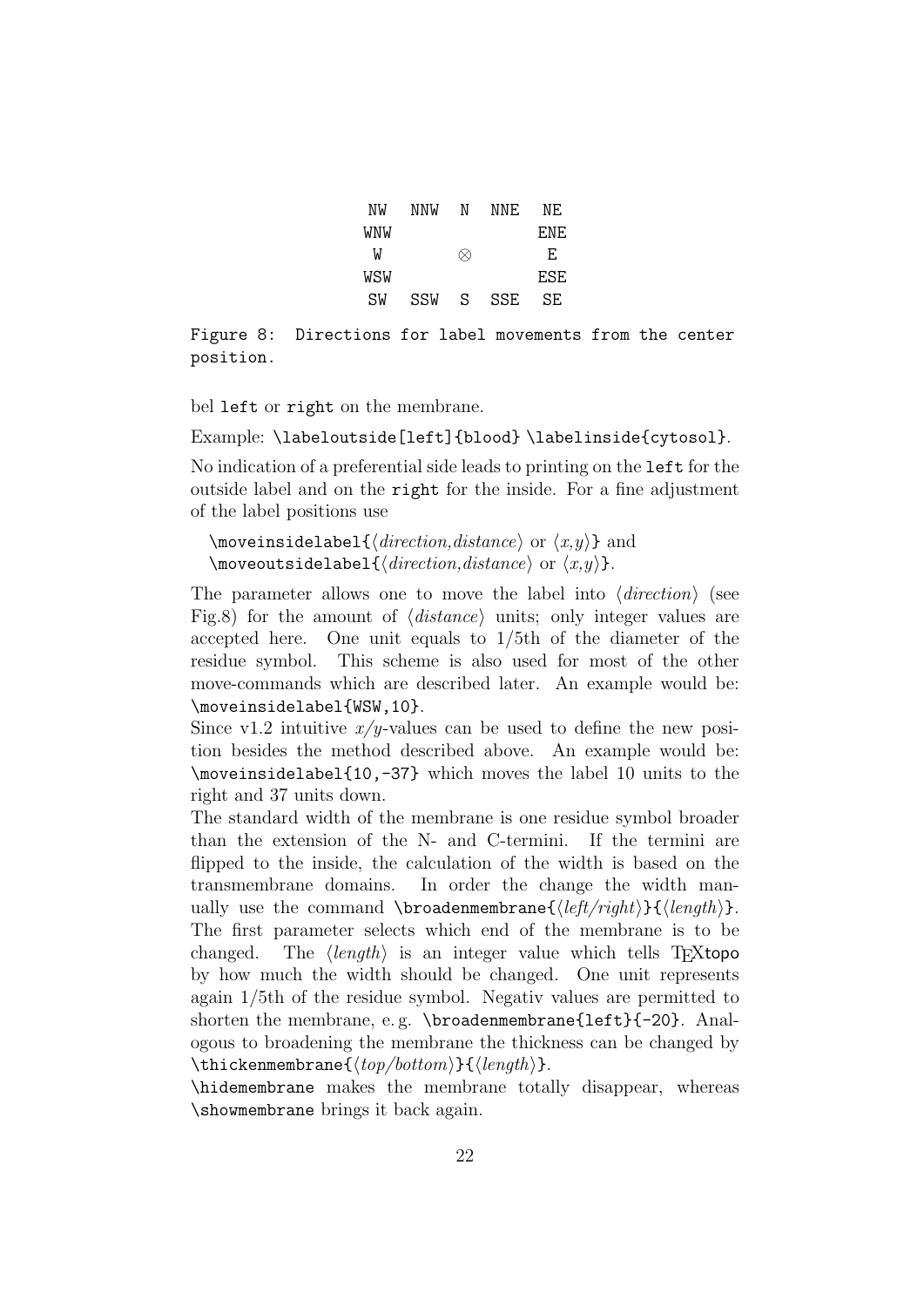## <span id="page-22-0"></span>3.3 Putting labels on the plot

#### <span id="page-22-1"></span>3.3.1 Labeling loops and membrane domains

By default transmembrane domains are labeled with upper case roman numerals. This is achieved by using the command  $\langle \text{style} \rangle$ with  $\langle style\rangle = \lambda$  Romancount in the standard settings. All available  $\langle style\rangle$  options are shown in the table below:

| counter     | display             |
|-------------|---------------------|
| \numcount   | $1, 2, 3 \ldots$    |
| \alphacount | $a, b, c \ldots$    |
| \Alphacount | $A, B, C \ldots$    |
| \romancount | $i, ii, iii \ldots$ |
| \Romancount | I, II, III $\ldots$ |

Mind the backslash! This option is actually a command which is executed in the very moment the label is printed. One can also use combinations of text and a counter, e.g. \labelTMs{TM\numcount}. In order to set a label for one particular transmembrane domain use \labelTM[ $\langle direction,distance\rangle$  or  $\langle x,y\rangle$ ] $\{\langle num\rangle\}\{\langle label\rangle\}$  (singular! no 's').  $\langle num \rangle$  indicates the number of the TM which is to be labeled with the text in  $\langle label \rangle$ . The optional parameter can be used as described before [\[3.2.4\]](#page-20-0). Here,  $x/y$ -values also work.

One can move individual transmembrane domain labels without having to take care of the label text by applying the command  $\m{\text{Mabel}(num)}{\\{direction,distance\}}$  or  $\langle x, y \rangle$ . The first parameter  $\langle num \rangle$  refers to the domain number, the next pair of parameters corresponds to the ones described above. The color of the labels is set by  $\Upsilon$ Mlabelcolor $\{\langle color \rangle\}$ . For a description of the color codes see sectio[n4.](#page-35-0) The font styles are also adjustable, see sectio[n3.5.](#page-34-0) One final command concerning transmembrane domain labels is the selfexplanatory \hideTMlabels.

Labels for the extra- and intracellular loops are handled exactly in the same way as the transmembrane domain labels by the following set of commands:

 $\{\langle style\rangle\}$  $\langle$ labelloop[ $\langle direction,distance\rangle$  or  $\langle x,y\rangle$ ] $\{$  $\langle num\rangle\}$ } $\langle label\rangle\}$  $\forall$ movelooplabel{ $\langle num \rangle$ }{ $\langle direction,distance \rangle$  or  $\langle x,y \rangle$ }  $\lozenge$ looplabelcolor $\{ \langle color \rangle \}$ \hidelooplabels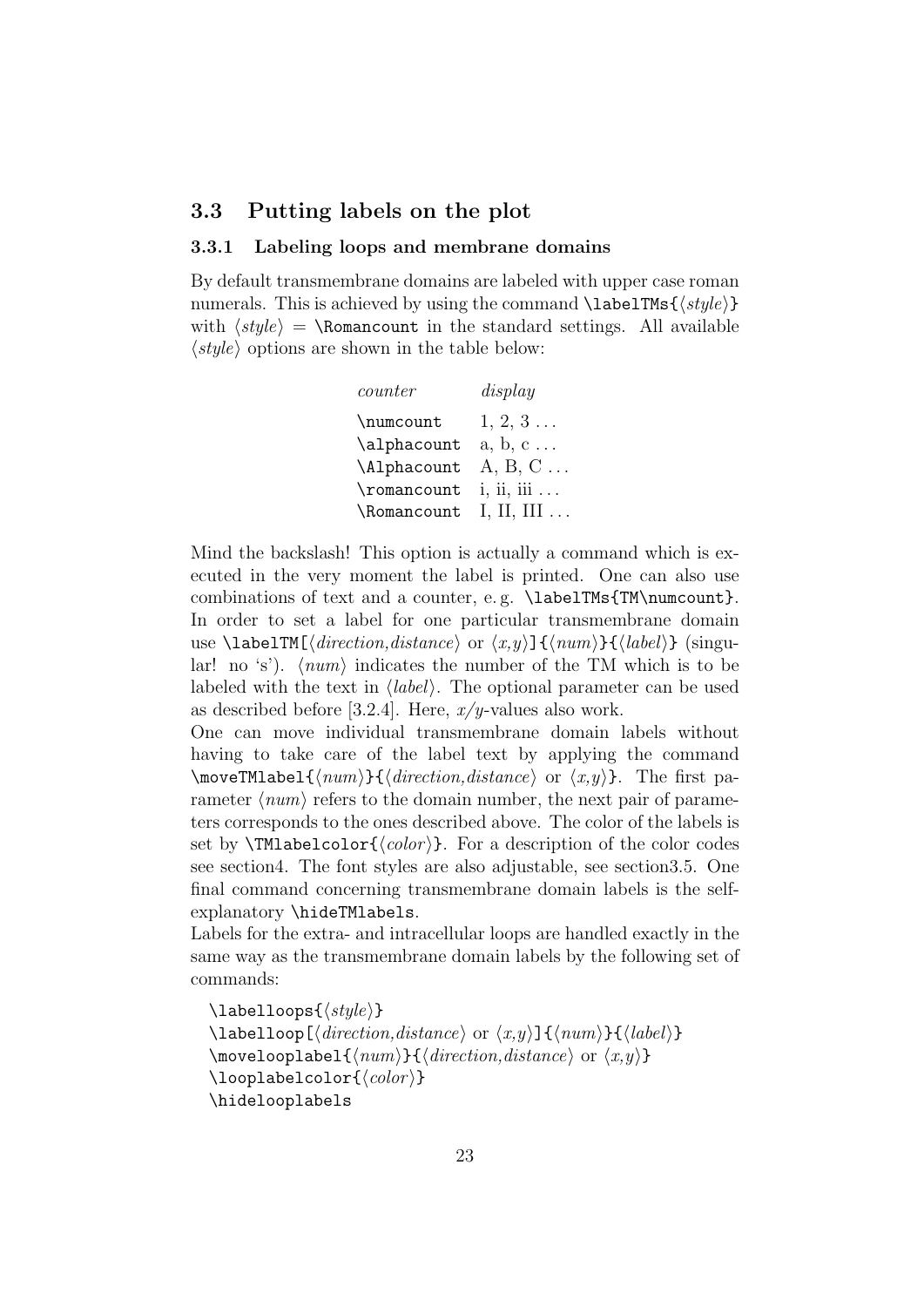Two pairs of special commands show or hide the extensions  $(H_2N-$  and –COOH) at the N- and C-termini; these are \showNterm, \hideNterm, \showCterm and \hideCterm.

#### <span id="page-23-0"></span>3.3.2 Shading and labeling sequence features

The first thing to do before a certain residue or a sequence domain can be labeled is to define an appropriate shading style for this sequence stretch. Use the command  $\label{1}$   $\label{1}$   $\label{1}$   $\label{1}$   $\label{1}$   $\label{1}$   $\label{1}$   $\label{1}$   $\label{1}$ color)  $\{\langle background\ color\rangle\}\{\langle char\ color\rangle\}\{\langle legend\ text\rangle\}$  to set all necessary informations which are needed to define the shading. The first parameter  $\langle name \rangle$  is an 'identification' of this specific label style. This is needed to be able to refer to it. Then, the  $\langle shape \rangle$  (circ, box or diamond) and the colors for the symbol's rim, its background and the character in the center are set. The available colors are described in sectio[n4.](#page-35-0) Finally,  $\langle legend \text{ text}\rangle$  contains the text which is displayed in the figure legend [\[3.3.6\]](#page-30-0).

Example: \labelstyle{BlueDiamond}{diamond} {Black}{Blue}{Yellow}{Example}

This new definition can be used from now on to shade and label one or several single residues or sequence regions. It is a good idea to store a collection of style definitions in a parameter file (sectio[n2\)](#page-12-0) to have them at hand whenever needed in future projects. The next command attaches the label to the positions to be labeled: \labelregion[ $\langle direction,distance\rangle$  or  $\langle x,y\rangle$ ]{ $\langle list\ of\ regions\rangle$ }{ $\langle style\$ sup>  $name\{}$  { (label text) }.

This command is more complex than it seems at first sight. The optional parameter  $\left[ \langle \text{direction,} \text{distance} \rangle \right]$  can be used to move the label to a new position. The usage is as in \moveinsidelabel [\[3.2.4\]](#page-20-0). The third parameter  $\langle style \space name \rangle$  calls the style definitions, i.e. for the example above it would be {BlueDiamond}. The complexity lies is the second and especially the fourth parameter. The  $\langle$  *list of regions* $\rangle$ has a similar syntax as the list in the **\MRs** [\[3.1.4\]](#page-14-2) command. But here, the definition of both, the start and the stop position of each region can be followed by an optional  $\langle direction \rangle$  parameter, i.e.

 $\{\langle start1[\langle direction \rangle] \ldots stop1[\langle direction \rangle] \rangle, \ldots,$  $\langle start \ n[\langle direction \rangle].stop \ n[\langle direction \rangle]\rangle.$ 

It happens sometimes—especially in the bends of loops—that the residue number is being printed over another residue. In such a case the  $\langle direction \rangle$  parameter lets one choose a new direction in which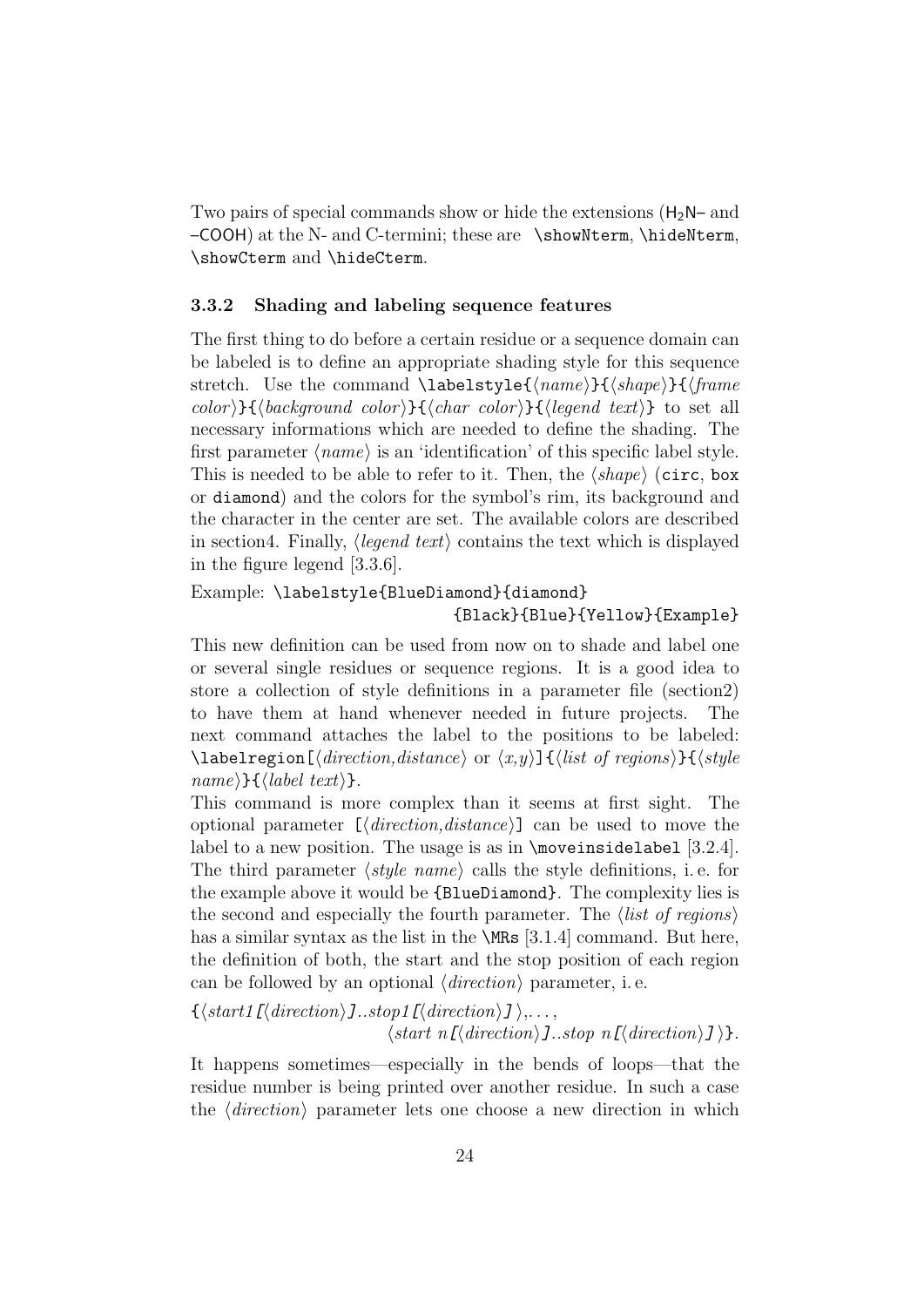the number will be displayed. All direction definitions shown in Fig[.8](#page-21-0) are permitted. Note that here no setting of the distance is needed. If an asterisk is used as parameter the number will not be displayed at all. This might be useful when positions are being labeled where not enough space is available for the number, e. g. within the dense packing of a helical domain.

Now, for the actual label text. The easiest way is to use plain text as label. Then an example would simply be {not fancy}. If one wants to add colors this has to be declared by an optional parameter right after the text, e.g. {not fancy but red[Red]}. This text can further be boxed by extending the argument like this: {box:not fancy but red[Red]}. A white box with a black frame will be printed. Maybe colors would be nicer; an optional extension does the job: {box[Blue,Yellow]:not fancy but red[Red]}. This will produce a blue framed yellow box around the red text "not fancy but red" which is quite fancy now. If the box frame and background are supposed to have the same color it is enough to indicate this only once, e. g. {box[yellow]: ...}. In addition to framed boxes two more symbols are at hand: {circ[col1,col2]: ...} and {diamond[col1,col2]: ...}. There is only space for one letter in a circle or a diamond. If longer text is used it will be printed over the rims of the symbol which looks rather ugly. An appropriate application might be an encircled 'P' to indicate a phosphorylation site. A last symbol {tree} does not accept any text; it is meant to indicate glycosylation sites.

The following example uses the previously defined shading style 'Blue-Diamond' for the residues and prints a red colored text in a blue framed yellow box to label the sequence stretch from position 20 to 30 and the single residue 76. Further, the labels are moved westwards by 10 units  $(= 2 \text{ residue diameters})$  and the first position number is hidden, the second is displayed beneath the residue, whereas the third is not altered.

\labelregion[W,10]{20[\*]..30[S],76..76}{BlueDiamond} {box[Blue,Yellow]:red plain text[Red]}

It should be mentioned that there are already two shading styles predefined in T<sub>E</sub>Xtopo called standard and noshade. The former style uses the definitions of the standard residues for the labeled positions, the latter style can be used to attach a label to a certain residue or domain without influencing the residues. Such kinds of labels are handy when using calculated shading [\[3.3.5\]](#page-27-0) that should not be depended on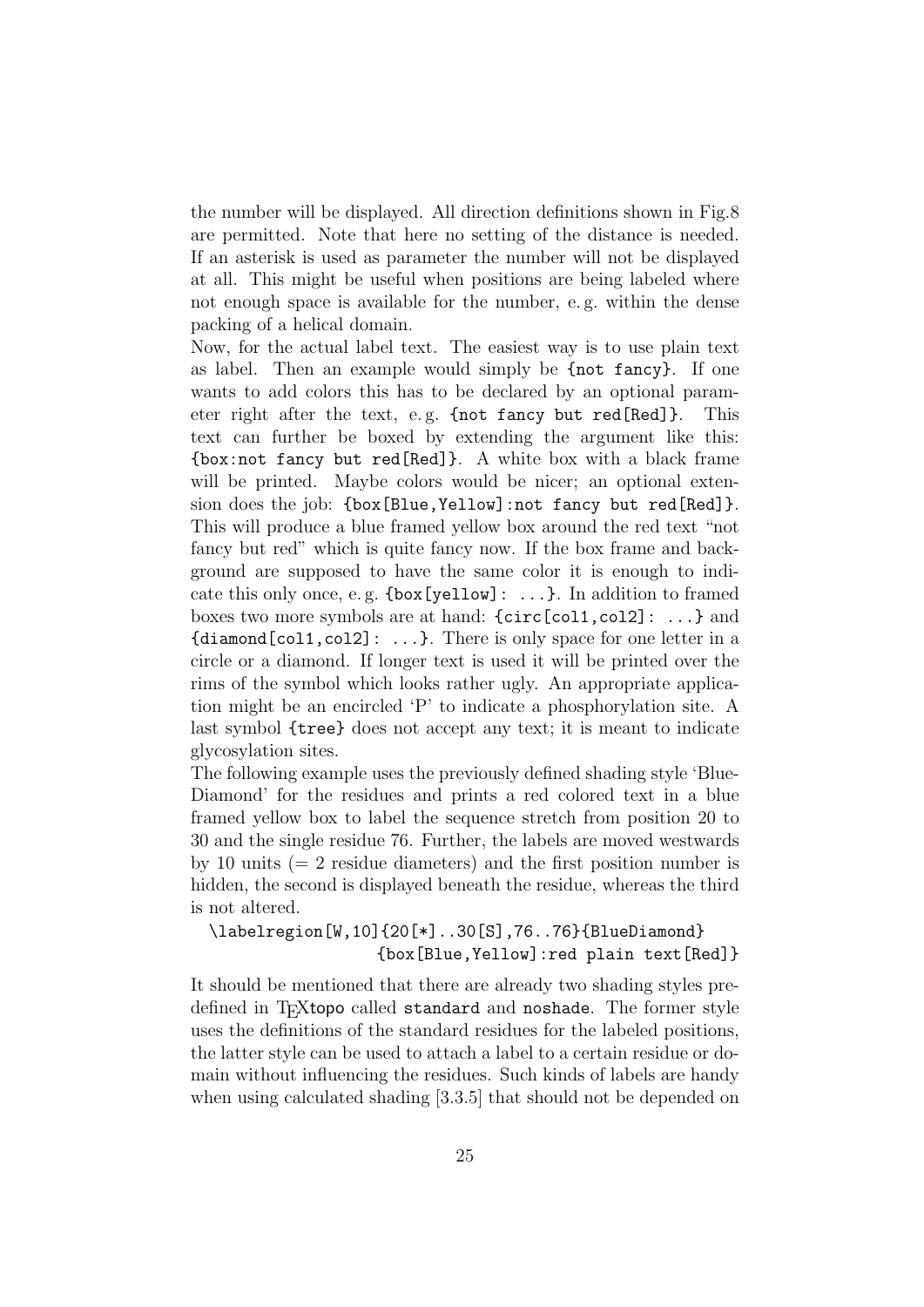any kind of labels.

It is also possible to make almost all these settings directly in the \sequence [\[3.1.5\]](#page-15-0) definition similar to the declaration of the membraneous domains [\[3.1.4\]](#page-14-2) without knowing the position numbers. However, the command structure will get rather complex and makes the readability of the sequence worse the more optional parameters are defined. The following example uses the settings as the example above.

#### \sequence{MLNLFMISLDRYCAVMDPL

([W,10]BlueDiamond[box[Blue,Yellow]:red plain text[Red]]= YPVLVTPVRVA)ISLVLIWVISITLSFLSIHLGWNSRNETSKGNHTTSKCKVQVNEV ([W,10]BlueDiamond[box[Blue,Yellow]:red plain text[Red]]= G)LVDGLVTFYLPLLIMCITYYRIFKVARDQAKRINHISSW ...}

As I said, it gets complex. One might figure out how to use this shading definition from the shown example. There is one restriction of this method: the printing direction of the position numbers relative to the residue can not be influenced. Nevertheless, this kind of labeling might be useful for brief plain labels. For more complex labels one better takes one extra step to figure out the exact position numbers by using  $\cdot\cdot\cdot$ 's in the **\sequence** command [\[3.1.5\]](#page-15-0) in order to set the label afterwards with \labelregion.

Two often occuring modifications can be labeled using some kind of 'short-cut' commands, i.e. \phosphorylation{ $\{list\ of\ positions\}$  and  $\gtrsim$  lycosylation{ $\langle$ *list of positions*}}.

Example: \phosphorylation{10,45,99} \glycosylation{123}

Minor alterations concern the color of the residue number which can be changed by  $\countercolor({color})$  (again, for colors see sectio[n4\)](#page-35-0), and the thickness of the line that connects the label with the residue  $(\mathcal{\text{true}})$ . Two examples:

\countercolor{Blue} \rulethickness{2pt}

## <span id="page-25-0"></span>3.3.3 Placing additional labels

All kinds of labels discussed before are attached or related to some protein segments. The command \place  $[\langle num \rangle] {\langle x \rangle, \langle y \rangle} {\langle label \rangle}$ allows one to place any kind of text to any position in the figure. The optional parameter  $\langle num \rangle$  is only necessary when plotting helical wheels [\[3.4\]](#page-30-1). The second parameter lets one set the position of the label. The system underlying the position calculation differs from that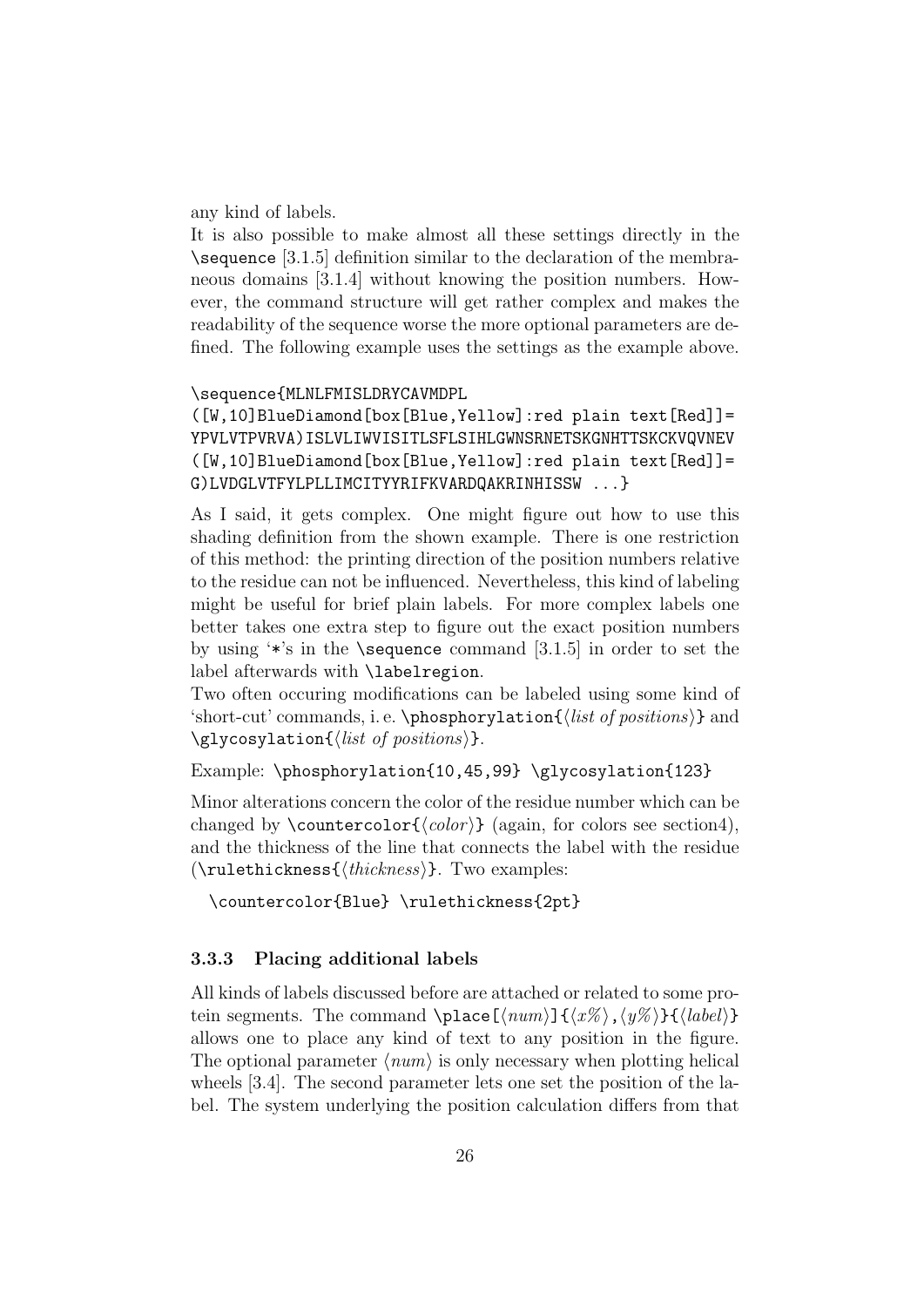described in the previous commands. Here, the x- and y-positions are expressed as percentages  $(x\%$  and  $y\%$  of the total width and height of the plot with the origin in the lower left corner. So, {0,0} places the label in this corner, {0,100} in the upper left, {100,0} in the lower right, {100,100} in the upper right corner and {50,50} in the center of the figure. Of course, any other setting is also permitted.  $\langle label \rangle$  finally, holds the label text which can further contain any desired LATEX style modification command.

Example: \place{10,90}{\textbf{\Large Topology example}}

#### <span id="page-26-0"></span>3.3.4 Adding protein tags and changing the numbering

In some cases the protein which is plotted contains artificial tags for affinity purification, e. g. a oligo-His-tag, for antibody detection, e. g. a myc-tag, or for other purposes, e.g. a GFP-fusion etc. Using T<sub>E</sub>Xtopo one can attach those tags to the termini of the protein without altering its numbering, i. e. the sequence tagged to the N-terminus will be numbered with negative digits so that the original start-methionine will still be number one. The syntax of the commands for adding tags to the N- and C-terminus is very similar to the \labelregion command [\[3.3.2\]](#page-23-0):

 $\adct$ addtagtoNterm[ $\langle direction,distance\rangle$  or  $\langle x,y\rangle$ ] $\{tag\,sequence\}$  $\{\langle style\ name\rangle\}\{\langle label \ text\rangle\}\$ \addtagtoCterm[ $\langle direction,distance\rangle$  or  $\langle x,y\rangle$ ]{ $\langle tag\ sequence\rangle$ }  $\{\langle style\ name\rangle\}\{\langle label\ text\rangle\}\$ 

In contrast to **\labelregion** no definition of the positions is necessary because the location is clear anyway (N- or C-terminus). Instead of that the sequence of the tag needs to be entered as the second parameter. Everything else is identical to \labelregion.

#### Example: \addtagtoNterm[N,8]{MEQKLISEEDAAA}{myc}{myc-tag}

This attaches a myc-tag and a spacer of three alanines to the Nterminus, shades the tag with a style named myc and prints the label text myc-tag which is moved to the North by eight units. The following original start-methionine still is no.1, whereas the new startmethionine of the myc-tag is no.−13, then counting up to  $-1$  for the last of the three alanines.

Another possibility to change the residue numbering is the command  $\searrow$  \seqstart{ $\langle num \rangle$ }. This lets one set any number—except 0—as the sequence start. One application would be proteins with pro-peptides.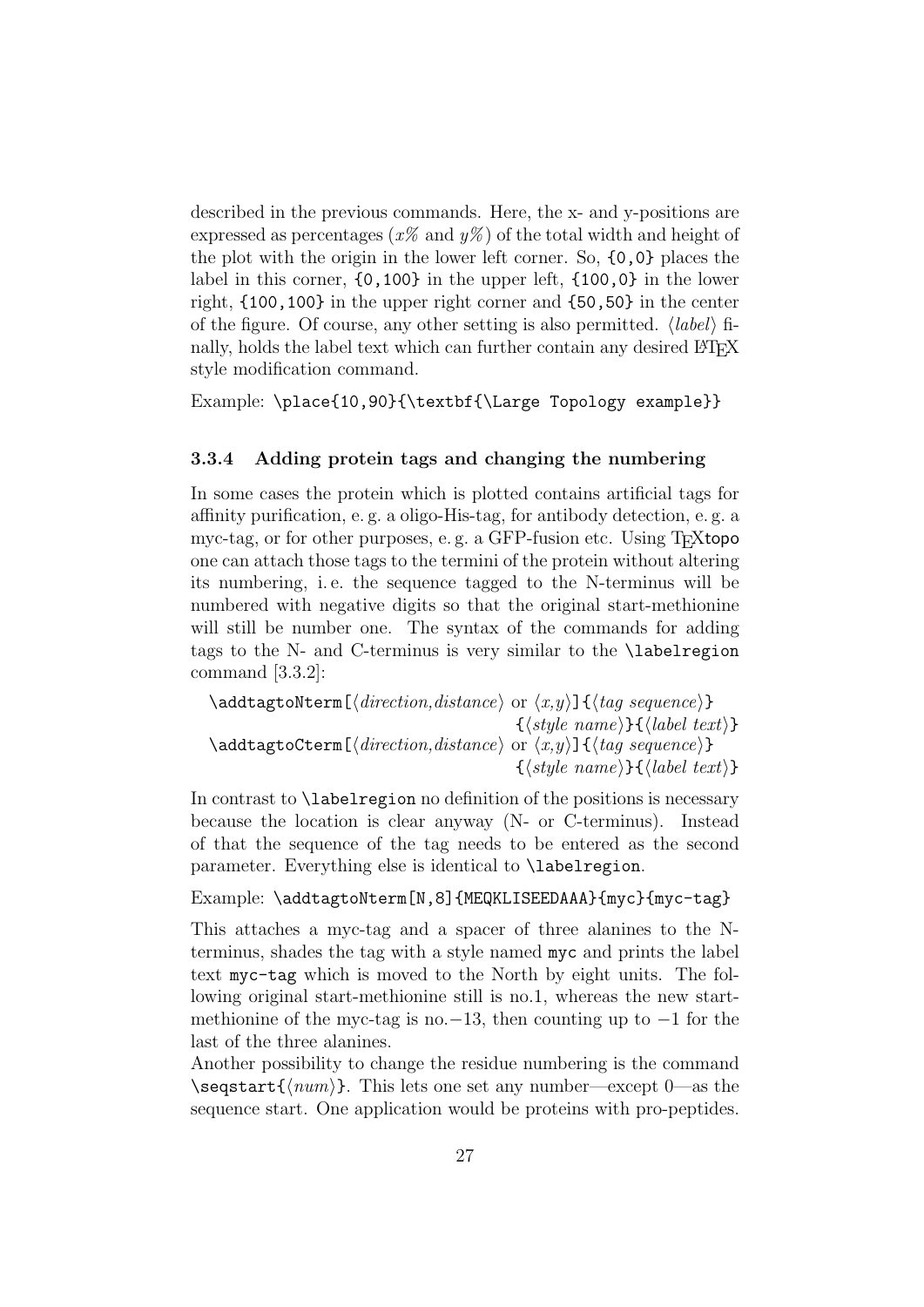Here, the pro-peptide could be negatively numbered ending up with no.1 at the starting position of the mature protein.

### <span id="page-27-0"></span>3.3.5 Applying calculated shading

As already pointed out in section 1.5, a special feature of T<sub>E</sub>Xtopo is its ability to communicate with T<sub>E</sub>X<sub>shad</sub>e and use the shading calculated by this comprehensive alignment shading programm in a topology plot to indicate residue conservation or functional aspects, see examples in Fig. [2](#page-10-0) and [3.](#page-11-0)

In order to use T<sub>E</sub>X<sub>shade</sub>'s calculated residue shading in topology plots the package must be loaded in the document header by  $\text{base}$ [ $\text{option}$ ]{texshade}. This command must be given before loading the T<sub>E</sub>Xtopo package! This is due to some re-definitions T<sub>EXtopo</sub> does on T<sub>EX</sub>shade commands. So, the document header must contain the following two commands:

```
\text{Usepackage}[\langle option \rangle]{texshade}
\text{Usepackage}[\langle option \rangle]{textopo}
```
A safer possibility is to load both biological packages by declaring  $\text{base}[(option)]$  {biotex} instead of the commands above. BioTEX does not provide new command definitions; it only organizes the loading of the packages (so far T<sub>E</sub>X<sub>Shad</sub>e and T<sub>E</sub>Xtopo are available—but the collection is going to be extended) in the correct order and checks for the appropriate version numbers. The BIOTEX style has been produced automatically when T<sub>E</sub>Xtopo was extracted from the docstrip archive. Keep this file in a directory searched by T<sub>EX</sub>, e.g. together with your T<sub>E</sub>Xtopo files.

At this point it is refered to the T<sub>E</sub>X<sub>Shad</sub>e manual for an extensive description of the different shading modes. Here, only a basic overview will be given.

- Identity mode: This basic type of shading is provided by almost any alignment program. All identical residues at a position are shaded if the number of matching residues is higher than a given threshold percentage.
- Similarity mode: Consider an alignment position where three out of five residues are basic arginines and two more residues are also basic lysines. In similarity mode TEXshade shades similar residues in a different color to distinguish them from the consensus residue. Even when none of the residues alone reaches the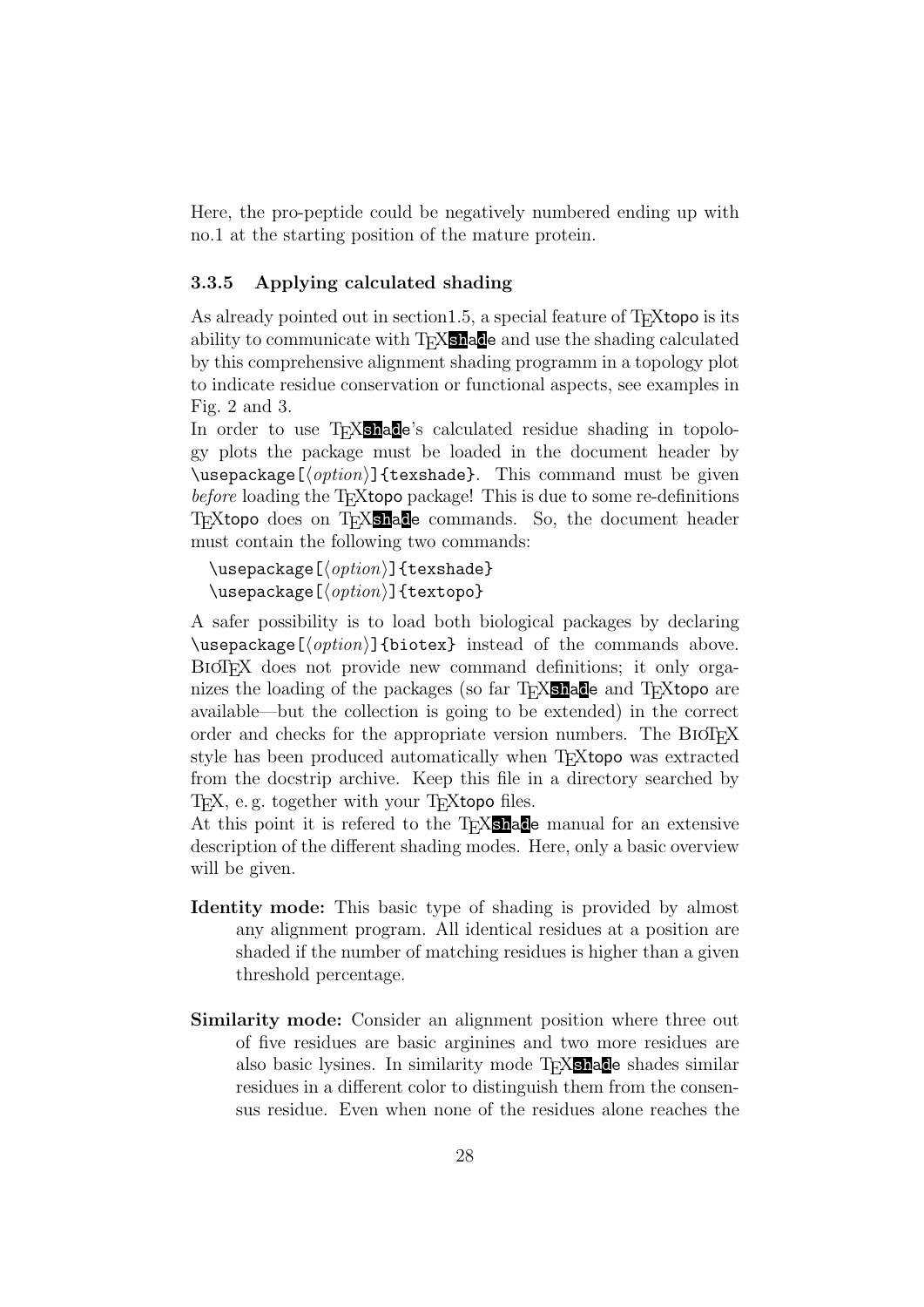threshold but a group of similar residues does these are shaded in the 'similarity' color. This case is given for instance when at a position in a five sequence alignment two aliphatic valines and two also aliphatic isoleucins are present and the threshold is set to 50%. Neither residue exceeds this percentage but as a group of similars they do.

- Functionality modes: Displaying functional peptide similarities is one of T<sub>E</sub>X<sub>Shad</sub>e's strong capabilities. Six functional shading modes are predefined, see references [4–7]; further user specific modes can easily be created.
	- charge: residues which are charged at physiological pH (7.4) are shaded if their number at a position is higher than the threshold
	- hydropathy: discrimination between acidic and basic, polar uncharged and hydrophobic nonpolar residues
	- structure: displays the potential localization within the tertiary structure of the protein
	- chemical: residues are shaded due to chemical properties of their functional groups
	- standard area: this shading displays the surface area sizes of the different amino acid's sidechains
	- accessible area: here, the surface area which can be accessed by solvent molecules is used as a basis for shading; low accessibility means hydrophobic (i. e. strongly buried residues), whereas highly accessible sidechains are hydrophilic (compare to hydropathy and structure)

For the first two modes (identical, similar) an alignment file containing the sequence to be plotted is needed on which the shading calculation will be based. The syntax is as follows:

```
\{\alpha\} \applyshading[\{\langle num \rangle]\{\langle mode \rangle\}}
```
The optional  $\langle num \rangle$  tells T<sub>E</sub>Xtopo which sequence number within the alignment corresponds to the sequence to be plotted. If no  $\langle num \rangle$  is indicated the top sequence will be taken (no.1). The second parameter  $\langle mode \rangle$  selects the shading mode. Options are identical and similar. Finally, the file name of the alignment is the argument of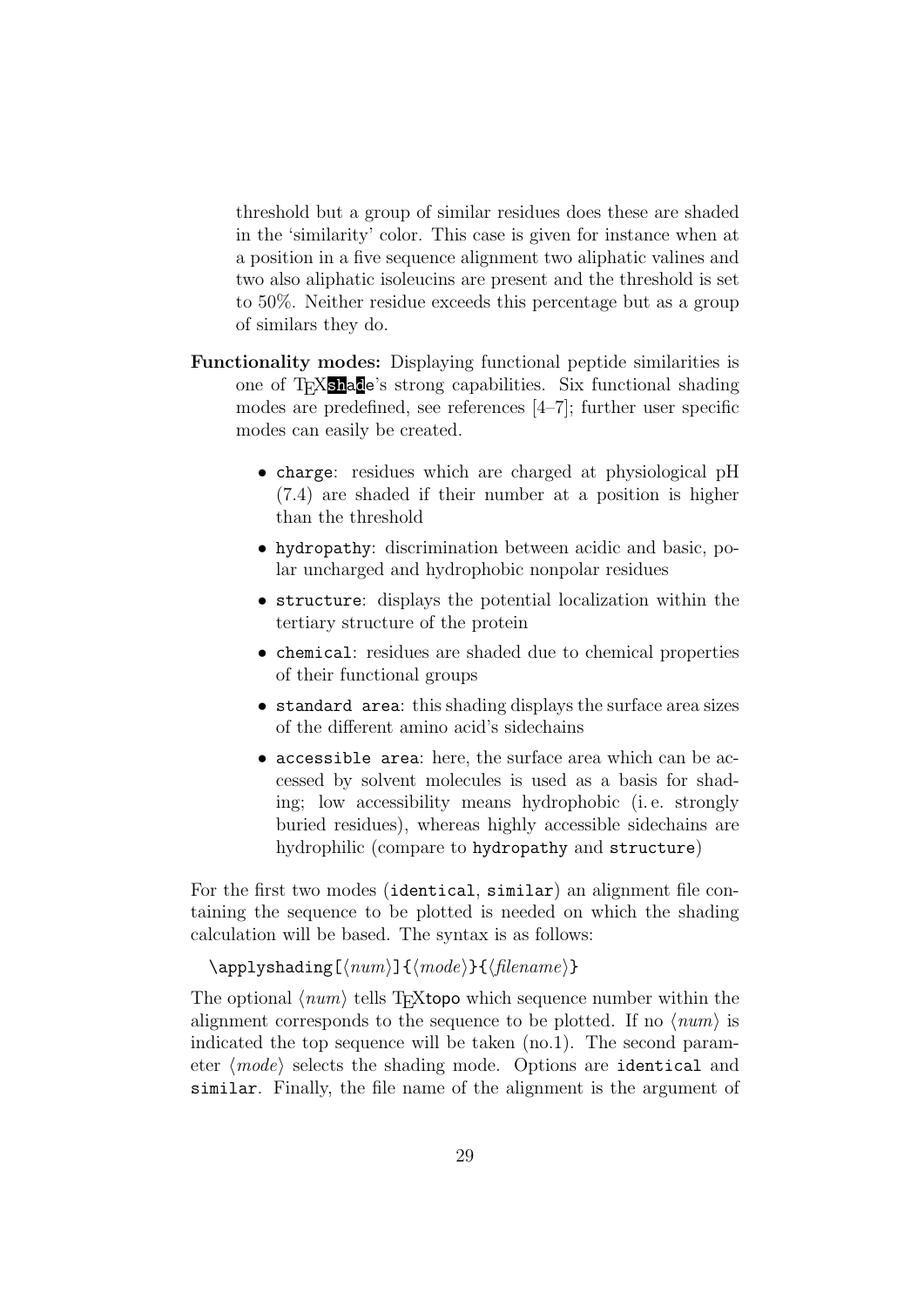the third parameter. For the alignment file formats see the  $T_{\text{F}}$  shade manual and the example files AQPpro.MSF and AQP2spec.ALN or [3.1.4.](#page-14-2) All T<sub>E</sub>X<sub>Shad</sub>e commands are applicable to obtain the desired shading, e. g. \threshold, \shadingcolors or \allmatchspecial. The function of these commands is to set the threshold percentage for the consensus, e. g. \threshold{50}, select another colorscheme (see sectio[n5\)](#page-37-0), e. g. \shadingcolors{greens}, or use a special color for positions where all residues match. The counterpart of \allmatchspecial is \allmatchspecialoff.

```
\applyshading[3]{similar}{file.MSF} \allmatchspecial
```
This example calculates shading for the third sequence of the alignment file file.MSF and shades all similar and conserved positions plus the positions with 100% identity in different colors. See also the example on page [10.](#page-9-0)

The colors for each matching quality are changeable by the next four commands:

```
\{\stantarderesidues({style})}{({frame})}{\phi{background}}\}\sim \similarpositions{\langle style\rangle}{\langle {frame} \rangle}{\langle {background} \rangle}{\langle {char} \rangle}
\conservedpositions{\{style{\langle style\rangle\} \{\langle \mathit{face}\rangle\} \{\langle \mathit{blackground}\rangle\} \{\langle \mathit{char}\rangle\}}\invariablepositions{\{style{\langle style\rangle\} \{\langle {brace}\rangle\} \{\langle {background}\rangle\} \{\langle {char}\rangle\}}
```
The  $\langle style\rangle$  options are: circ, box, and diamond. The next three parameters are color definitions for the symbol  $\langle frame \rangle$ , its  $\langle background \rangle$ , and the residue  $\langle char \rangle$ .

```
Example: \conservedpositions{circ}{Black}{Blue}{White}
```
Mostly, in alignments the starting methionine is shaded with the color for highly conserved residues, simply because every protein starts out with a methionine, except for the cases where some kind of maturation takes place. Anyway, this methionine has usually no particular function in the protein. Hence, the shading for it is deactivated by default in T<sub>E</sub>Xtopo by the command \donotshadestartMet in the standard settings. To re-active the shading use \shadestartMet.

The third group of functional shading modes is calculated on the topology sequence itself. Hence, no alignment file must be loaded which changes the \applyshading command somewhat:

```
\{\apph{\alpha}\ \{\qquad\} \{\qquad\} \{\qquad\}
```
Here,  $\langle mode \rangle$  is functional and  $\langle group \rangle$  is one of the amino acid groupings described above (charge, hydropathy, structure, chemical, sidechain area, and accessible area). The optional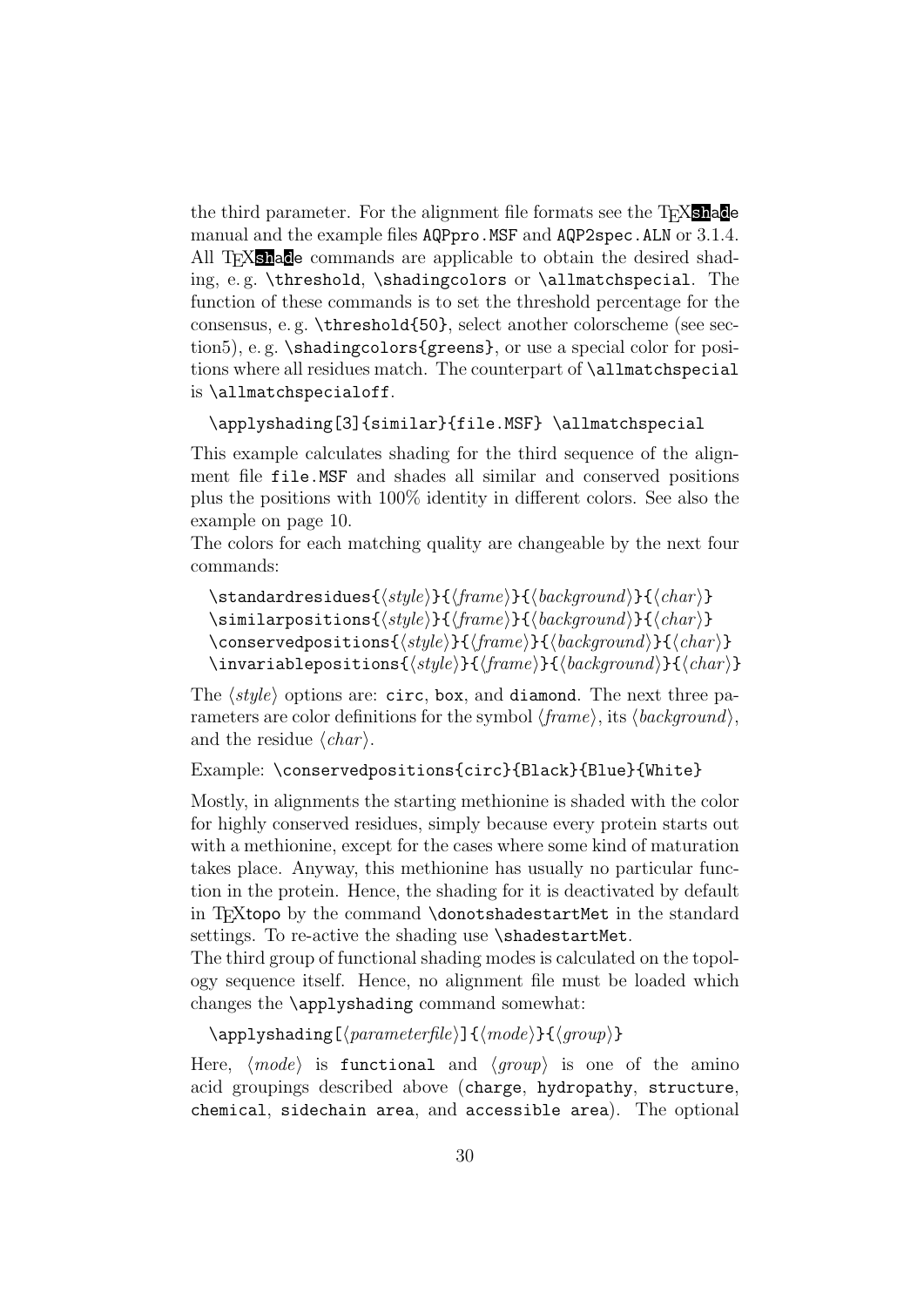parameter loads a T<sub>E</sub>X<sub>Shade</sub> parameter file. This allows one to apply shading modes from a user-defined collection without any hassles.

## Example: \applyshading{functional}{charge}

This shades all charged residues in the topology plot according to the color definitions of the functional shading mode charge, see sectio[n5.](#page-37-0) Again, it is refered to the T<sub>E</sub>Xshade manual for an extensive exploitation of the given possibilities.

#### <span id="page-30-0"></span>3.3.6 The figure legend

Legends are automatically printed when necessary, i. e. when labels are used [\[3.3.2\]](#page-23-0) or calculated shading is applied [\[3.3.5\]](#page-27-0). Then, an example residue is shown and the explanation of the shading behind it, as defined in \labelstyle or in the shading mode. The output of the legend can be suppressed by \hidelegend, or if needed turned on again by \showlegend. If the position of the legend below the figure is not satisfying one can move it using the command  $\mho$ velegend $\{\langle x\text{-offset}\rangle\}\{\langle y\text{-offset}\rangle\}.$  The two parameters are T<sub>E</sub>X lengths, e. g. \movelegend{5cm}{-3cm} moves the legend 5 cm to the right and 3 cm up.

## <span id="page-30-1"></span>3.4 Plotting helical wheels

Almost everything that has been said before is also true for using the helical wheel environment [\[1.4.2\]](#page-7-1). One can load and label the sequence exactly as described before. There is one minor restriction to the labeling: in helical wheels no label text will be displayed. But the \place [\[3.3.3\]](#page-25-0) command is fully functional. Here, the optional parameter refers to the wheel, i. e. the number of the transmembrane domain, in which the label is to be placed. The  $\langle x\% \rangle$  and  $\langle y\% \rangle$  values are now according to the dimensions of one wheel rather than the whole figure.

The style of the helix (perspective, flat wheel or net) can be set by the command \helixstyle{ $\{style\}$  with perspective, wheel or net as  $\langle style\rangle$ . The different outputs are shown in Figure [9.](#page-31-0)

In the net display the optional parameter which can follow the wheel number in the \begin{helicalwheel} call (see [1.4.2\)](#page-7-1) does not represent an angle but defines where to start the net plot. Numbers from 1–7 are allowed here. This can be handy if a certain viewing angle on the helix should be displayed in order to show e.g. a hydrophobic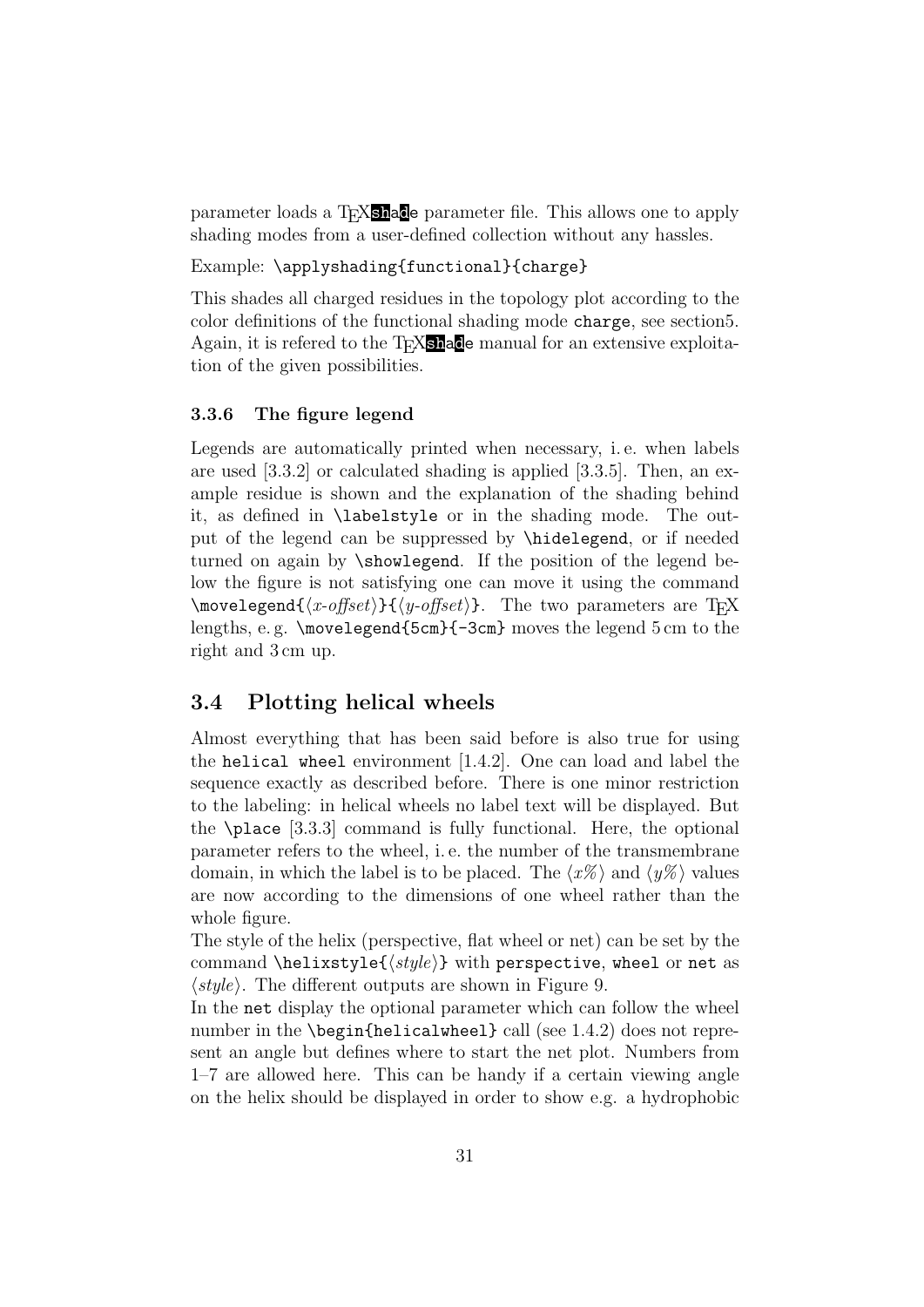

<span id="page-31-0"></span>Figure 9: The different helical wheel styles perspective (A), net (B) and wheel (C) with indication of the hydrophobic moment.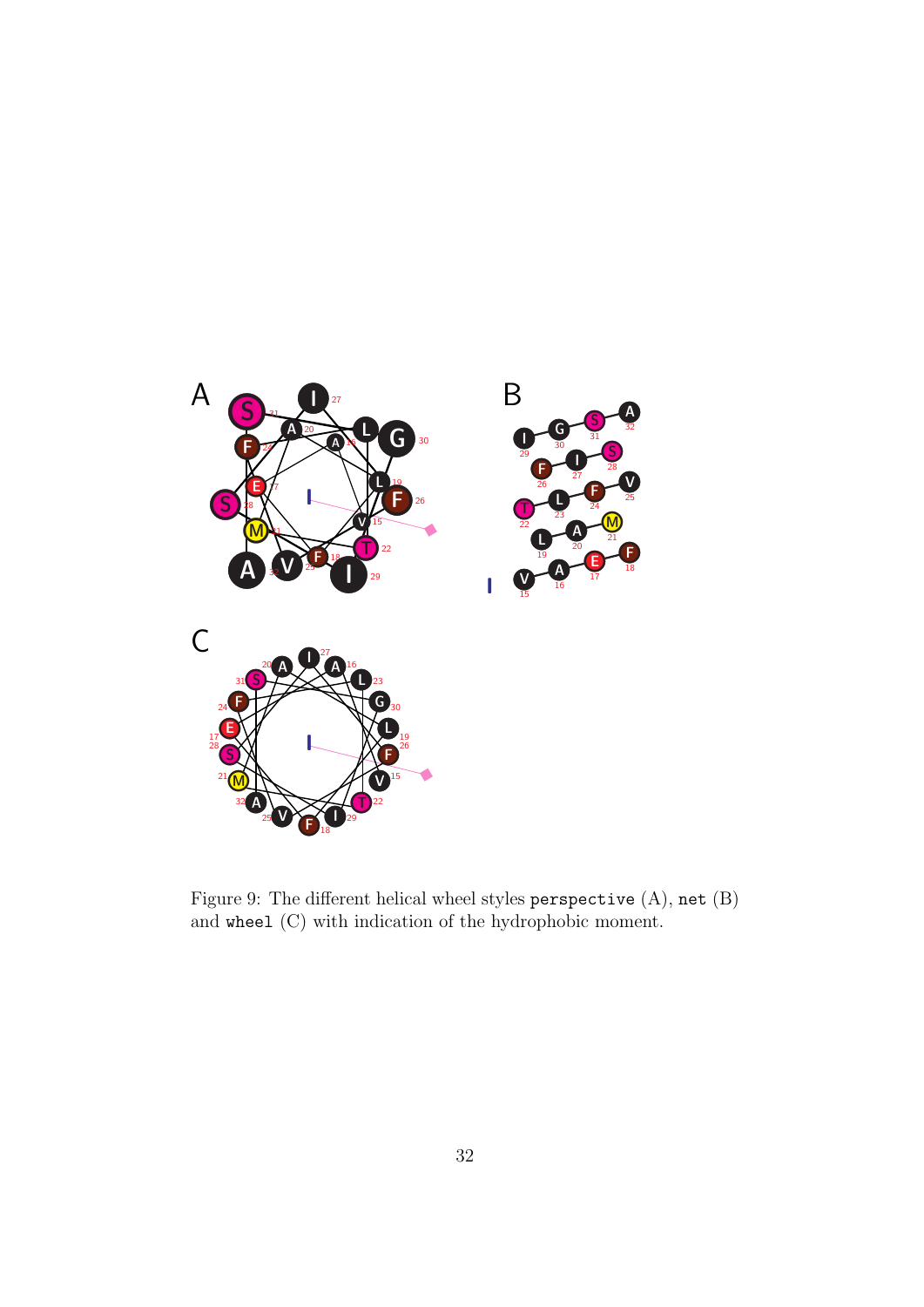core. Figure [10](#page-33-0) examplary shows all possible starting points of the same helical sequence.

The size of the wheels can be changed by the  $\succeq$  scalewheel $\{\langle scale \rangle\}$ command. The wheel's original diameter is multiplied by the given percentage to increase ( $\langle scale\% \rangle > 100$ ) or decrease ( $\langle scale\% \rangle < 100$ ) the output.

Example:  $\simeq$  Scalewheel{50} reduces the diameter to 50%

The size of the residue symbols can then be adjusted by the command \symbolsize{ $\langle size \rangle$ }. Three  $\langle size \rangle$ s are applicable: small, medium and large.

Depending on the diameter of the wheel T<sub>E</sub>Xtopo calculates the highest possible number of wheels which can be printed in one row without colliding with the text width settings. If the number of wheels per line should be altered the command \wheelsperline{ $\langle num \rangle$ } will help. Changing the calculated amount of wheels per line will most probably result in T<sub>F</sub>X run-time warnings due to overful hboxes.

One can choose the viewing direction on the helical wheels by \viewfromextra and \viewfromintra. The first setting will show the helices as if viewed from the extracellular space onto the cell membrane (recognizable by the residue numbering) and vice versa for the second case.

In the perspective and the wheel display the hydrophobic moment according to DAVID EISENBERG of the helix can be shown as a line with a square at the end. The direction of the line depicts the angle and the area of the square the moment. To turn this on use \showmoment and \hidemoment turns it off again. Different values obtained from the calculation can be printed for every helix by the following commands with  $\langle helium\rangle$  refering to the helix in question. These commands can only be used outside the helicalwheel environment or in the caption.

| hydrophobicity per residue      |
|---------------------------------|
| $(\mu H)$ hydrophobic moment    |
| hydrophobic moment per residue  |
| angle of the hydrophobic moment |
|                                 |

The color of the moment indicator can be changed by the command \momentcolor{ $\langle color \rangle$ }. The length of the line can be scaled by \scalemomemt $\{\langle scale\% \rangle\}$  just like in the \scalewheel command mentioned before.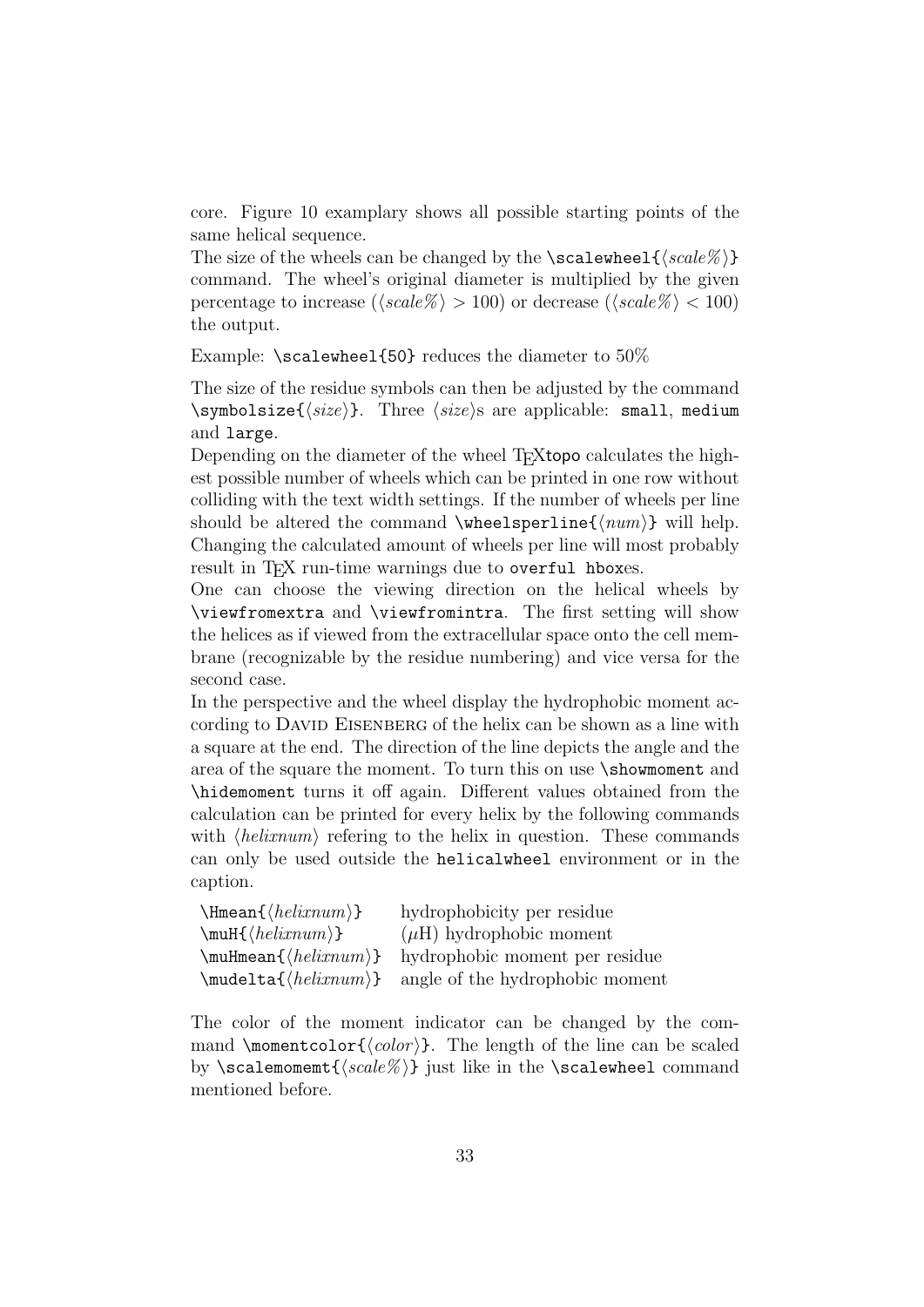

<span id="page-33-0"></span>Figure 10: Net starting points 1–7 of the same sequence. In the first net the hydrophilic residues are at the sides, whereas net #3 shows them in the center.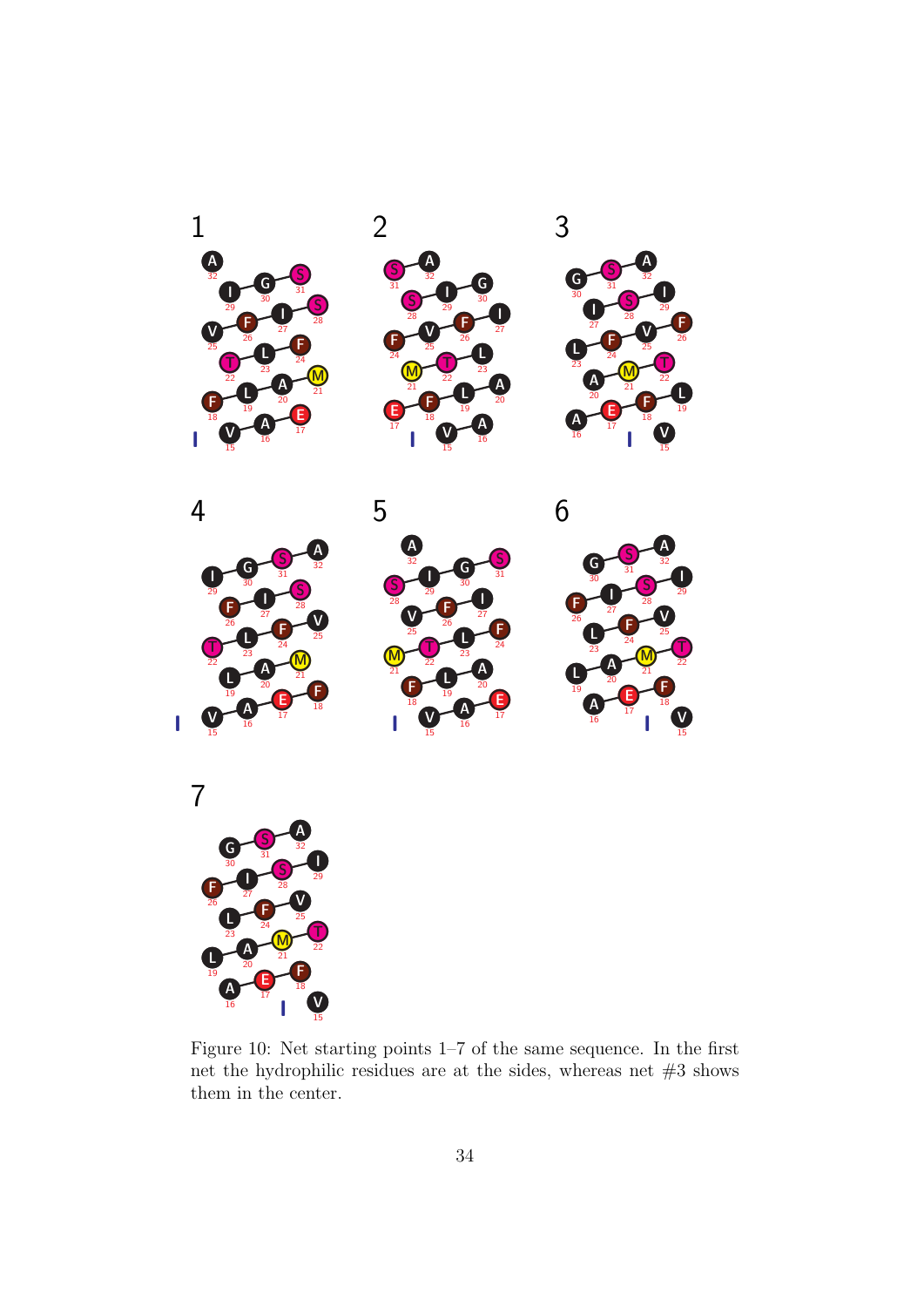Finally, two command pairs show or hide the residue numbering and the bonds between the residue symbols:

```
\showwheelnumbering
\hidewheelnumbering
\showbonds
\hidebonds
```
## <span id="page-34-0"></span>3.5 Changing font styles

The font styles for the legends, and the loop-, TM- and residue labels can be changed by several commands.

 $\setminus$ setfamily $\{\langle text \rangle\}$ { $\langle family \rangle\}$  $\setminus$ setseries{ $\langle text \rangle$ }{ $\langle series \rangle$ }  $\setminus$ setshape $\{\langle text \rangle\}$ { $\langle shape \rangle\}$ \setsize{ $\langle text \rangle$ }{ $\langle size \rangle$ }

The first parameter selects the text whose style is to be changed. Possible first parameters are legend, labels, looplabels and TMlabels.

| command            | $\langle 2.~~parameter \rangle$ |                                  |
|--------------------|---------------------------------|----------------------------------|
| \setfamily         | rm                              | modern roman font family         |
|                    | sf                              | sans serif font family           |
|                    | tt                              | typewriter font family           |
| \setseries         | bf                              | bold face series                 |
|                    | md                              | normal series                    |
| $\verb \setshape $ | it                              | <i>italics</i> shape             |
|                    | sl                              | slanted shape                    |
|                    | SC                              | small capitals shape             |
|                    | up                              | upright shape                    |
| \setsize           | tiny                            | the known T <sub>F</sub> X sizes |
|                    | scriptsize                      |                                  |
|                    | footnotesize                    |                                  |
|                    | small                           |                                  |
|                    | normalsize                      |                                  |
|                    | large                           |                                  |
|                    | Large                           |                                  |
|                    | LARGE                           |                                  |
|                    | huge                            |                                  |
|                    | Huge                            |                                  |

The style is set by the second parameter: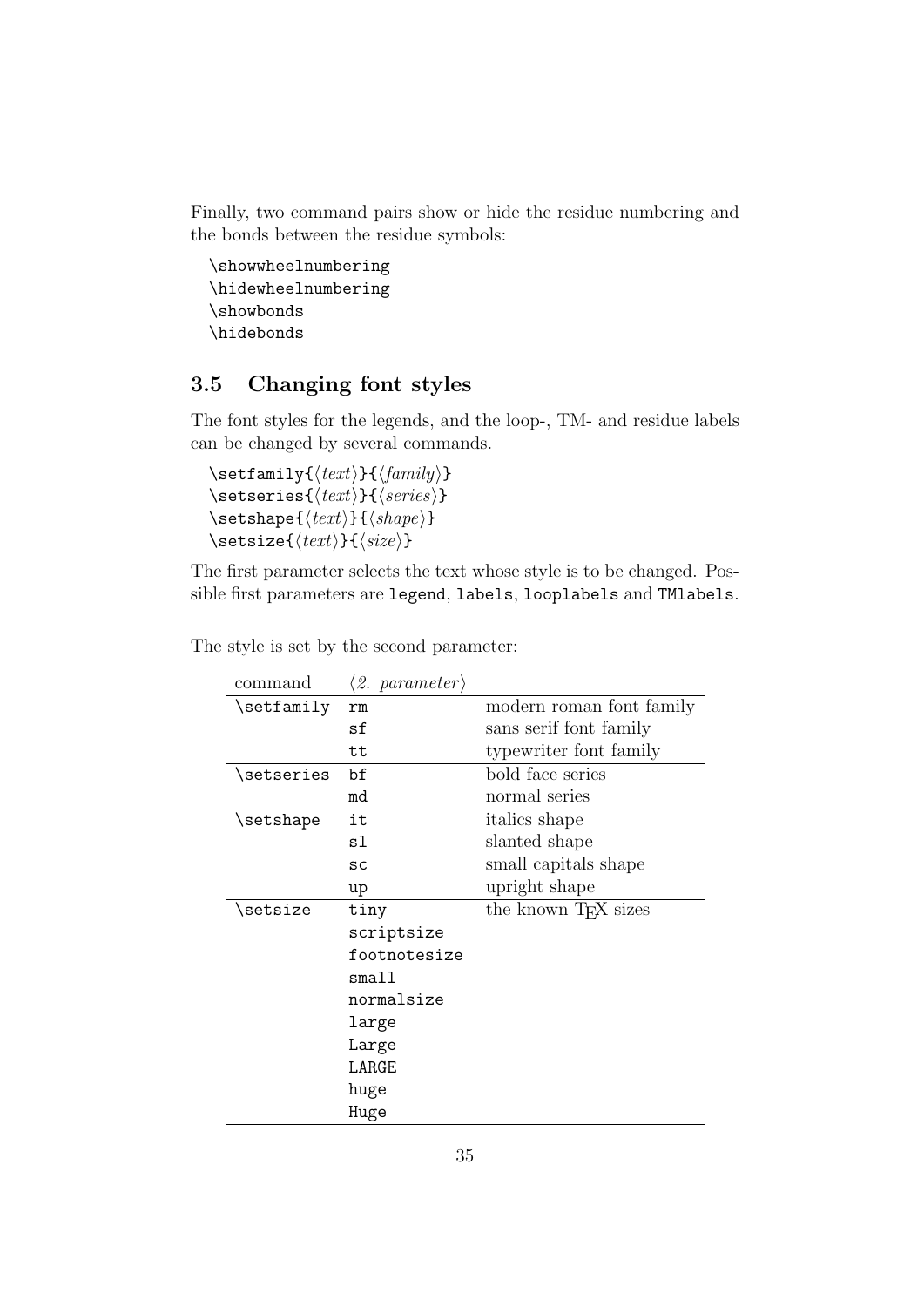Example: \setfamily{labels}{it} \setseries{labels}{bf}

With the command

 $\setminus \setminus \setminus \{ \text{text} \} \} \{ \text{sample} \} \} \{ \text{space} \} \}$ 

all four font attributes of one  $\langle text \rangle$  can be changed simultaneously. The order of the parameters is as indicated.

Example: \setfont{labels}{rm}{it}{bf}{normalsize}

Further, short commands are provided to change single font attributes quickly. The following commands show examplary how to change the settings for labels.

| \labelsrm | \labelstiny         |
|-----------|---------------------|
| \labelssf | \labelsscriptsize   |
| \labelstt | \labelsfootnotesize |
| \labelsbf | \labelssmall        |
| \labelsmd | \labelsnormalsize   |
| \labelsit | \labelslarge        |
| \labelssl | \labelsLarge        |
| \labelssc | \labelsLARGE        |
| \labelsup | \labelshuge         |
|           | \labelsHuge         |

Corresponding sets are provided for loop labels (\looplabelsrm etc.), TM labels (\TMlabelsrm etc.) and legend texts (legendrm etc.).

## <span id="page-35-0"></span>4 The DVIPS color selection scheme

POSTSCRIPT provides 64 standard colors. All these colors are predefined in the dvips package. Each color has a pictorial name such as Bittersweet and a distinct composition, e.g.  $0\%$  cyan +  $75\%$  magenta +  $100\%$  yellow +  $24\%$  black—the so-called CMYK scheme. T<sub>EX</sub>topo enhances this color scheme by gray scales in  $5\%$ steps. The following colors and grays can be used in T<sub>E</sub>Xtopo by simply declaring the name of the color in the respective command, e. g. \membranecolors:

| name               | <i>CMYK</i>     | name               | <b>CMYK</b>   |
|--------------------|-----------------|--------------------|---------------|
| <b>GreenYellow</b> | 0.15, 0.0.69, 0 | Yellow             | 0,0,1,0       |
| Goldenrod          | 0,0.10,0.84,0   | Dandelion          | 0,0.29,0.84,0 |
| Apricot            | 0,0.32,0.52,0   | Peach              | 0,0.50,0.70,0 |
| Melon              | 0,0.46,0.50,0   | YellowOrange       | 0,0.42,1,0    |
| Orange             | 0,0.61,0.87,0   | <b>BurntOrange</b> | 0,0.51,1,0    |
|                    |                 |                    |               |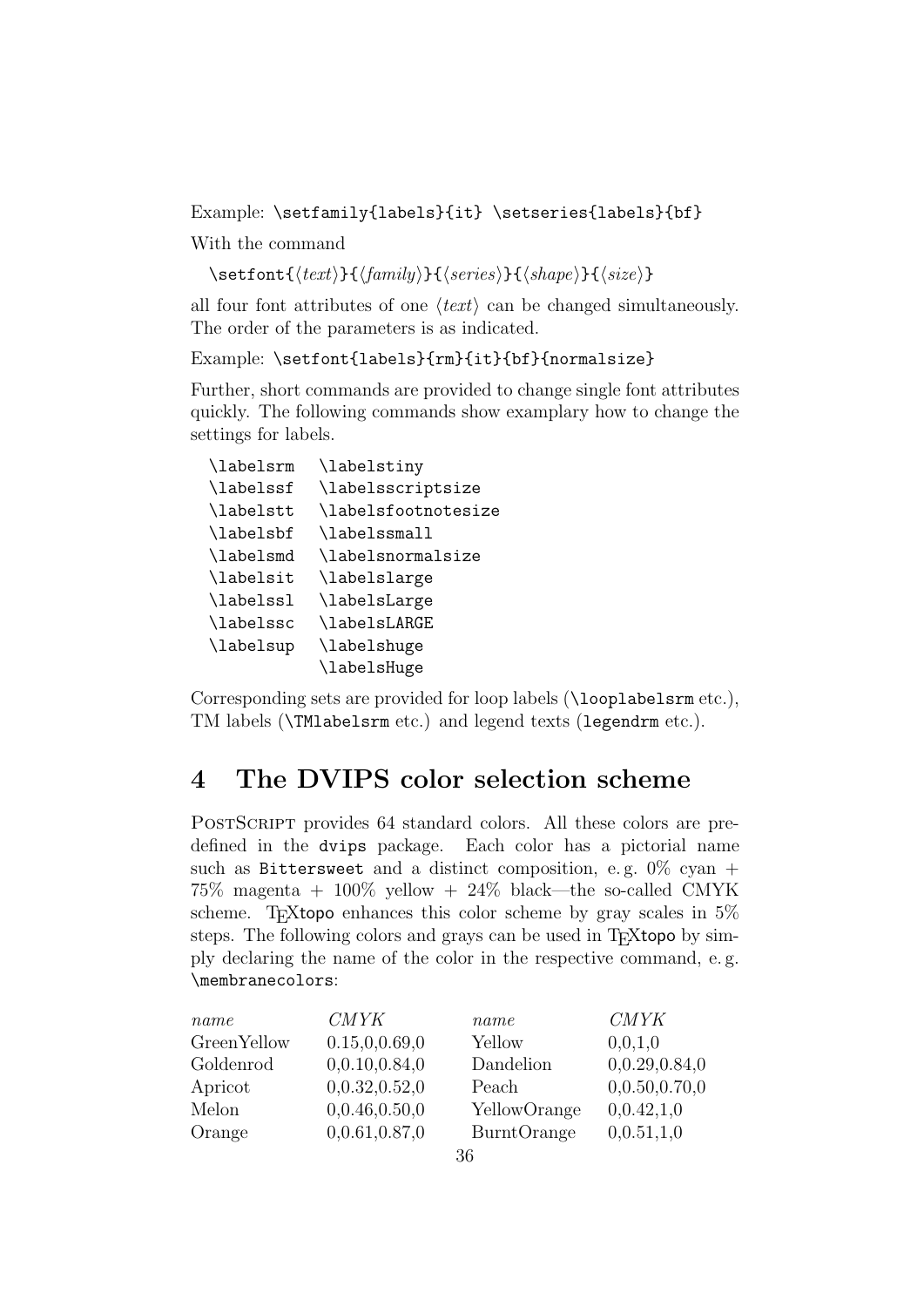| <b>Bittersweet</b> | 0,0.75,1,0.24       | RedOrange                 | 0,0.77,0.87,0       |
|--------------------|---------------------|---------------------------|---------------------|
| Mahagony           | 0,0.85,0.87,0.35    | Maroon                    | 0,0.87,0.68,0.32    |
| <b>BrickRed</b>    | 0,0.89,0.94,0.28    | Red                       | 0,1,1,0             |
| OrangeRed          | 0,1,0.50,0          | RubineRed                 | 0,1,0.13,0          |
| WildStrawberry     | 0,0.96,0.39,0       | Salmon                    | 0,0.53,0.38,0       |
| CarnationPink      | 0,0.63,0,0          | Magenta                   | 0,1,0,0             |
| VioletRed          | 0,0.81,0,0          | Rhodamine                 | 0,0.82,0,0          |
| Mulberry           | 0.34, 0.90, 0.0.02  | RedViolet                 | 0.07, 0.90, 0.0.34  |
| Fuchsia            | 0.47, 0.91, 0.0.08  | Lavender                  | 0,0.48,0,0          |
| Thistle            | 0.12, 0.59, 0.0     | Orchid                    | 0.32, 0.64, 0, 0    |
| DarkOrchid         | 0.40, 0.80, 0.20, 0 | Purple                    | 0.45, 0.86, 0, 0    |
| Plum               | 0.50, 1, 0, 0       | Violet                    | 0.79, 0.88, 0, 0    |
| RoyalPurple        | 0.75, 0.90, 0.0     | <b>BlueViolet</b>         | 0.86, 0.91, 0, 0.04 |
| Periwinkle         | 0.57, 0.55, 0, 0    | CadetBlue                 | 0.62, 0.57, 0.23, 0 |
| CornflowerBlue     | 0.65, 0.13, 0.0     | MidnightBlue              | 0.98, 0.13, 0, 0.43 |
| NavyBlue           | 0.94, 0.54, 0.0     | RoyalBlue                 | 1,0.50,0,0          |
| Blue               | 1,1,0,0             | Cerulean                  | 0.94, 0.11, 0, 0    |
| Cyan               | 1,0,0,0             | ProcessBlue               | 0.96, 0.0, 0        |
| SkyBlue            | 0.62, 0.0.12, 0     | Turquoise                 | 0.85, 0, 0.20, 0    |
| TealBlue           | 0.86, 0.0.34, 0.02  | Aquamarine                | 0.82, 0.0.30, 0     |
| <b>BlueGreen</b>   | 0.85, 0, 0.33, 0    | Emerald                   | 1,0,0.50,0          |
| JungleGreen        | 0.99, 0.0.52, 0     | SeaGreen                  | 0.69, 0.0.50, 0.    |
| Green              | 1,0,1,0             | ForestGreen               | 0.91, 0.0.88, 0.12  |
| PineGreen          | 0.92, 0.0.59, 0.25  | LimeGreen                 | 0.50, 0.1, 0        |
| YellowGreen        | 0.44, 0, 0.74, 0    | SpringGreen               | 0.26, 0.0.76, 0     |
| OliveGreen         | 0.64, 0.0.95, 0.40  | RawSienna                 | 0, 0.72, 1, 0.45    |
| Sepia              | 0,0.83,1,0.70       | <b>Brown</b>              | 0,0.81,1,0.60       |
| Tan                | 0.14, 0.42, 0.56, 0 |                           |                     |
| White (Gray0)      | 0,0,0,0             | Black (Gray100) $0,0,0,1$ |                     |
| Gray <sub>5</sub>  | 0,0,0,0.05          | Gray10                    | 0,0,0,0.10          |
| Gray15             | 0,0,0,0.15          | Gray20                    | 0,0,0,0.20          |
| Gray25             | 0,0,0,0.25          | Gray30                    | 0,0,0,0.30          |
| LightGray          | 0,0,0,0.33          | Gray35                    | 0,0,0,0.35          |
| Gray40             | 0,0,0,0.40          | Gray45                    | 0,0,0,0.45          |
| Gray <sub>50</sub> | 0,0,0,0.50          | Gray                      | 0,0,0,0.50          |
| Gray <sub>55</sub> | 0,0,0,0.55          | Gray <sub>60</sub>        | 0,0,0,0.60          |
| Gray <sub>65</sub> | 0,0,0,0.65          | DarkGray                  | 0,0,0,0.66          |
| Gray70             | 0,0,0,0.70          | Gray75                    | 0,0,0,0.75          |
| Gray <sub>80</sub> | 0,0,0,0.80          | Gray <sub>85</sub>        | 0,0,0,0.85          |
| Gray90             | 0,0,0,0.90          | Gray95                    | 0,0,0,0.95          |
|                    |                     |                           |                     |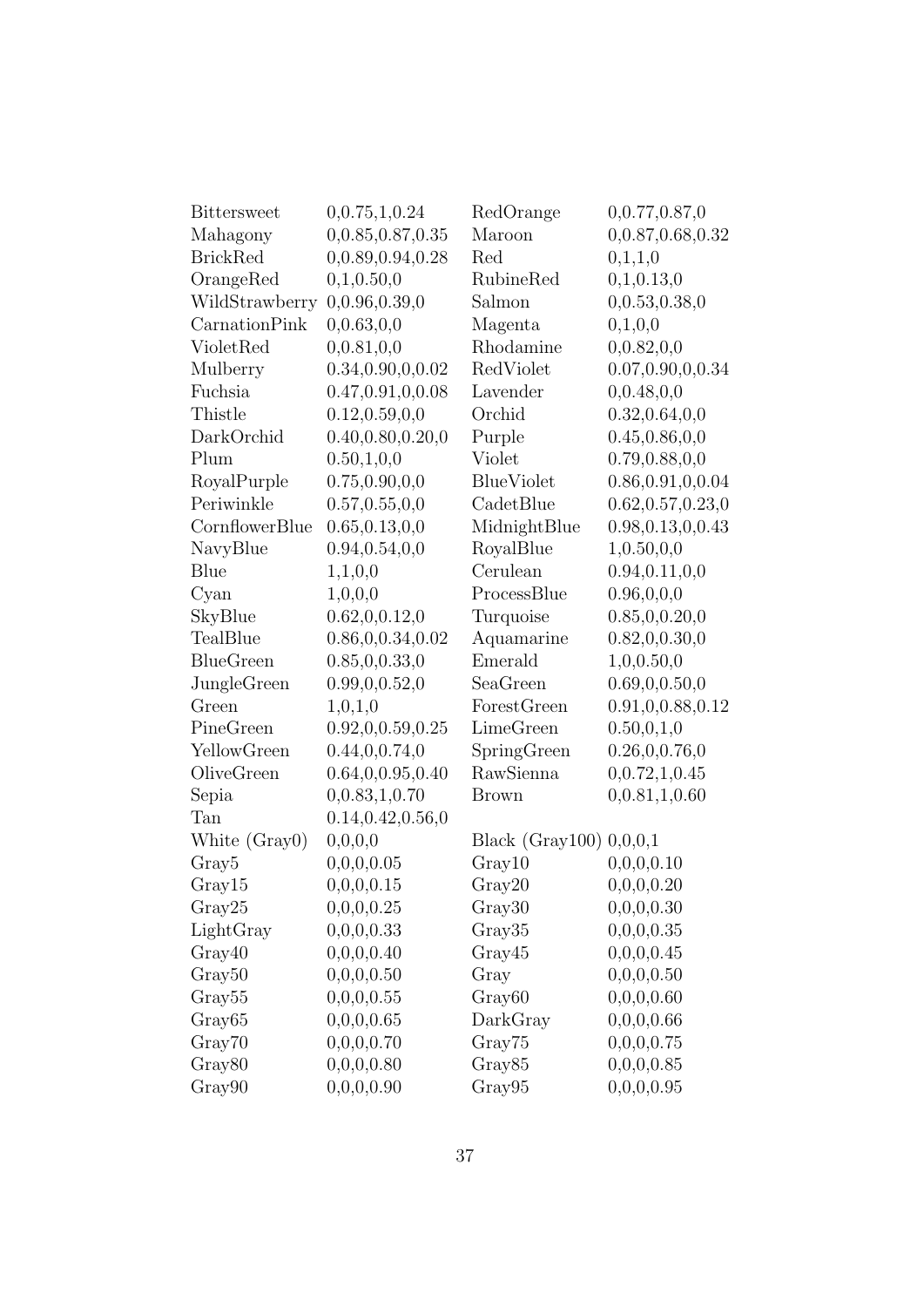Type the color names with the upper case letters exactly as described above. For the definition of new colors use the dvips command in the document header section:

```
\DeltaPefineNamedColor{named}{\langle name \rangle}{cmyk}{\langle C, M, Y, K \rangle}
```
The  $\langle name \rangle$  can be chosen freely, the values for the color composition must be in the range  $0-1$ , i.e.  $0-100\%$  of the respective component  $({}^{\prime}C'$  – cyan,  ${}^{\prime}M'$  – magenta,  ${}^{\prime}Y'$  – yellow,  ${}^{\prime}K'$  – black) separated by commas.

Example:

\DefineNamedColor{named}{Salmon}{cmyk}{0,0.53,0.38,0}

# <span id="page-37-0"></span>5 Colors used in the different shading modes

Color scheme blues:

| res.color    | shad.color  | residues  |
|--------------|-------------|-----------|
| <b>Black</b> | White       | no match  |
| <b>Black</b> | Magenta     | similar   |
| White        | RoyalBlue   | identical |
| Goldenrod    | RoyalPurple | all match |

Color scheme greens:

| res.color    | shad.color  | residues  |
|--------------|-------------|-----------|
| <b>Black</b> | White       | no match  |
| <b>Black</b> | GreenYellow | similar   |
| White        | PineGreen   | identical |
| YellowOrange | OliveGreen  | all match |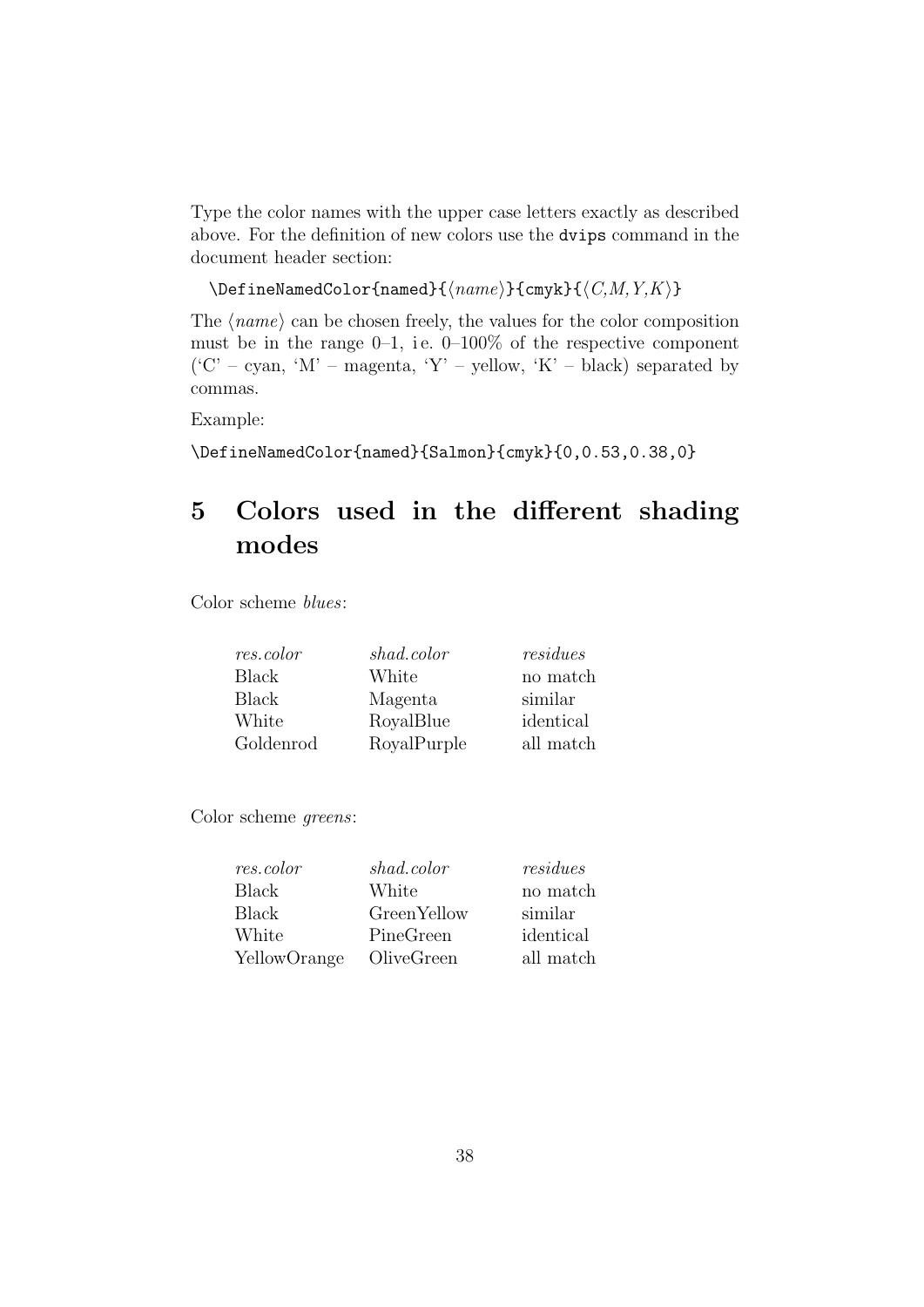Color scheme reds:

| res.color    | shad.color      | residues  |
|--------------|-----------------|-----------|
| <b>Black</b> | White           | no match  |
| Black        | YellowOrange    | similar   |
| White        | <b>BrickRed</b> | identical |
| YellowGreen  | Mahagony        | all match |

Color scheme grays:

| res.color    | shad.color | residues  |
|--------------|------------|-----------|
| <b>Black</b> | White      | no match  |
| <b>Black</b> | LightGray  | similar   |
| White        | DarkGray   | identical |
| White        | Black      | all match |

Color scheme black:

| res.color    | shad.color | residues  |
|--------------|------------|-----------|
| Black        | White      | no match  |
| <b>Black</b> | White      | similar   |
| White        | Black      | identical |
| White        | Black      | all match |

Functional mode charge:

| shad.color | residues |
|------------|----------|
| White      | no match |
| Red        | acidic   |
| Blue       | basic    |
|            |          |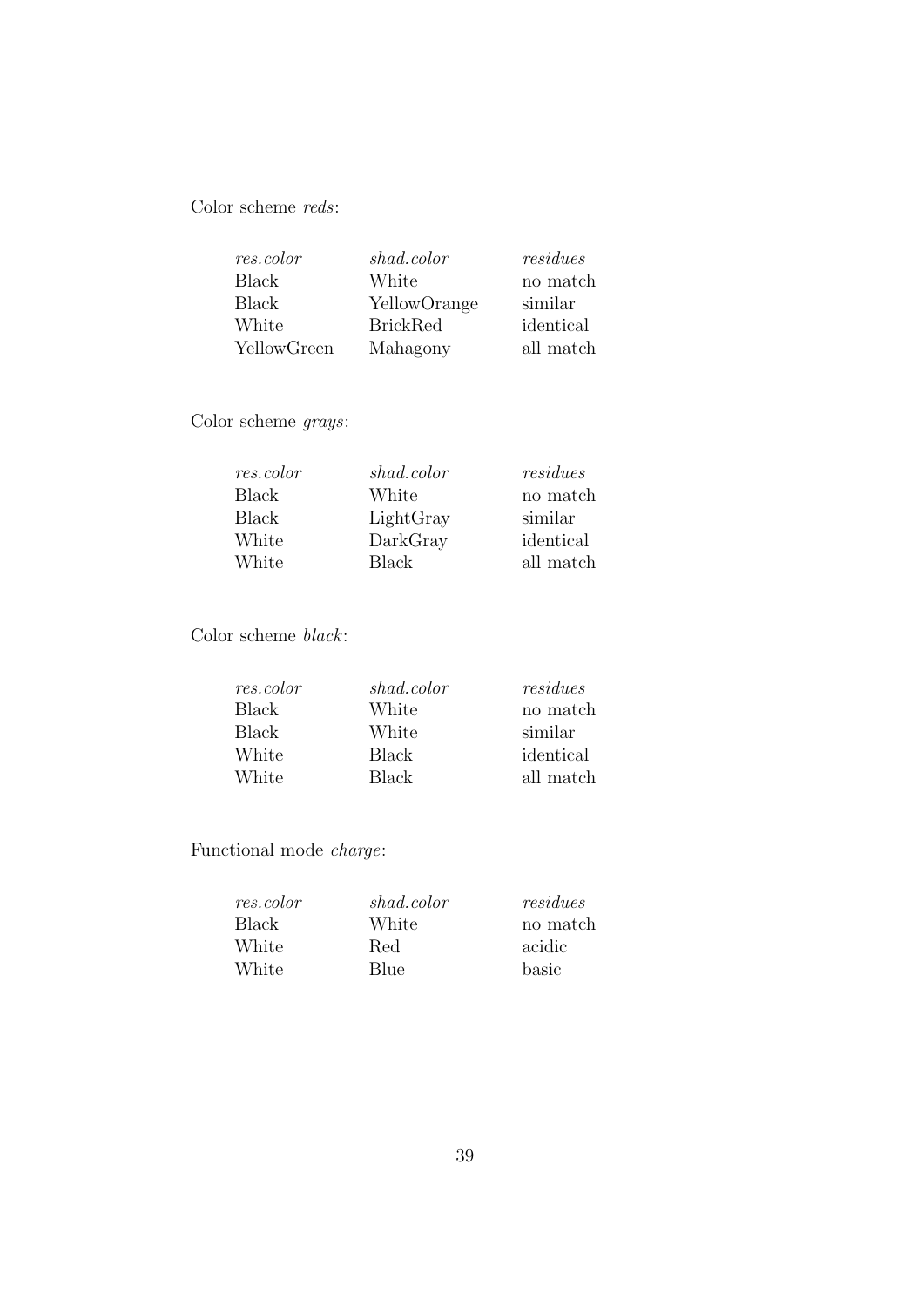Functional mode  $hydropathy$ :

| res.color    | shad.color | residues             |
|--------------|------------|----------------------|
| <b>Black</b> | White      | no match             |
| White        | Red        | acidic               |
| White        | Blue       | basic                |
| <b>Black</b> | Yellow     | polar uncharged      |
| White        | Green      | hydrophobic nonpolar |

Functional mode chemical:

| res.color    | shad.color   | residues  |
|--------------|--------------|-----------|
| <b>Black</b> | White        | no match  |
| White        | Red          | acidic    |
| White        | <b>Black</b> | aliphatic |
| White        | Green        | amide     |
| White        | <b>Brown</b> | aromatic  |
| White        | Blue         | basic     |
| <b>Black</b> | Magenta      | hydroxyl  |
| <b>Black</b> | Orange       | imino     |
| <b>Black</b> | Yellow       | sulfur    |

Functional mode structure:

| res.color    | shad.color | residues   |
|--------------|------------|------------|
| Black        | White      | no match   |
| Black        | Orange     | external   |
| <b>Black</b> | Yellow     | ambivalent |
| White        | Green      | internal   |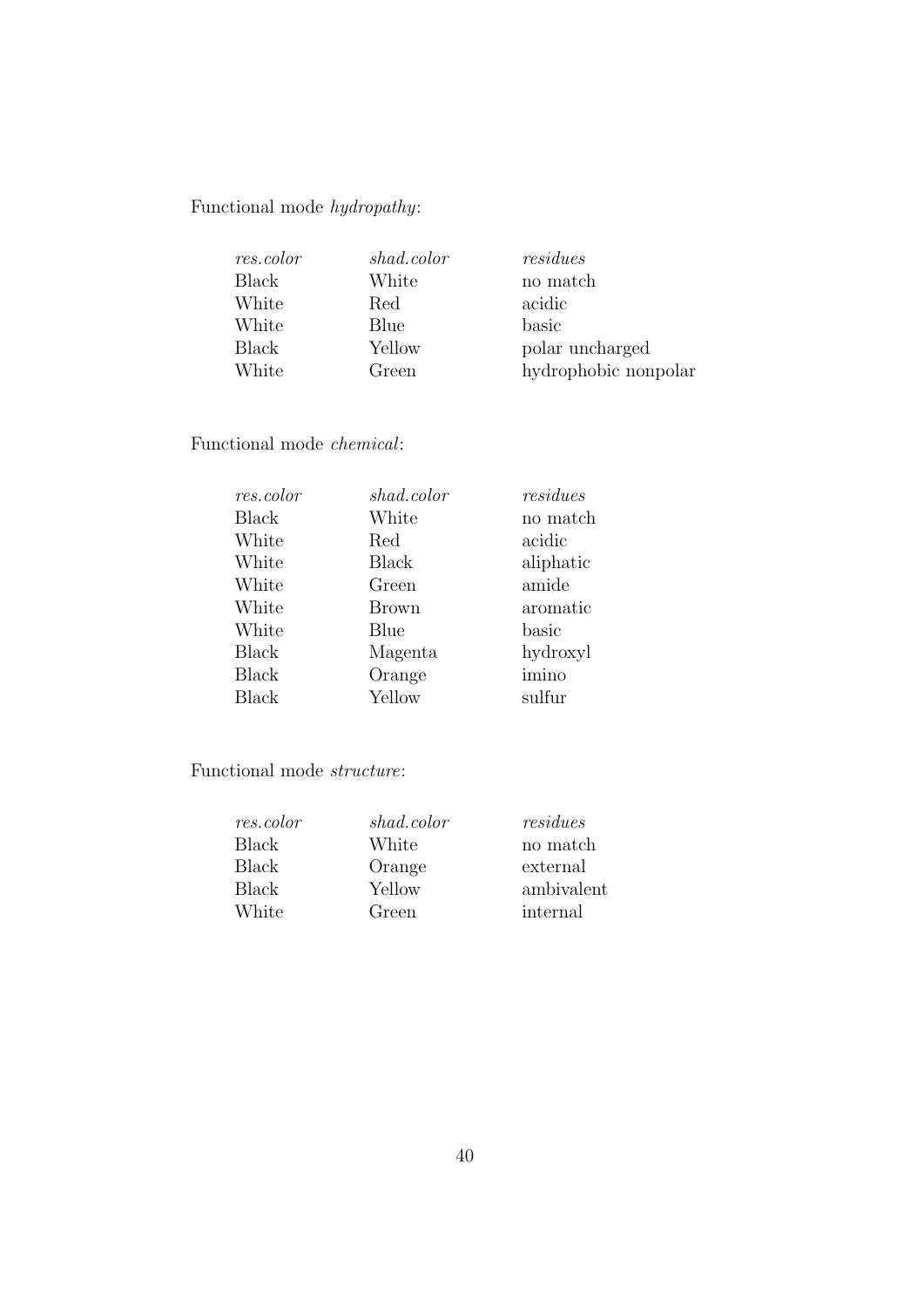Functional mode standard area:

| res.color    | shad.color      | residues   |
|--------------|-----------------|------------|
| <b>Black</b> | White           | no match   |
| <b>Black</b> | <b>BrickRed</b> | G          |
| <b>Black</b> | Orange          | A, S       |
| <b>Black</b> | Yellow          | C, P       |
| <b>Black</b> | YellowGreen     | T, D, V, N |
| White        | PineGreen       | I, E       |
| <b>Black</b> | SkyBlue         | L, Q, H, M |
| White        | RoyalPurple     | F, K       |
| White        | RedViolet       | Y          |
| White        | Black           | R, W       |

## Functional mode accessible area:

| res.color    | shad.color      | residues     |
|--------------|-----------------|--------------|
| <b>Black</b> | White           | no match     |
| <b>Black</b> | <b>BrickRed</b> | С            |
| <b>Black</b> | Orange          | I, $V$ , $G$ |
| <b>Black</b> | Yellow          | F, L, M, A   |
| <b>Black</b> | YellowGreen     | W, S, T, H   |
| White        | PineGreen       | Ρ            |
| <b>Black</b> | SkyBlue         | Y, D, N      |
| White        | RoyalPurple     | E, Q         |
| White        | RedViolet       | R            |
| White        | Black           | K            |
|              |                 |              |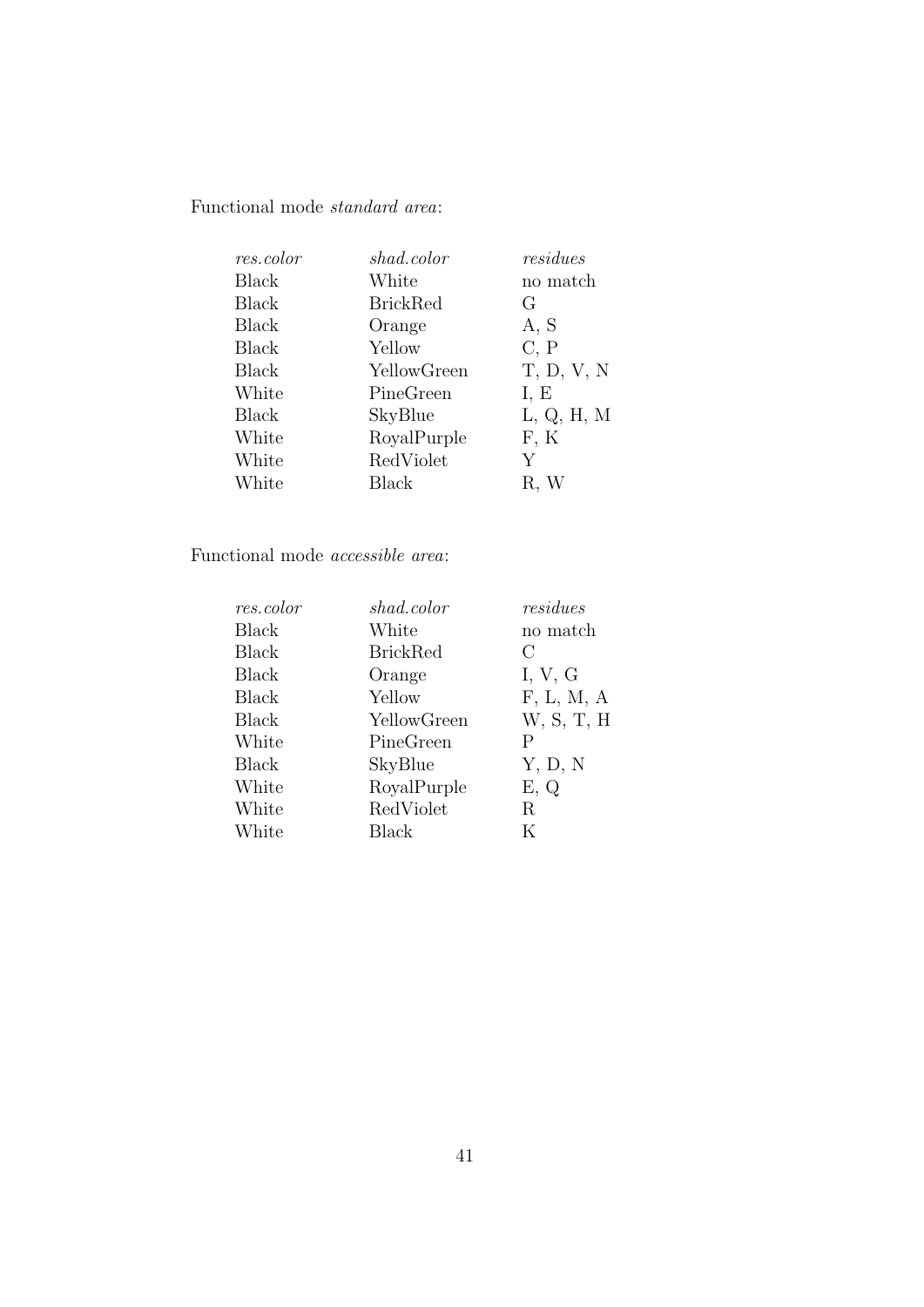# <span id="page-41-0"></span>6 Quick Reference

## The logos

\TeXtopo \TeXshade \BioTeX

The T<sub>E</sub>Xtopo environments  $(7ff.)$  $(7ff.)$ 

 $\begin{equation*} \begin{bmatrix} (optional \ parameter file) \end{bmatrix} \end{equation*}$ further TEXtopo commands \end{textopo}

 $\begin{equation*}$  \begin{helicalwheel}[ $\{parameterfile\}$ ]{ $\{helixlist\}$ } further TFXtopo commands \end{helicalwheel}

## Sequence and topology sources

| \getsequence[make new]{PHD}{\/PHD-file}}                                                                             | [14]              |
|----------------------------------------------------------------------------------------------------------------------|-------------------|
| \getsequence[make new]{HMMTOP}{\/HMMTOP-file}}                                                                       | $\left[15\right]$ |
| $\setminus$ getsequence[make new]{SwissProt}{ $\langle SwissProt-flle \rangle$ }                                     | $\left[15\right]$ |
| $\setminus$ getsequence{alignment}{ $\langle alignment$ -file}}                                                      | $\left[15\right]$ |
| $\{\text{start1} \dots \text{stop1}, \text{start2} \dots \text{stop2}, \dots, \text{start n} \dots \text{stop n}\}\$ | $\left[15\right]$ |
| $\text{Nterm}\{\langle location \rangle\}$                                                                           | $[16]$            |
| $\setminus$ sequence $\{\langle Amino \; acid \; sequence \rangle\}$                                                 | $[16]$            |

## Structure modifications

| $\simeq \simeq \frac{1}{\text{fixed or relative size}}$ | [17] |
|---------------------------------------------------------|------|
|                                                         |      |

Loop modifications

Output size

| $\lozenge$ loopextent $\lceil \langle loop \rangle \rceil \{ \langle extent \rangle \lceil \langle distance \rangle \rceil \}$ | $^{\lceil}18\rceil$ |
|--------------------------------------------------------------------------------------------------------------------------------|---------------------|
| $\lozenge$ loopfoot $\{ \langle loop \rangle \} \{ \langle direction \rangle [\langle neck \rangle] \}$                        | [18]                |
| \flipNterm                                                                                                                     | [20]                |
| \flipCterm                                                                                                                     | [20]                |
|                                                                                                                                |                     |

Membrane domains

| \clearMRs | [21] |
|-----------|------|
|-----------|------|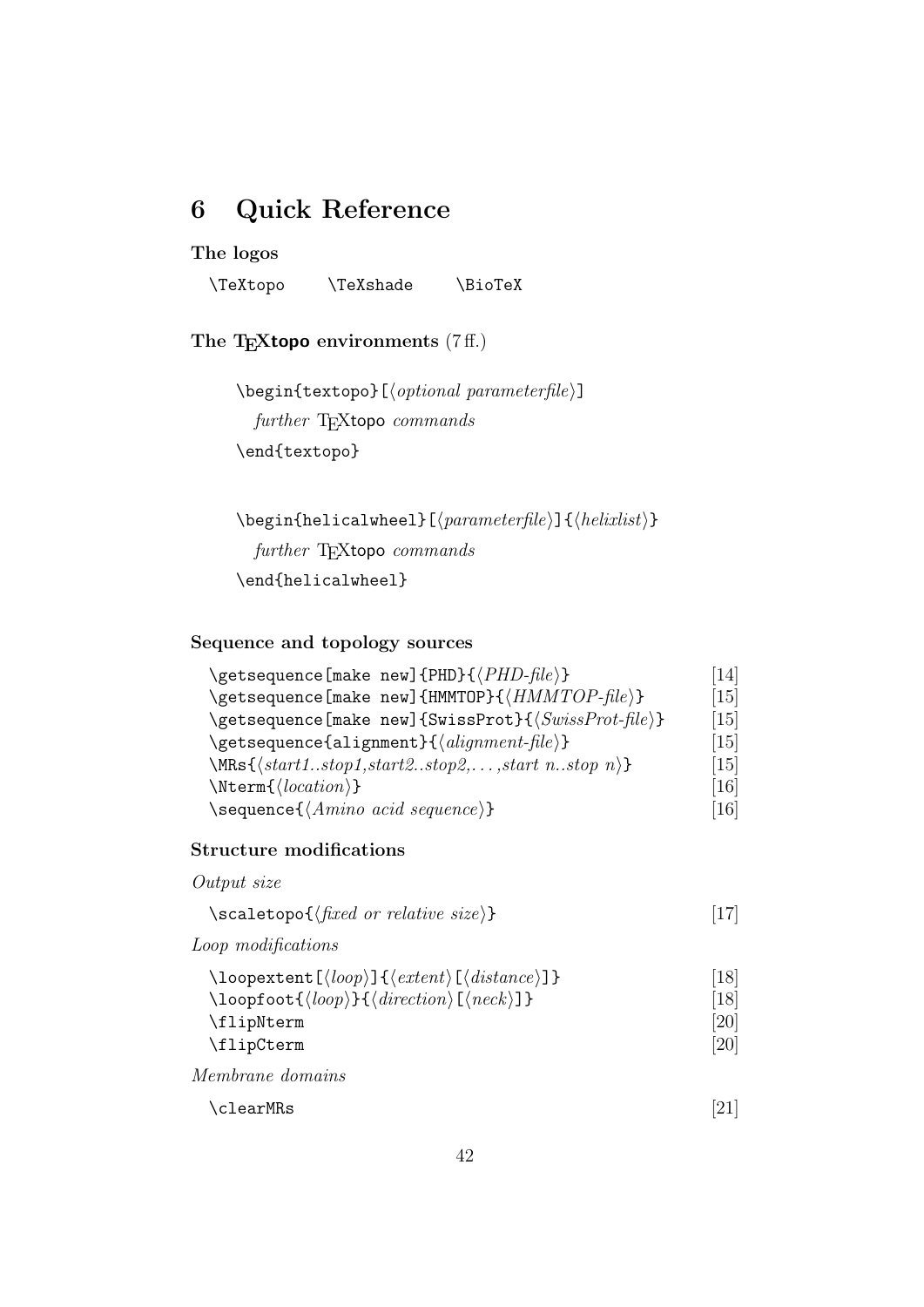| $\text{onefor}\{\langle pos \rangle\}$ | [21] |
|----------------------------------------|------|
|                                        |      |

Cosmetics on the membrane  $\text{number}$  colors $\{\text{head}(k) \}$   $\{\text{initial}\}$ 

| $\verb \membranecolors $ {border} } { { nterior } }                                                 | 12 L I             |
|-----------------------------------------------------------------------------------------------------|--------------------|
| $\backslash$ borderthickness $\{\langle \text{length} \rangle\}$                                    | [21]               |
| \labeloutside[ $\langle pos \rangle$ ]{ $\langle text \rangle$ }                                    | [21]               |
| \labelinside[ $\langle pos \rangle$ ]{ $\langle text \rangle$ }                                     | [21]               |
| \moveoutsidelabel{ $\langle direction,distance\rangle$ or $\langle x,y\rangle$ }                    | [22]               |
| \moveinsidelabel{ $\langle direction,distance\rangle$ or $\langle x,y\rangle$ }                     | $\left[ 22\right]$ |
| $\text{broadenmembrane} \langle \text{left} / right \rangle \} \{ \langle \text{length} \rangle \}$ | [22]               |
| \thickenmembrane $\{\langle top/bottom\rangle\}\{\langle length\rangle\}$                           | [22]               |
| \hidemembrane                                                                                       | [22]               |
| \showmembrane                                                                                       | [22]               |
|                                                                                                     |                    |

## Putting labels on the plot

Labeling loops and membrane domains

| $\lambda$ labelTMs $\{\langle style\rangle\}$                                                                                            | $\left[ 23\right]$ |
|------------------------------------------------------------------------------------------------------------------------------------------|--------------------|
| \numcount                                                                                                                                | [23]               |
| \alphacount                                                                                                                              | $\left[ 23\right]$ |
| \Alphacount                                                                                                                              | $\left[ 23\right]$ |
| \romancount                                                                                                                              | $\left[ 23\right]$ |
| \Romancount                                                                                                                              | $\left[ 23\right]$ |
| \labelTM[ $\langle direction,distance\rangle$ or $\langle x,y\rangle$ ]{ $\langle num\rangle$ }{ $\langle label\rangle$ }                | [23]               |
| \moveTMlabel{ $\langle num \rangle$ }{ $\langle direction, distance \rangle$ or $\langle x, y \rangle$ }                                 | $\left[ 23\right]$ |
| $\{\text{CMlabelcolor}\}$                                                                                                                | $\left[ 23\right]$ |
| \hideTMlabels                                                                                                                            | $\left[ 23\right]$ |
| $\lambda$ labelloops $\{\langle style\rangle\}$                                                                                          | $\left[ 23\right]$ |
| $\lambda$ labelloop[ $\langle direction,distance\rangle$ or $\langle x,y\rangle$ ] $\{\langle num\rangle\}$ } $\{\langle label\rangle\}$ | $\left[ 23\right]$ |
| \movelooplabel{ $\langle num \rangle$ }{ $\langle direction, distance \rangle$ or $\langle x, y \rangle$ }                               | [23]               |
| $\lozenge$ looplabelcolor $\{ \langle color \rangle \}$                                                                                  | $\left[ 23\right]$ |
| \hidelooplabels                                                                                                                          | $\left[ 23\right]$ |

Shading and labeling sequence features

| $\{\langle name \rangle\} \{\langle shape \rangle\} \{\langle frame\ color \rangle\}$               |                    |
|-----------------------------------------------------------------------------------------------------|--------------------|
| $\{\langle background\ color\rangle\}\{\langle char\ color\rangle\}\{\langle legend\ text\rangle\}$ | $\left[ 24\right]$ |
| $\lambda$ labelregion [ $\langle direction, distance \rangle$ or $\langle x, y \rangle$ ]           |                    |
| $\{\langle list\ of\ regions\rangle\}\{\langle style\ name\rangle\}\{\langle label\ text\rangle\}\$ | $\left[ 24\right]$ |
| $\b>$ phosphorylation{ $\langle$ <i>list of positions</i> }}                                        | [26]               |
| $\gtrsim$ glycosylation $\{\langle list\ of\ positions\rangle\}$                                    | [26]               |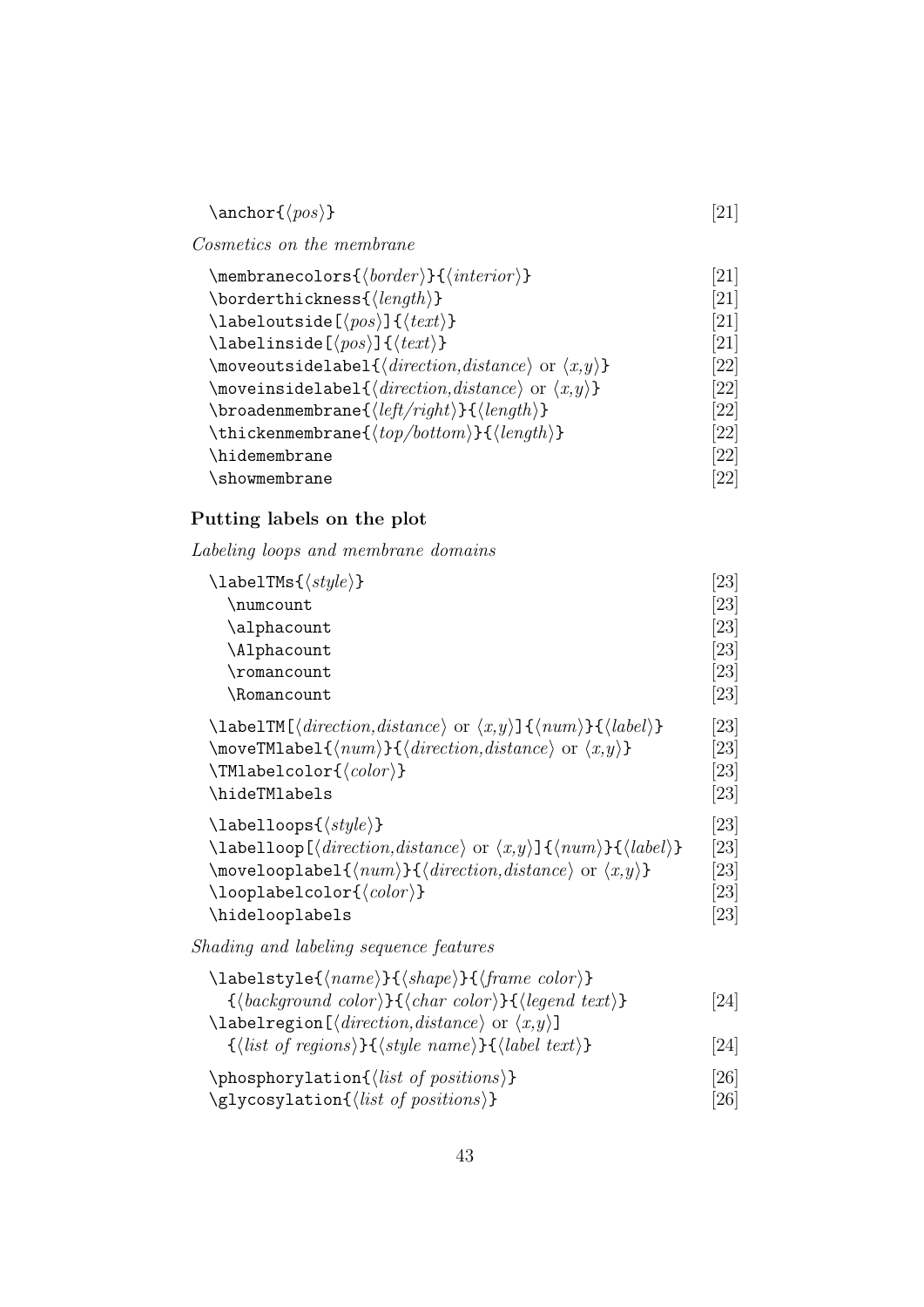| \countercolor{ $\langle color \rangle$ }<br>$\texttt{\textbf{}}(\textit{thickness})$                                                                                                                                                                                                                                                                                                                                         | [26]<br>[26]                                   |
|------------------------------------------------------------------------------------------------------------------------------------------------------------------------------------------------------------------------------------------------------------------------------------------------------------------------------------------------------------------------------------------------------------------------------|------------------------------------------------|
| Placing additional labels                                                                                                                                                                                                                                                                                                                                                                                                    |                                                |
| $\Phi(\langle num \rangle] \{\langle x\% \rangle, \langle y\% \rangle\} \{\langle label \rangle\}$                                                                                                                                                                                                                                                                                                                           | [26]                                           |
| Adding protein tags and changing the numbering                                                                                                                                                                                                                                                                                                                                                                               |                                                |
| $\ad$ ddtagtoNterm[ $\langle direction,distance\rangle$ or $\langle x,y\rangle$ ] $\{tag\;sequence\}$<br>$\{\langle style \ name \rangle\}\{\langle label \ text \rangle\}\$<br>$\adot$ dagtoCterm[ $\langle direction,distance\rangle$ or $\langle x,y\rangle$ ]{ $\langle tag\ sequence\rangle$ }<br>$\{\langle style \ name \rangle\}\{\langle label \ text \rangle\}\$<br>$\setminus$ seqstart $\{\langle num \rangle\}$ | 27 <br>[27]<br>[27]                            |
| Applying calculated shading                                                                                                                                                                                                                                                                                                                                                                                                  |                                                |
| $\{\alpha\}\$ { $\langle num \rangle$ ]{ $\langle mode \rangle$ }{ $\langle filename \rangle$ }                                                                                                                                                                                                                                                                                                                              | [29]                                           |
| \threshold<br>$\verb \shadingcolors{ \ncolorscheme}{$<br>\allmatchspecial<br>\allmatchspecialoff                                                                                                                                                                                                                                                                                                                             | [30]<br>[30]<br>[30]<br>[30]                   |
| $\setminus$ standardresidues $\{ \langle style \rangle \} \} \{ \langle frame \rangle \}$<br>$\{\langle background \rangle\}\{\langle char \rangle\}$<br>$\sinilarpositions({style}) {\f(frame)}$<br>$\{\langle background \rangle\}\{\langle char \rangle\}$<br>$\verb \conservedpositions{ \n{style}{\}{}  {\n{frame}}\n}$                                                                                                 | [30]<br>$\left[30\right]$                      |
| $\{\langle background \rangle\}\{\langle char \rangle\}$<br>\invariablepositions{ $\langle style\rangle$ }{ $\langle frame\rangle$ }<br>$\{\langle background \rangle\}\{\langle char \rangle\}$                                                                                                                                                                                                                             | [30]<br>[30]                                   |
| \donotshadestartMet<br>\shadestartMet                                                                                                                                                                                                                                                                                                                                                                                        | [30]<br>$\left[30\right]$                      |
| The figure legend                                                                                                                                                                                                                                                                                                                                                                                                            |                                                |
| \hidelegend<br>\showlegend<br>$\mbox{\normalfont\textsf{model}}{x\text{-}offset}$ } { $\langle y\text{-}offset\rangle$ }                                                                                                                                                                                                                                                                                                     | $[31]$<br>[31]<br>$\left[31\right]$            |
| Plotting helical wheels                                                                                                                                                                                                                                                                                                                                                                                                      |                                                |
| $\hbox{\texttt{style}}(\textit{style})\}$<br>(perspective, wheel, net) $ 31 $<br>$\verb \scalewheel{ \:scale\%}{$<br>\symbolsize{ $\langle size \rangle$ }<br>(smal1, medium, large)<br>$\text{wherelsperline}\{\langle num \rangle\}$                                                                                                                                                                                       | $\left[33\right]$<br>$\left[33\right]$<br>[33] |

 $\label{eq:1.1} \texttt{\textbf{V}iewfromextra} \tag{33}$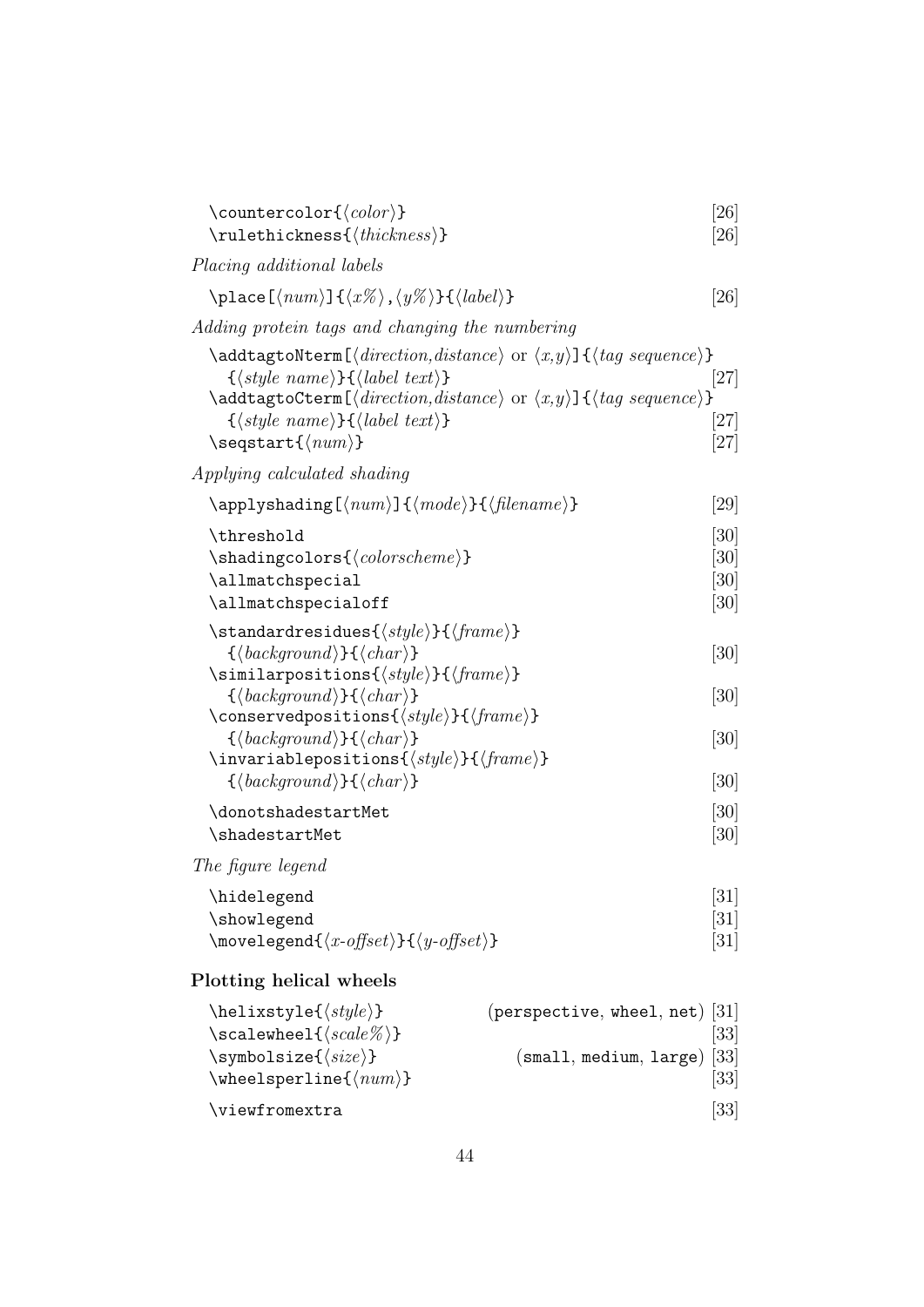| \viewfromintra                                          | [33]               |
|---------------------------------------------------------|--------------------|
| \showmoment                                             | $\left[ 33\right]$ |
| \hidemoment                                             | [33]               |
| $\verb \Hmean{< helixnum\rangle} $                      | [33]               |
| $\mu$ H{ $\{helixnum\}$ }                               | [33]               |
| $\mathcal{h}$ elixnum}}                                 | [33]               |
| $\mathcal{h}_\text{mult}(\text{helixnum})$              | $\left[ 33\right]$ |
| $\mbox{momentcolor}\langle color\rangle\}$              | [33]               |
| $\setminus$ scalemoment $\set{\langle scale\% \rangle}$ | [33]               |
| \showwheelnumbering                                     | [35]               |
| \hidewheelnumbering                                     | [35]               |
| \showbonds                                              | [35]               |
| \hidebonds                                              | $\left[ 35\right]$ |

Changing font styles

|           | $\setminus \setminus \setminus \setminus \{ \text{text} \} \}$                                                                                  | [35]               |
|-----------|-------------------------------------------------------------------------------------------------------------------------------------------------|--------------------|
|           | $\setminus$ setseries $\{\langle text \rangle\}$ $\{\langle series \rangle\}$                                                                   | $\left[ 35\right]$ |
|           | $\setminus$ setshape $\{\langle text \rangle\}$ $\{\langle shape \rangle\}$                                                                     | $\left[ 35\right]$ |
|           | $\setminus$ setsize $\{\langle text \rangle\}$ $\{\langle size \rangle\}$                                                                       | $\left[ 35\right]$ |
|           | \setfont{ $\langle text \rangle$ }{ $\langle family \rangle$ }{ $\langle series \rangle$ }{ $\langle shape \rangle$ }{ $\langle size \rangle$ } | [36]               |
| \labelsrm | \labelstiny                                                                                                                                     | [36]               |
| \labelssf | \labelsscriptsize                                                                                                                               |                    |
| \labelstt | \labelsfootnotesize                                                                                                                             |                    |
| \labelsbf | \labelssmall                                                                                                                                    |                    |
| \labelsmd | \labelsnormalsize                                                                                                                               |                    |
| \labelsit | \labelslarge                                                                                                                                    |                    |
| \labelssl | \labelsLarge                                                                                                                                    |                    |
| \labelssc | \labelsLARGE                                                                                                                                    |                    |
| \labelsup | \labelshuge                                                                                                                                     |                    |
|           | \labelsHuge                                                                                                                                     |                    |

Corresponding sets are provided for loop labels (\looplabelsrm etc.), TM labels (\TMlabelsrm etc.) and legend texts (legendrm etc.).